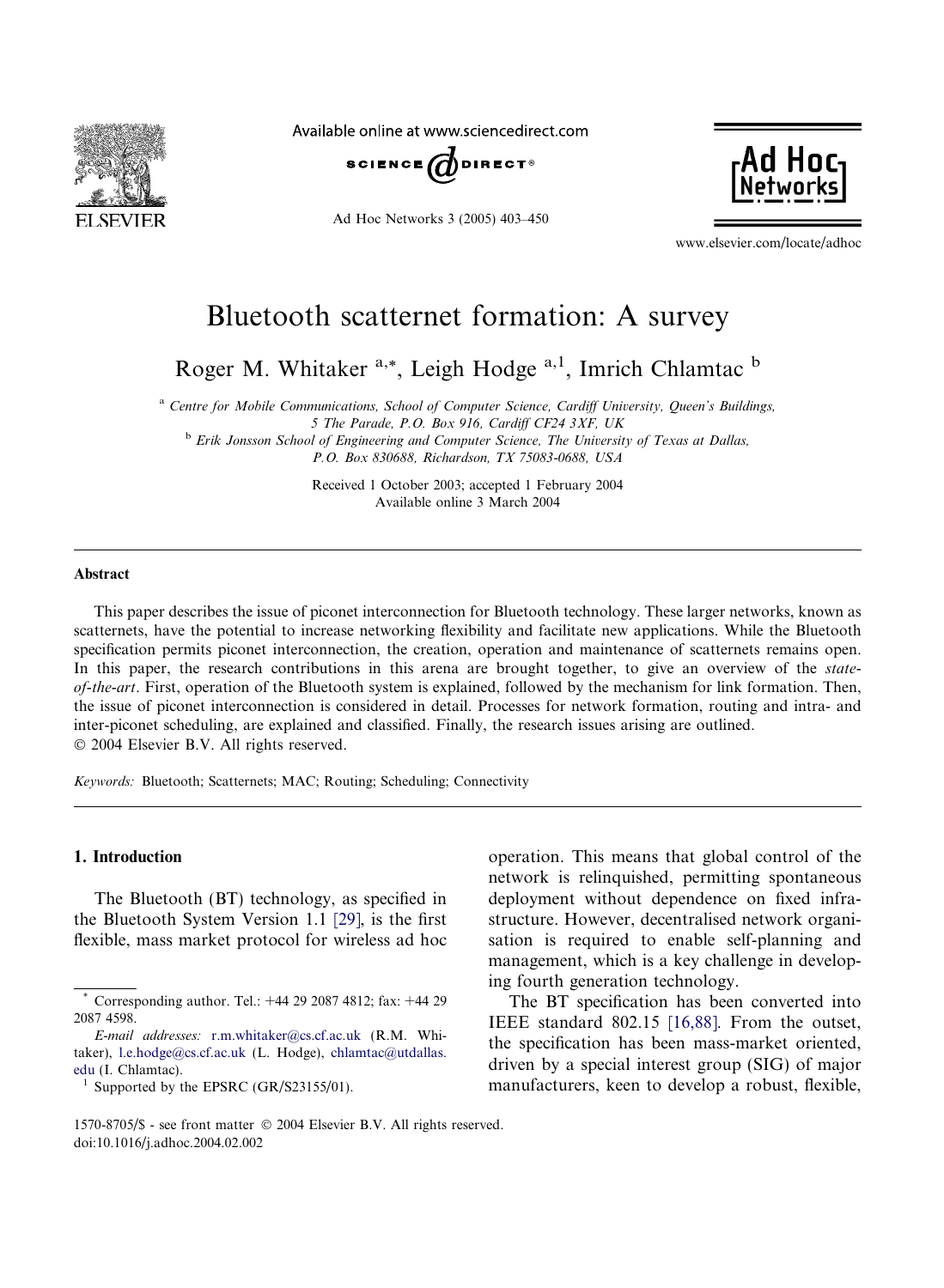and economically viable technology that can be easily incorporated into a multitude of devices to enhance their functionality via short connectivity, using low power radio links (10–100 m) in the unlicensed 2.4 GHz industrial, scientific and medical (ISM) band. Most current Bluetooth devices offer the modest range of 10 m using the (low) power class 2. This is a deliberate action, as Bluetooth is currently primarily a technology for personal area networks (PAN), where device battery power is limited. However, in the long term, higher power and extended range could lead to a range of further applications, beyond personal area networks. Additionally the technology may well prove a useful starting point for the development of other applications, and systems, such as those in the military arena.

In its current form, Bluetooth is well on the way to reaching impressive levels of penetration, helped by its royalty free status. It is estimated that 35 million chip-sets were produced in 2002, with an estimated rise to 510 million by 2006 [\[35\]](#page-45-0). The characteristics of the Bluetooth chip [\[96\]](#page-47-0) have facilitated this, based on an occupancy of 90  $mm<sup>2</sup>$ , power consumption of 25  $\mu$ A when idle with a peak of 25 mA, and a cost of less than 4 USA dollars per terminal for high volume production.

Since the conception of the Special Interest Group (SIG) in 1998 and the release of specification (v1.1 in February 2001), Bluetooth has received a considerable amount of attention, being vigorously marketed by the SIG who promise a technology to ''seamlessly connect all your mobile devices''. Commercial interest frequently centres around its application (potential future application is given in [\[20\]](#page-44-0) for example). An important limiting factor in developing future applications are the networking possibilities that the technology can facilitate. As currently specified, Bluetooth self-organises networks of up to eight active devices in piconets, but the specification permits much more. Piconet interconnection is possible, permitting multi-hop links between out-of-range devices. However, mechanisms for establishing and maintaining such scatternets remain open, challenged by the need to provide totally decentralised, high performance solutions for potentially dynamic environments.

Consequently, the extent to which the Bluetooth networking capabilities can be advanced are receiving particular attention, and this is the focus of our survey on the state-of-the-art. The rapid pace of research in this area has led to a large, dispersed and fragmented literature, which broadly seeks to further investigate and extend the operation of Bluetooth at the equivalent of the network layer in the traditional OSImodel. This constitutes development for network formation, maintenance, scheduling and routing in the context of Bluetooth.

We begin by introducing the Bluetooth specification and the operation of the system for a single piconet. To support scatternets, we then consider the extension of functionality in the BT specification. The broad issues involved in defining a protocol to support scatternet operation are described in Section 2. In Section 3, we describe the general issues which influence the design of protocols in the context of Bluetooth. In Section 4, we consider the different possible topologies that have been proposed for scatternet applications. In Section 5 we consider the problem of forming and maintaining a scatternet, specifically the process of establishing device role. In Section 6, we describe the different techniques that have been applied to assess network performance. In Section 7, we consider the issue of routing. Finally, in Section 8 we address the problem of scheduling inter- and intra-piconet communication.

## 1.1. Moving from piconets to scatternets

The original and first use of Bluetooth technology has been for small clusters of devices, which operate using the concept of a piconet. This is a collection of devices sharing the same communication channel. Devices such as laptops, mobile phones, PDAs are currently the main proponents of the technology, and it is likely to remain this way in the short term. However, there are a number of arguments which support the development of the technology for inter-connecting piconets to form scatternets. Like many technological developments, scatternets may precede concrete applications. However, high levels of market penetration will increase the density of Bluetooth en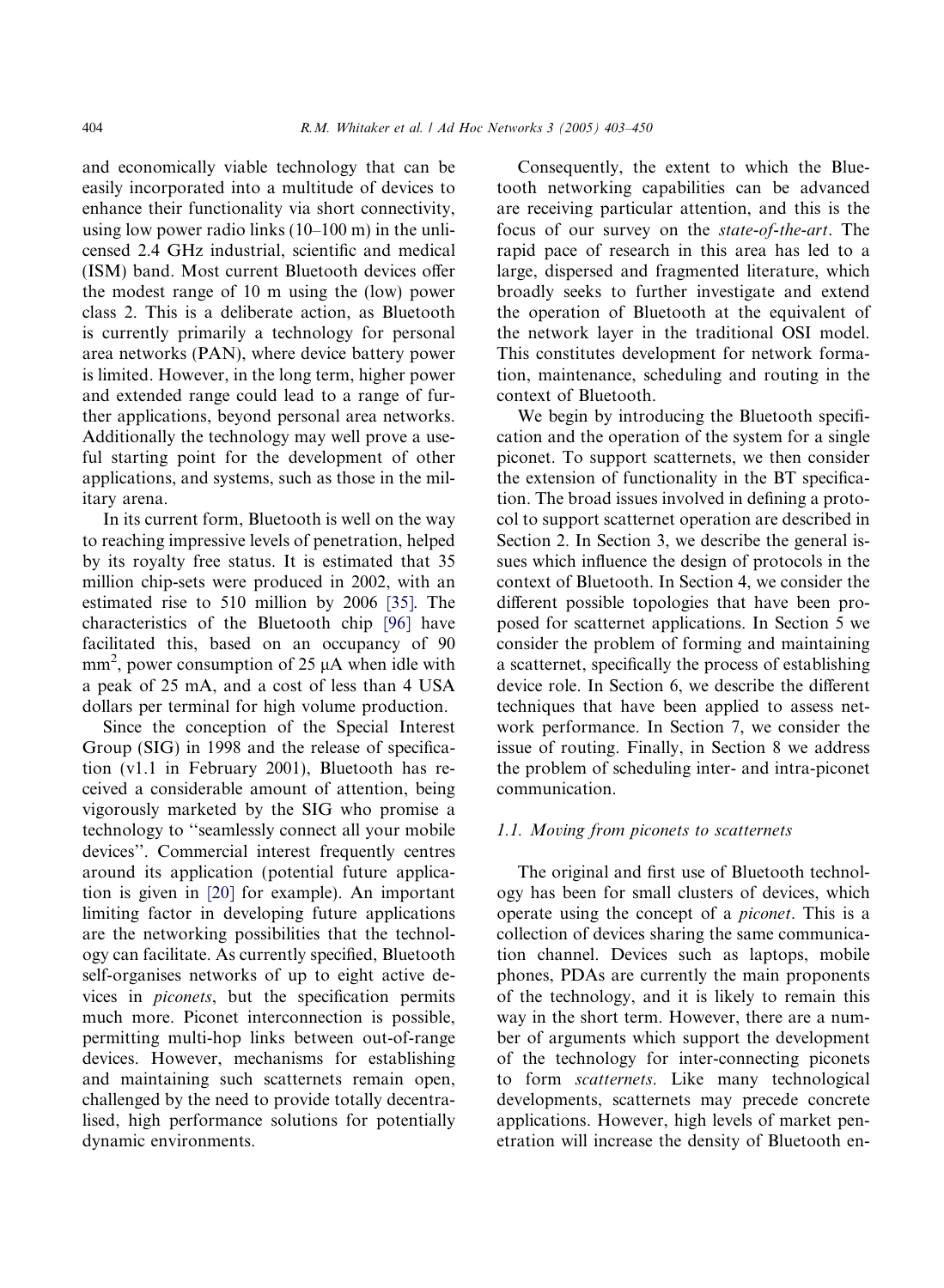abled devices, thereby increasing the potential for scatternet based applications.

Scenarios requiring a greater amount of connectivity have received limited attention. In [\[38\]](#page-45-0), the authors argue that scatternet functionality is important to allow flexible formation of Bluetooth personal area networks. Additionally, it is argued that scatternet functionality may also be used to improve the performance of a group of nodes that are either already part of a scatternet, or part of separate piconets. The roles of devices in such nodes may be rearranged to adapt to a new traffic distribution.

Bluetooth also can be used in a cellular fashion via access points for wireless LAN applications, which creates further opportunities for scatternet applications. Bluetooth WLANs are already in service for large scale commercial IP applications, such as conference scenarios like "Cebit 2003", where 150 Bluetooth access points were provided for piconet formation [\[47\].](#page-45-0) Critics may be quick to dismiss the use of Bluetooth in this context, due to superior performance of the dominant wireless LAN technology, WiFi (IEEE 802.11b). This offers a higher data rate over a much greater distance (50 m versus 10 m for Class 2 Bluetooth devices). In [\[20\],](#page-44-0) it is pointed out that while these comparisons are technically correct, Bluetooth has a much more powerful business model associated with it, based on two key points. Firstly, Bluetooth is designed for a myriad of wireless PAN applications. Secondly, the cost and size of the technology means that it is being included in equipment by default. These points mean that opportunities will exist to further network devices, including access points, for Bluetooth applications.

Finally, the low cost, power efficient specification of the technology means that there are potential Bluetooth applications in other ad hoc scenarios such as sensor networks [\[1\].](#page-43-0) These networks involve a large number of densely deployed wireless sensors, which need to be low power and low cost devices. The current literature acknowledges Bluetooth as being too expensive and too power consuming for sensor network application. However, there are a number of additional points which need to also be considered. The cost of a sensor network node should be less than 1 dollar to make the network feasible [\[74\]](#page-46-0). Clearly, the current Bluetooth production cost of 4 dollars [\[96\]](#page-47-0) exceeds this, but it is feasible that this cost will fall further. In [\[27\],](#page-44-0) it is argued that Bluetooth is not currently efficient for sensor networks because turning them on and off adds to the energy consumption. However, this has to be contrasted against the additional features that a Bluetooth sensor network could provide, including higher data rates than many sensor network solutions [\[1\]](#page-43-0), off-the-shelf specification and compatibility with any other Bluetooth enabled device. This would enable direct access to other wired and wireless services. There may be scenarios where these advantages out weigh the increase in cost and additional power consumption. If Bluetooth were adopted in this context, scatternet formation for large networks would be essential.

## 2. The Bluetooth specification

Although it is not the purpose of our paper to describe the BT specification in detail, we do provide an overview to set the context of research activities. The Bluetooth radio system is defined to resolve the following fundamental issues in an ad hoc communication scenario, concerning application of the radio spectrum, discovery of devices, connection establishment, channel allocation, medium access control, interference and power consumption. These aspects are the focus of our description of BT. In [Fig. 1,](#page-3-0) we present the organisation of the Bluetooth stack. There are now many detailed expositions of various aspects of the BT system including books [\[17,62,70\]](#page-44-0) and general articles [\[11,31,32,38\],](#page-44-0) from which we provide a brief summary.

#### 2.1. Radio layer

At the lowest level, the radio layer of the core specification defines the wireless interface. Spread spectrum frequency-hopping occurs in the 2.4 GHz ISM band using either 79 or 23 radio frequencies in countries with restrictions in the ISM band. A fast hopping rate of 1600 hops per second occurs, using pseudo-random hopping sequences, which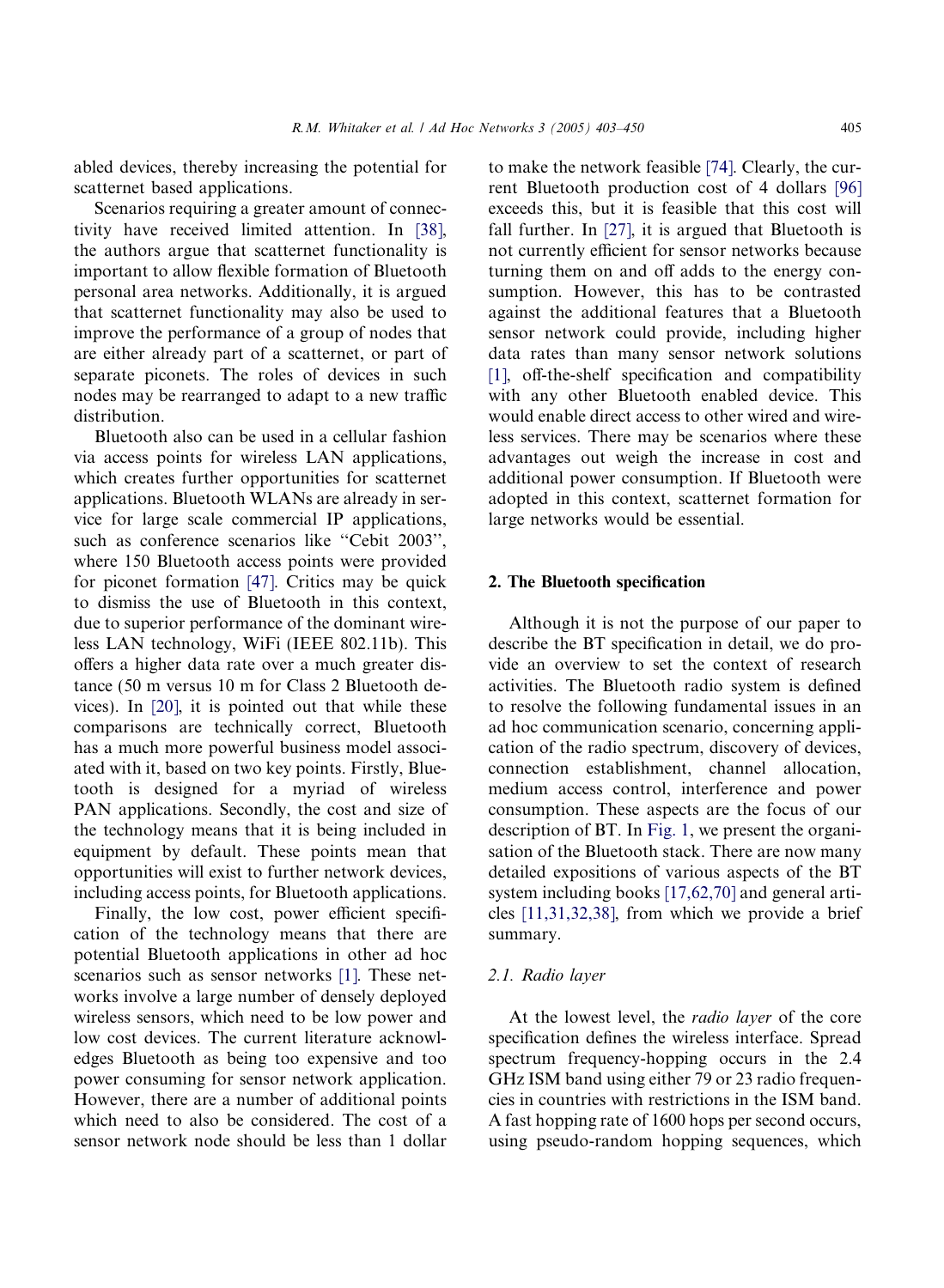<span id="page-3-0"></span>

Fig. 1. Organisation of the BT stack.

provide an automatic method for controlling interference from other sources in the unregulated ISM band. These frequencies are located at  $(2402 + \alpha)$ MHz, for  $\alpha = 0, 1, \ldots, 78$ . The modulation technique is Gaussian Frequency Shift Keying (GFSK) which enables a simple low cost radio chip design and a transmission speed of up to 1 Mb/s. The baud rate is 1 Msymbols per second. Three power classes are defined for transmission, 20 dBm (100 mW), 4 dBm (2.5 mW) and 0 dBm (1 mW). A service threshold of  $-70$  dBm or better, is required. For further details of the radio layer, the reader is referred to [\[32\]](#page-45-0), which provides a description of the system including link budget characteristics and signal-to-interference ratio information.

#### 2.1.1. Hopping sequences

Frequency hopping provides interference diversity gain and frequency diversity gain, which are required for multiple channels to co-exist independently. The frequency hopping mechanism used by each device operates in a ''black box'' fashion, with a device identity and clock as input, and a frequency as output. More specifically, the sequence is selected by the unit identity, and the phase by the clock. A huge number of sequences are available to each unit, with each covering about 23 h. This prevents repetition of an interference pattern when hopping sequences support different communication channels in the same proximity. Thirty two hops are designed to span about 64 MHz of spectrum. This is designed to maximise interference immunity by spreading as much as possible over a short time interval. Over a larger time interval, each frequency in the sequence has equal chance of occurrence, and perturbation of the clock and/or identity leads to an instantaneous change in the selected hop. This permits devices to switch between different hop sequences and permits devices to time share between two or more communication channels. This requirement means that storage of sequences in memory is infeasible. Sequences must be generated on the fly using logical circuitry.

## 2.2. Baseband

The *baseband* specifies how the radio layer should be employed to facilitate communication between Bluetooth devices. This layer defines the concept of a piconet, which is BT's fundamental logical topology for organising group-wise communication, under decentralisation. At this point, homogeneous devices are distinguished by their Bluetooth device address which is a unique 48-bit address, hard-coded into the Bluetooth chip. Additionally, each device holds a free-running clock which ticks every half time-slot for a hopping rate of 1600 hops per second. Exchange of clocks and BT addresses is fundamental to the formation of a piconet. This is defined as a group of devices that share the same communication channel. The key innovation is that piconets are formed in decentralised ad hoc manner, without intervention or assistance. Homogeneous devices take on one of two different roles: master or slave. Each piconet consists of exactly one device whose role is the master, and at most seven other active devices whose roles are slaves. The role of master and slave are relative to one piconet, at one point in time. It is the master who defines the communication channel used by all members of the piconet. The first device to initiate the formation of a piconet becomes the master. Every other device in range is assigned a locally unique active member address. These take up the role of the slave within the master's piconet. At most seven *active* slaves participate in each piconet, but additional slaves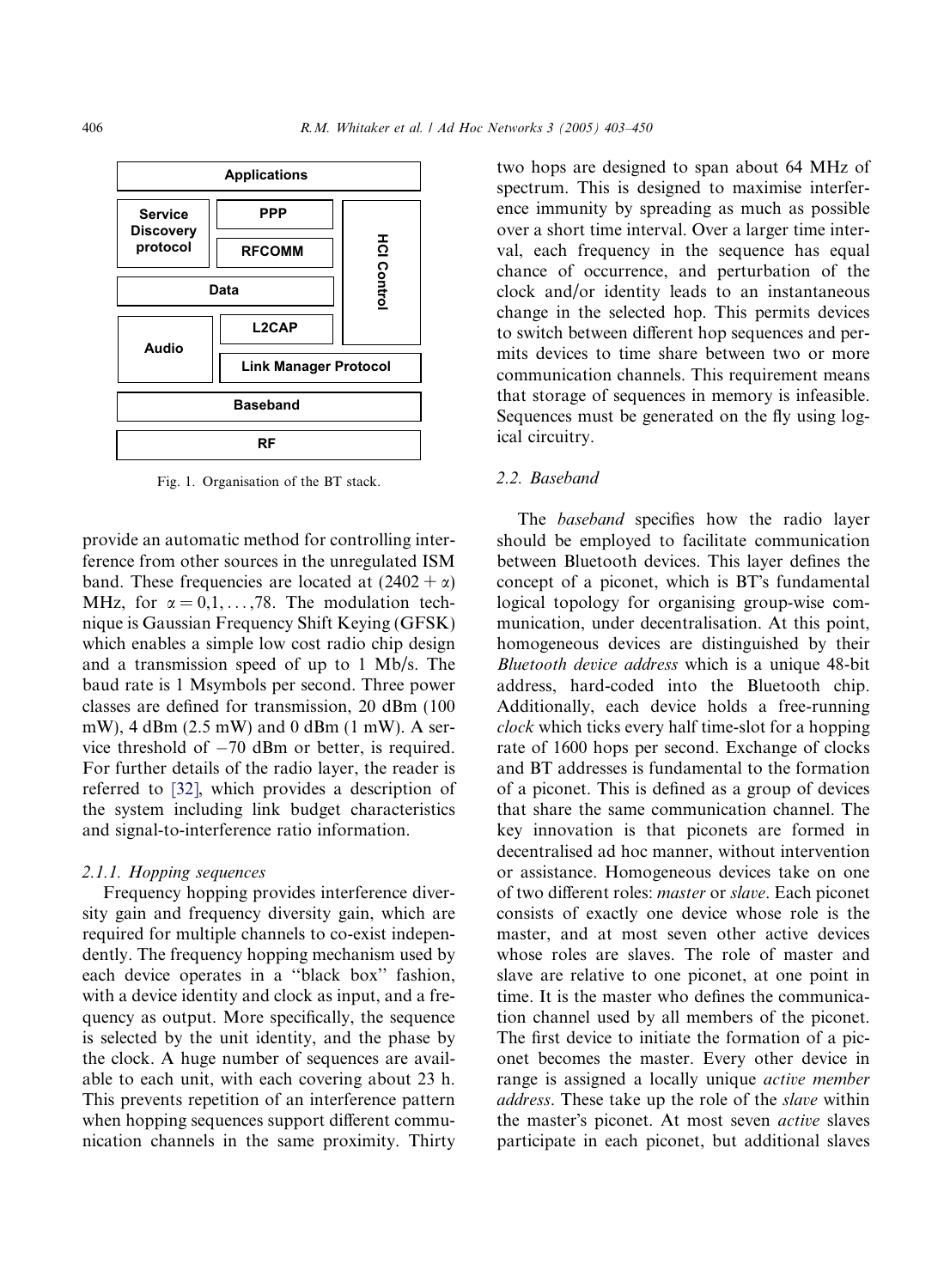can be registered with the master and sustain the parked mode. Devices outside of any piconet sustain the stand-by mode.

The master functions to co-ordinate the intrapiconet communication. The master may communicate with any member of the piconet, but slaves in the piconet may only communicate with the master. This means that the communication between slaves may only occur via the master. The principle role of the master is maintenance of synchronisation. This is organised by referencing slots in piconets as odd or even, according to the second least significant bit of the clock of the master. To determine the frequency hopping sequence in a piconet, slaves maintain the offset time between their clock and that of the master, using a slot dwell time of 625 ls, and apply pseudo-random sequencing of frequencies. The master uses each time slot in the sequence to communicate with a slave, before moving onto the next slave in the sequence. However, multi-slot packets requiring three or five slots are permitted. When these are transmitted, the transmit frequency remains constant. The master then resumes transmission with the slaves whose turn it would have been under single slot transmission.

Uplink and downlink between master and slave occurs using time division duplex, with the master only communicating in even numbered slots, and slaves in odd numbered slots. Furthermore, slaves may only transmit to the master if the master has just transmitted to the slave, giving the master control over the slave for purposes of controlling multiple slot transmissions. Note that the piconets transmission channel is fundamentally dependent on the clock of the master. Consequently a device cannot be a master in two piconets simultaneously, since this would result in two piconets having the same communication channel, resulting in significant co-channel interference between piconets.

## 2.2.1. Device admission

Prior to commencing communication in a piconet, the slaves need to identify the address and clock of the master, and similarly the master needs to know the identity of slaves. This is organised by inquiry and paging phases defined at the baseband layer. A scan procedure is carried out by listening devices who are idle.

The device carrying out the inquiry phase becomes the master in a future piconet. The inquiry process is used to discover other devices and paging is used to establish connection with them, via invitation. These are uni-directional processes which require the participation of both the inquired and inquirer. Each needs to commence from a different initial state to ensure discovery. The principle problem that inquiry involves is collision avoidance between receiver and sender. Two devices cannot exchange messages until they synchronise the channel (i.e., frequency hopping sequencing) for communication. Bluetooth uses the simple approach of defining a globally adopted hopping sequence known to all devices. However the inquirer hops at a greater speed than the inquired, and the inquirer listens in between transmissions for a response.

A further complication exists concerning multiple listeners. To avoid collision between responses from different inquired devices, a randomised back-off time is set by each device to stagger reply times. Eventually the sender device collects the basic information (such as device address and clock) from the listeners, which is then used in the paging process. This procedure is performed by the inquirer, and is an invitation to join the piconet. With the information sent by the paging device, the enquired device can join the piconet as a slave. After joining a piconet, the slave may negotiate role reversal, where the original master becomes the new slave and vice versa.

The scan process is used by idle devices which periodically become active and listen for devices trying to make a connection. Every time a device wakes up, a different hop carrier is scanned for a period of approximately 10 ms. The hop carrier scanned is defined by the wake-up sequence. This is a cyclic sequence of 32 hops, in a pseudo-random order defined uniquely for each device. Here there is a trade-off between power consumption and response time.

More complex steps exist for admitting a new slave into an existing piconet. There are two processes by which this may occur, either active or passive. The master may inquire on new nodes in its transmission range and invite them to join the piconet. Alternatively the master may wait to be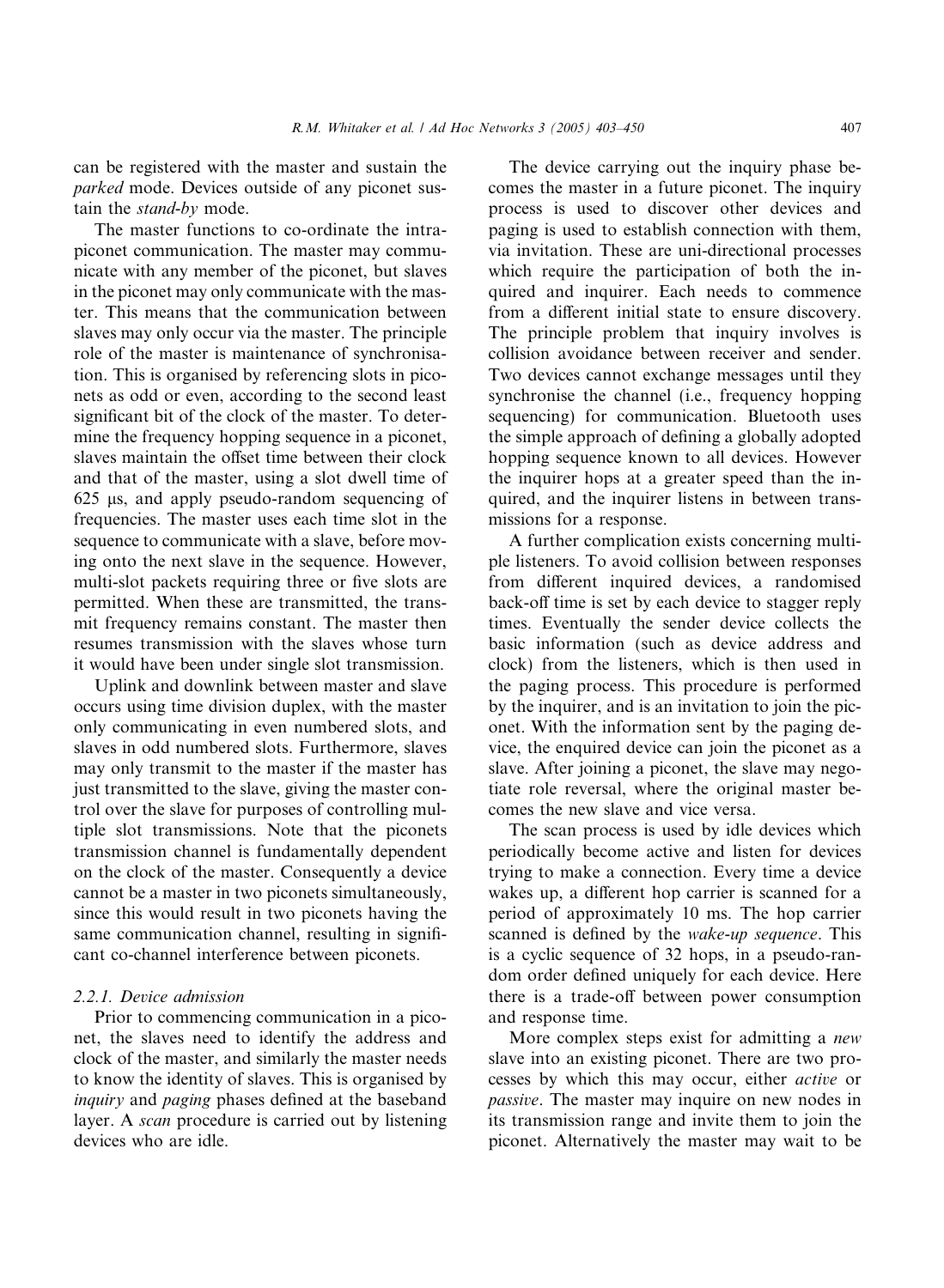discovered, by performing the scan phase. For both options, communication in the piconet must be suspended. Therefore a trade-off exists between piconet capacity and latency of device admission.

## 2.3. Medium access control

The BT specification has been developed to permit co-existence of a large number of unco-ordinated communications. This is enabled by a large number of independent channels, each of which is used by a restricted number of devices. Each channel is defined by a master device. For the modulation technique adopted, a single frequency hopping channel in the ISM supports 1 Mb/s, and theoretically, the channel with 79 carriers can support 79 Mb/s. However, the non-orthogonality of the hop sequences means that this limit is unlikely to be reached. Channel capacity must be shared between members of the piconet, and so the number of active slaves is deliberately limited to seven. When the number of piconets is large relative to the number of devices, channel capacity will be exploited.

The master/slave role within a piconet only exists for the duration of the piconet. Once disbanded, each device could potentially resume as a master or slave. As well as defining a piconet, the device with master status controls all traffic across the piconet and admission control. Slots are used alternatively for master–slave and slave–master communication. To avoid collision of multiple slave transmissions, the master adopts a polling technique, which involves the master defining which slave is to transmit in each slave-to-master slot. Only the slave addressed in a master-to-slave slot may communicate in proceeding slot. If the master has information to send a specific slave, the slave is polled implicitly and can return information. If the master has no information to send, it polls the slave with a short polling packet. As the master schedules bi-directional traffic, scheduling algorithms need to be applied to efficiently use channel capacity. Although masters operating in the same area use different channels, there is the probability of loosing a packet due to another transmission using the same carrier hop. Information is transmitted without listening for a clear carrier. If data is received incorrectly, it is resent at the next opportunity. This does not occur for voice calls. The simplicity of BT and the fast hopping speed makes collision avoidance schemes inappropriate.

As portable low power devices are envisaged for BT operation, control of power consumption is important. A number of modes of operation have been defined to minimise power consumption. In idle mode, the device performs the scan operation for less than 1% of the time. The park mode reduces device activity further, but can only be applied to slave devices after a piconet has been formed. In park mode, devices remain synchronised with the master but do not return a packet with a payload. Park mode permits more than seven slaves to participate in a piconet. A further low power mode is the *sniff* mode, where the slave does not scan in every master–slave time slot, but has a low duty cycle. Effectively the device only wakes up periodically to communicate with the master. Finally, the *hold* mode is used to put devices to sleep. This is used to suspend intra-piconet communication while the master searches for new devices to admit to the piconet.

## 2.3.1. Link types and packet format

Two types of link can be supported. A single asynchronous connectionless link (ACL) is supported between a master and a slave, for services such as bursty data traffic. Additionally, up to three synchronous connection-oriented (SCO) links may be supported in a piconet, for services such as voice traffic. The SCO link is a point-to-point link supported by reservation of duplex slots (odd and even). The ACL link is a point-tomulti-point link from the master to all slaves. An ACL link can use all of the remaining slots on the channel not used for SCO links. The slotted structure of the piconet channel means that ACL and SCO links can be mixed.

BT streams the information into packets, with a single packet being sent in each slot. Each packet consists of an access code (72 bits), packet header  $(54 \text{ bits})$  and payload  $(0-2745 \text{ bits})$ . The access code is used to ensure to identify the piconet to which the packet belongs. Only if the access code matches that of the piconet master will the packet be accepted by the recipient. This prevents packets from one piconet being falsely accepted in another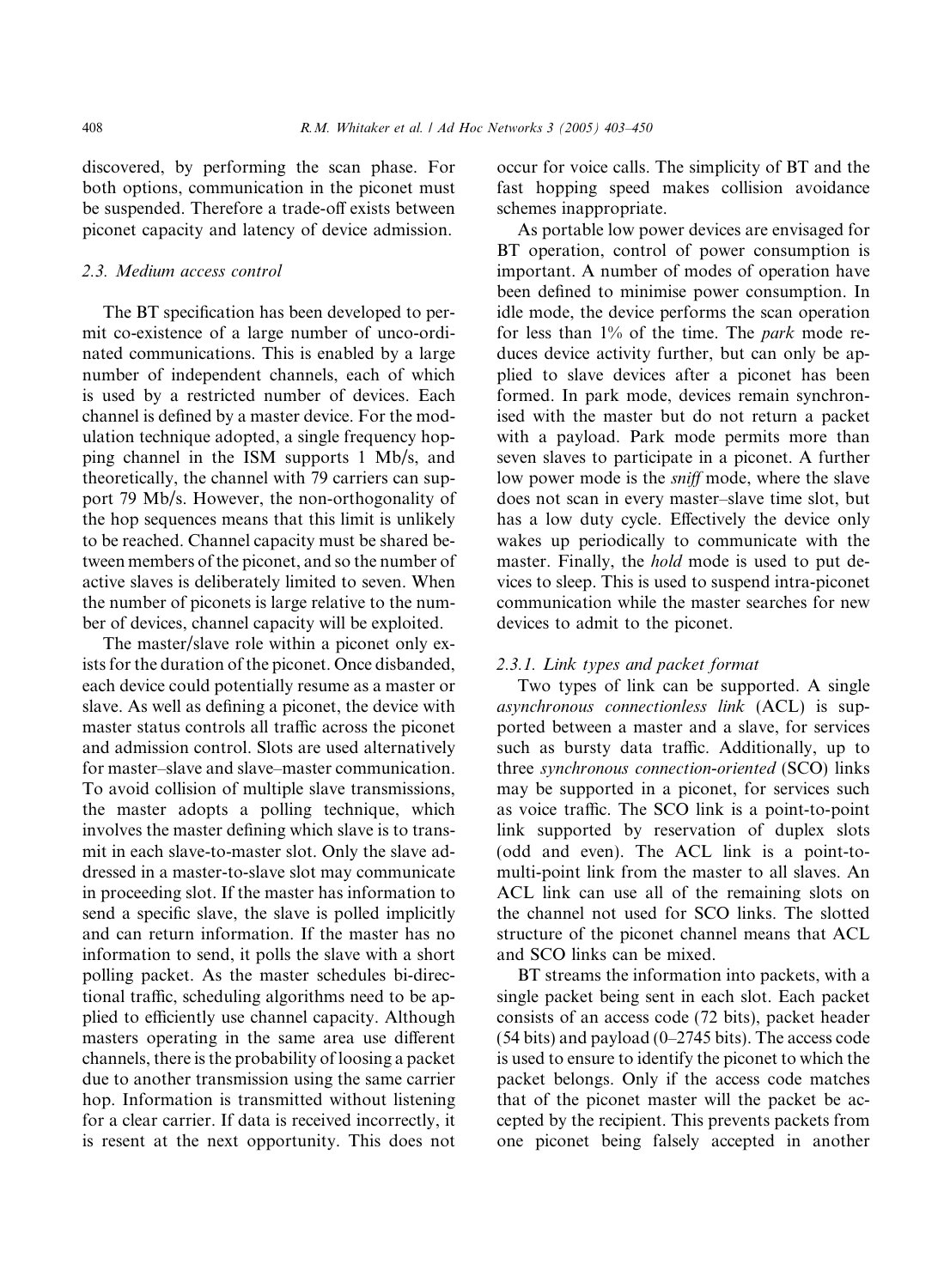piconet. The packet header contains link control information, a 3 bit slave address to distinguish slaves in the piconet, a 1 bit acknowledgement for repeat request, a 4 bit packet type code to define 16 different payload types and an 8 bit header error check code used to detect errors during transmission. The header has maximum size of 18 information bits which are protected by further coding.

Four control packets are defined. These are the identification packet, consisting of only the access code and used for signalling; the null packet which contains the access code and a packet header, being sent only to convey link control information; the poll packet, sent by the master to force a response from the slaves; and the synchronisation packet, used to exchange real-time clock and identity information between devices.

Both forward error correcting and packet retransmission schemes are included in BT. For FEC, a 1/3-rate code and a 2/3-rate code are used. The 1/3-rate code is a simplistic approach where a 3-bit repeat is used with a majority decision at the recipient. This is used on the packet header and can additionally be used on the payload for SCO links. The 2/3 rate FEC code consists of a shortened Hamming code which can be applied to the payloads of either SCO or ACL links.

# 2.3.2. Link manager and host controller interface

The baseband state machine is principally controlled by the BT link manager. This firmware is provided with the link control hardware, and handles link setup, security and control. Its remit includes control of paging, changing slave modes, and handling required changes in master/slave roles. It also supervises the link and controls handling of multi-slot packets. Link managers communicate with each other using the *link man*agement protocol (LMP). This is organised by LMP packets which are sent in the payload of packets on asynchronous connectionless links and are flagged by a bit in the ACL header.

Some link controller hardware may include a host controller interface (HCI) layer above the link manager. This is a firmware layer which is used to separate the BT baseband and link manager from a transport protocol. The HCI defines a standard interface independent method of communicating with the firmware. Three standard transport mechanisms are supported in BT: USB, RS-232 and UART. The HCI allows a Bluetooth application to access BT hardware in the absence of the transport layer or other hardware implementation details. The HCIlayer forms a component in the BT stack, but it does not constitute a peer-to-peer communication layer since the HCI command and response messages do not flow across the physical link.

## 2.3.3. Link layer and L2CAP

All BT protocols above the link manager and HCIare software based. The lowest level is the logical link control and adaptation protocol (L2CAP) specification which is effectively BTs link layer. The L2CAP delivers packets received at higher layers to the other end of the link. It is required because baseband packet size is too small for transporting higher layer packets. The L2CAP resolves this, and operates over an ACL link provided by the baseband. It performs segmentation, re-assembly and multiplexing of high level applications above the HCI. The L2CAP supports the multiplexing of several logical channels over the devices ACL links. A single ACL link is always available between the master and any active slave. This provides a point-to-multi-point link supporting data transfer. A detailed description of the channels, channel state machine, connection, configuration, disconnection and L2CAP packets is given in [\[78\]](#page-46-0).

# 2.3.4. The service discovery protocol and profile specification

The service discovery protocol (SDP) is used to determine which BT services are available on a particular device. Each Bluetooth device can act as a client or server in discovering services with SDP. The SDP only provides information about the different services which are available. Further protocols (either from BT or elsewhere) must be used in order to use a service. In order to preserve the efficiency of the process and minimise the amount of information which needs to be carried across the BT link between devices, universally unique identifiers (UUIDs) are used. The SDP operates with each server cataloguing the all available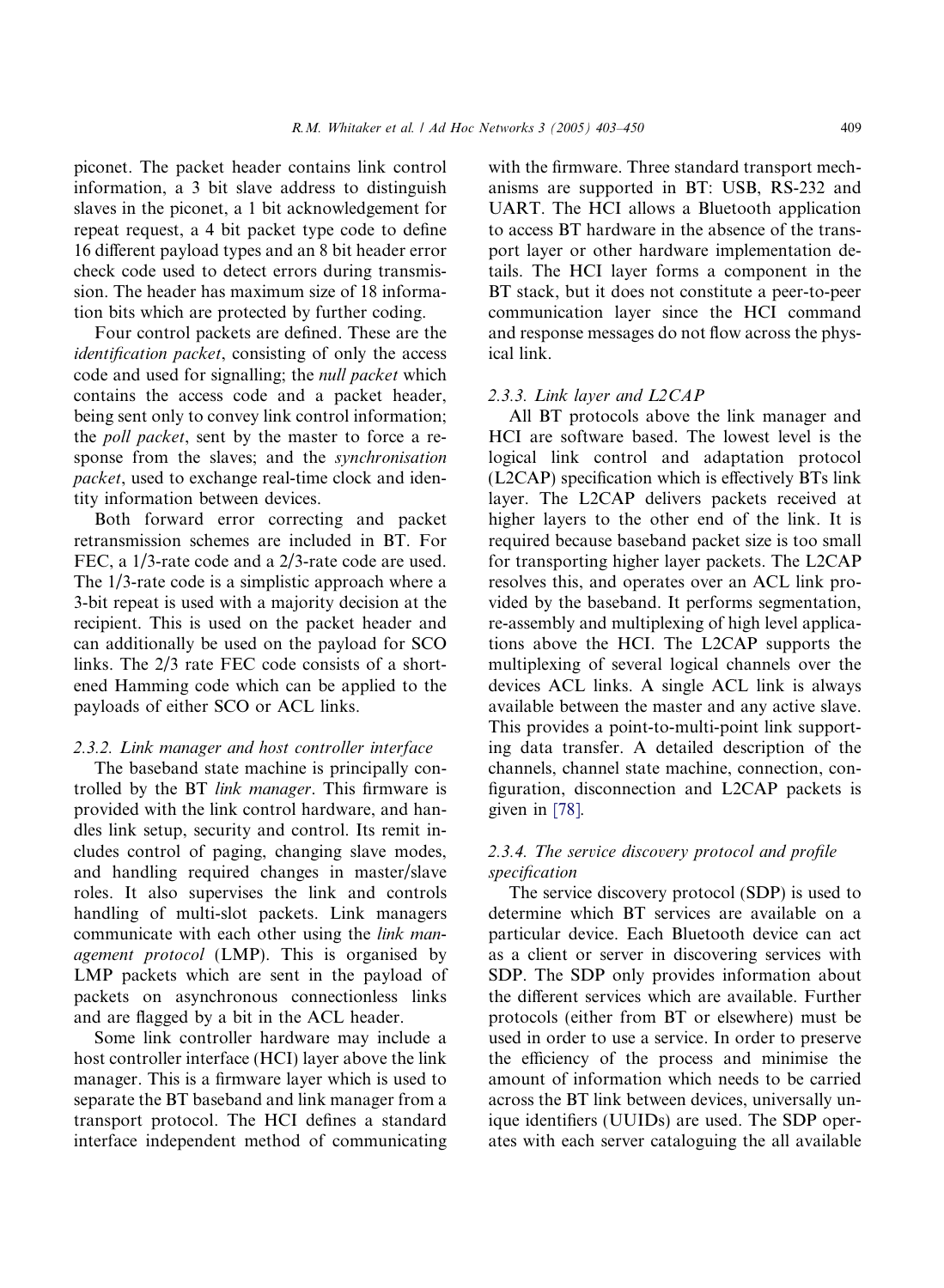services provided by the device, and each server operates search and browse facilities.

To support interoperability for a range of applications, profile specifications define how a fundamental range of operations should be organised. These define usage for generic access, service delivery, mobile telephony interconnection, intercom, serial ports, headsets, dial-up networking, fax services, LAN access, and usage models for generic object exchange, object push, file transfer and synchronisation. Of particular interest are the arrangements for serial port and LAN access. The former case is facilitated by adopting the RFCOMM protocol. This emulates the signals on an RS-232 interconnection cable and is based on the ESTI07.10 standard. This permits the emulation and multiplexing of several serial ports over a single channel. The key benefit from adopting the RFCOMM is that it enables legacy applications that have been written to operate using serial cables, to run over a BT link.

## 2.4. Inter-piconet communication

As well as permitting piconets to co-exist independently, the BT specification makes provision for connectivity between piconets. A collection of connected piconets is called a scatternet. Inter-piconet communication is facilitated due to packet based communication over slotted links. This means that particular Bluetooth devices can time slice communication between the channels of multiple piconets. Recall that a device can instantaneously change hopping scheme with knowledge of master identity and master clock. In order to allow jumps to be feasible, a guard time occurs in the traffic scheduling to allow for slot misalignment between different piconets. Accordingly a hold mode is used to allow a unit to temporarily leave one piconet and visit another piconet. The hold mode may also be used as an additional power control mechanism. The role of the device in each piconet is flexible, with the constraint that a device cannot be a master in more than one piconet, by definition. However, it is acceptable for a device to be a master in at most one piconet and a slave in multiple other piconets. Beyond the functionality for devices to time-slice between multiple piconets, support for the creation, operation and maintenance of scatternets remains open.

## 3. Factors influencing scatternet protocol design

Bluetooth networks are distinguished from other networks currently associated with ubiquitous and pervasive computing in a range of ways: spontaneous network formation, isolation from infrastructure, simple low cost devices with power constraints and links with states that permit low power. The decentralised formation, maintenance and operation of fully connected networks is specified for small numbers of devices, organised via the concept of a piconet. The pre-requisite in establishing a piconet is that all devices are in range at least one device, which is required to operate as the master. This precludes obtaining fully connected networks in scenarios where

- a larger number of devices (i.e., greater than 8) require connectivity;
- not all devices requiring connectivity are within range of at least one member.

In both these scenarios, scatternets are required: that is multiple interconnected piconets. An important paper fully exposing the possibilities of inter-piconect communication is [\[38\].](#page-45-0) Here it is stressed that in the context of personal area networks (PANs), although a single piconet may be sufficient, the possibility for a device in the PAN to be present in multiple piconets is essential to allow the combination of various Bluetooth usage cases, examples of which are provided.

Although scatternets are supported in the BT specification, protocols are not explicitly defined for creation, maintenance and operation. The complexity of these tasks significantly increases, when moving from single piconets to multiple connected piconets. The fundamental issues to be addressed concern:

#### • Device status

Each device needs to determine its role with respect to (possibly) multiple piconets, specifically is role(s) as master and/or slave. This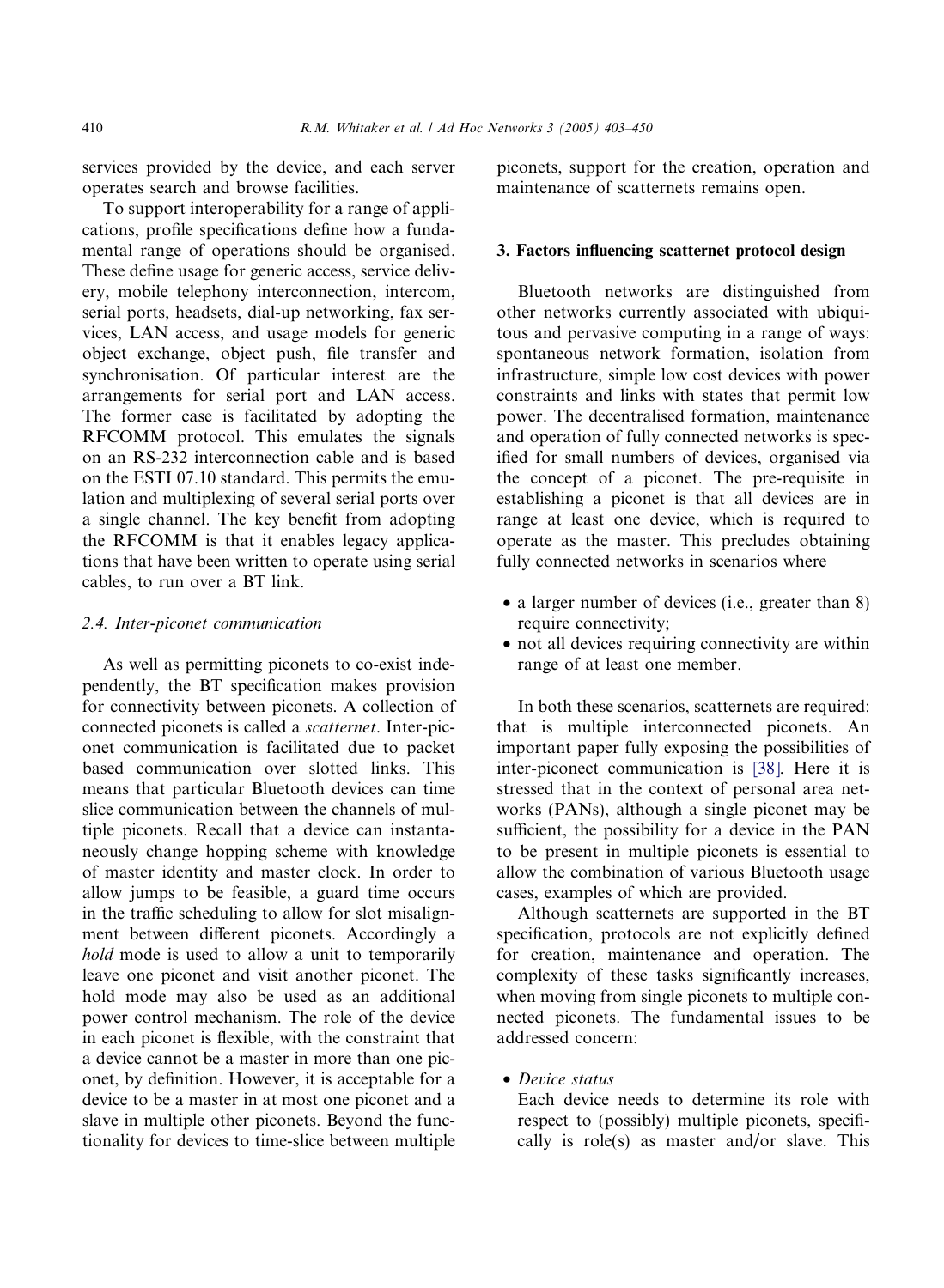defines the links between devices and therefore the topology of the network, which influences the performance of the network. There is a large degree of freedom in the number of feasi-ble alternative scatternets (see [\[12\]\)](#page-44-0), which defines a significant combinatorial optimisation problem. This is made more difficult by the decentralised nature of the problem, characterised by a lack of a centralised entity with global knowledge.

• Routing

In a single piconet, any pair of devices are at most two hops apart. The master has total knowledge of all slaves, and controls their ability to send and receive messages. Therefore in a single piconet, packet delivery between any pair of devices becomes trivial. However, complexity is significantly increased in scatternets, since a packet may have to transverse multiple piconets to reach its destination. Additionally there may be a number of alternative routes, the knowledge of which must be organised and distributed.

• Intra- and inter-piconet communication schedules The master in a piconet is required to share time between slaves. Some slaves will become significantly more important than others, particularly if they perform a relay function between distinct piconets. Consequently schemes for scheduling become increasingly important. Additionally, devices involved in multiple piconets can only participate in one at a time. Consequently resource sharing schemes need to minimise potential conflicts.

Mechanisms to determine device status, scheduling and routing are influenced by many factors. These include *distribution* of devices, scalability, device differentiation, environmental dynamism, integration between co-ordination issues and level of centralisation. These factors are important because they serve as a guide in protocol design.

## 3.1. Distribution of devices

A commonly applied assumption in the design of protocols is that all devices are in mutual range (e.g., [\[4,49–51,53,56,76,80\]\).](#page-44-0) Under this assumption, the primary aim is to increase the number of devices which can connect and form a network. This assumption simplifies scatternet formation, because local (i.e., 1 hop) neighbourhood knowledge at each device constitutes global network knowledge. This assumption is applied, based on the observation that the current expectations for Bluetooth are focussed on personal area networking, where a maximum network diameter of 10–15 hops is envisaged.

# 3.2. Scalability

In the role of WPAN, network scalability is a limited concern. However, network protocols which scale will be of use if applications are developed involving a large number of nodes, such as in sensor networks, as surveyed in [\[1\].](#page-43-0) The scenarios which are considered range from personal area networks (such as in [\[80\]](#page-46-0) with up to 36 devices) to the largest scenarios involving 2000 devices (e.g., [\[102\]](#page-47-0)). The issue of scalability is best addressed by protocols which do not assume that all devices are in range. For some protocols, analytical results can be derived on time complexity and messaging complexity, relative to number of devices. In these approaches, some properties of scaling are effectively guaranteed (e.g., [\[49\]\)](#page-45-0). As noted in [\[30\]](#page-44-0), simple protocols may have good scaling properties but at the expense of overall network quality.

## 3.3. Device differentiation

It is likely that the most appropriate scatternet for a given collection of devices will depend on characteristics of the device such as battery life, computational abilities and likely traffic load. In [\[22\]](#page-44-0) for example, these factors have been incorporated into the protocol to create the network. However the predominant stance involves assuming devices are homogeneous. This follows from the specification, and the fact that any Bluetooth device can take a role as master or slave. However a number of authors make further logical hierarchies between devices, particularly for the creation of scatternets. These devices take leading roles, frequently through acquiring and using greater knowledge of other devices (e.g., [\[80,102\]](#page-46-0)).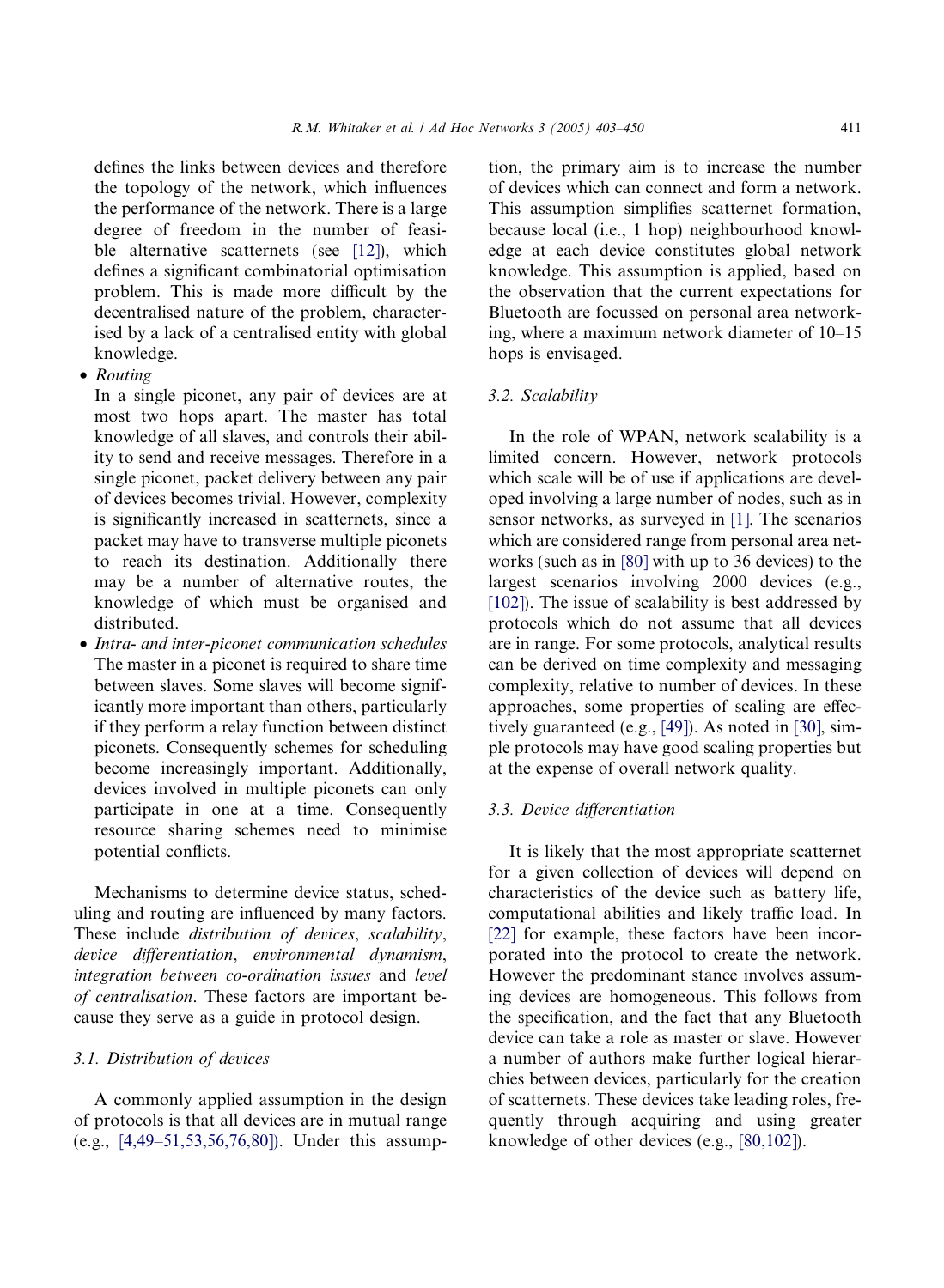## 3.4. Environmental dynamism

As each device is autonomous in an ad hoc scenario, synchronisation between devices, in terms of device start-up and activity time, cannot be assumed. This means that scatternet membership is likely to change and the network will need to repair or heal under conditions of failure. The cases under which failure occurs, for example, are addressed in [\[56\].](#page-45-0) Mechanisms will need to rapidly react in particularly dynamic environments, such as those considered in [\[95\]](#page-47-0). On-demand techniques are one solution to environmental change. This approach is used in [\[57,58\]](#page-45-0), for example, but operates at the cost of increased overhead. Additionally, creation of networks with high levels of fault tolerance are desirable, as sought in [\[95\]](#page-47-0).

## 3.5. Integration between co-ordination issues

Each of the co-ordination issues can be addressed in isolation, or with integration. However, intra- and inter-piconet scheduling is dependent on routing, which is dependent on the network topology (i.e., collective device status), and this could potentially be exploited in protocol design and operation. Consequently, some authors have argued for significant integration via cross layer optimisation. A range of solutions and approaches can be undertaken. For example, [\[2\]](#page-44-0) seeks to determine network topologies which maximise the number of device pairs which can operate simultaneously. The integration between scatternet structure and inter-piconet communication is addressed in [\[43\]](#page-45-0). The development of protocols which form particular topologies can aid routing. For example, [\[24\]](#page-44-0) adopts ring structures only, while in [\[90\],](#page-46-0) a tree structure is adopted with Bluetooth device addresses carefully used to aid packet navigation. In [\[57,58\],](#page-45-0) on demand network formation is developed where routing is implicit.

## 3.6. Level of centralisation

A key issue in protocol design is the reliance on centralisation, where one entity (e.g., single device or subset of devices) gains total network knowledge. The benefit is that such knowledge makes higher performance solutions achievable. However, this induces potentially greater overhead, against which increases in network quality must be assessed. Greater overhead is more likely to be permissible in environments with little dynamism. In fully decentralised protocols (e.g., [\[98\]](#page-47-0)) no device has greater knowledge than any other. In partially decentralised protocols, hierarchies exist based on the level of knowledge devices attain (e.g., [\[80\]\)](#page-46-0). The extreme case is when one node gains total total knowledge to create the network. Independent of use as a protocol, entirely centralised problem solutions have been considered (e.g., [\[60\]\)](#page-45-0) and are challenging computational problems in their own right.

## 4. Link formation and network topology

The fundamental step in setting up a scatternet is local device discovery and the formation of point-to-point links, where pairs of devices learn of each other's identities and synchronise hopping sequences to form piconets. In scatternet scenarios, a number of devices are required to participate in more than one piconet to facilitate networkwide connectivity. We describe the basic link establishment process provided in the Bluetooth specification.

## 4.1. Bluetooth link establishment

Link establishment in Bluetooth is controlled by four processes:

• Inquiry

This process consists of broadcasting inquiry packets, which do not contain the senders identity or other any information.

• Inquiry scan

In this state, devices listen for inquiry packets, and upon detection of an inquiry packet, the device broadcasts an inquiry response packet. This contains the devices identity and clock of the device in inquiry scan mode.

• Page

Under this process, a device tries to establish a connection with a device whose identity and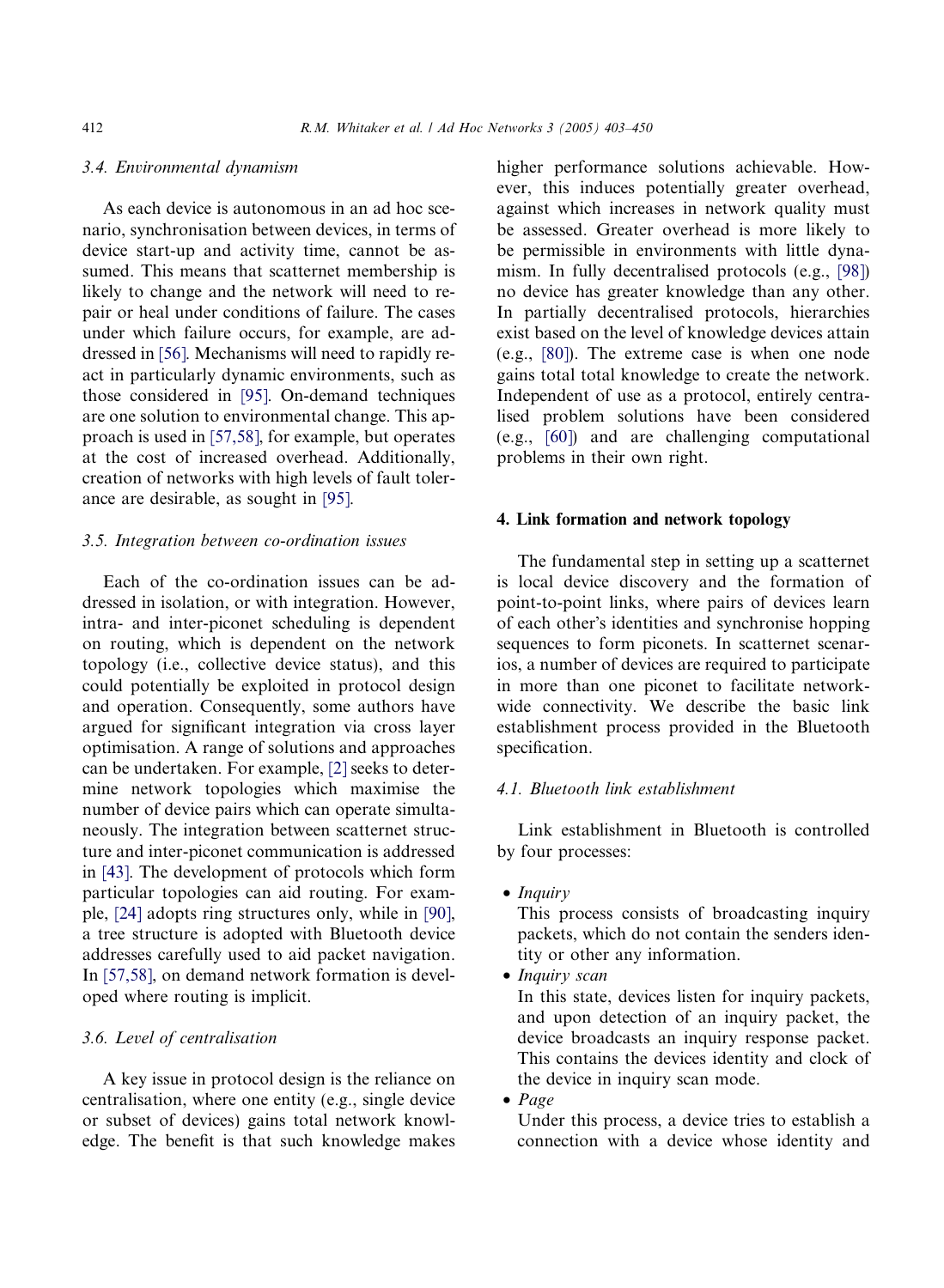clock are known. Page packets are sent, which contain the sending devices address and clock for synchronisation. The packets sent can only be received by those devices with particular identities.

• Page scan

In this state, a device listens for a page packet. Receipt is acknowledged and synchronisation between the page and page scan devices is established.

These four processes need to be co-ordinated and controlled in order to establish and maintain piconets and scatternets. From the baseband specification (see Section 2.2), Bluetooth defines a simple process for link formation between a pair of devices. This process is asymmetric since the protocol distinguished the devices as a sender and receiver. The sender starts in the inquiry state while the receiver is in the inquiry scan state. Initially there is a frequency synchronisation delay until the sender transmits on the frequency on which the receiver is currently listening (recall that the senders and receivers are hopping at different rates). When the inquiry packet is received, the receiver backs off for a random time period (uniformly distributed in the range 0–639.375 ms). Hopping then resumes at the hop it was listening to, immediately prior to back-off. A second frequency synchronisation delay then occurs, and a second inquiry packet is received from the sender.

The receiver replies with a frequency hopping synchronisation (FHS) packet containing the receivers address and clock value and the receiver enters the page-scan state. Upon receipt of the FHS packet, the sender enters the page state. In the page state, the sender transmits a Device Access Code (DAC) packet, that can be uniquely heard by the receiver. The senders address contained in the FHS packet, is used to estimate the phase of the receiver, in order to eliminate the frequency synchronisation delay. The receiver responds with a DAC packet, and the sender replys with a FHS packet. The receiver then uses this information to determine the channel hopping sequence and the phase of the sender. At this point the receiver becomes the slave in the communication channel and replys with another DAC packet.

As soon as the sender receives this DAC packet, the sender becomes the master in the connection, and both devices are now synchronised across the same hopping sequence.

The delay components of link formation are random back-off delay and the frequency synchronisation delay, which occurs twice. In [\[80\],](#page-46-0) this is shown to be at most 659.375 ms when 32-hops are available for the universal frequency hopping set used in the inquiry process, and 649.375 ms when 16-hops are used. This connection establishment delay, however, depends on the pre-assignment of roles for the devices. In an ad hoc scenario, no pre-assignment of roles will be available, making this link establishment process problematic.

#### 4.1.1. Symmetric link formation protocol

In [\[79,80\],](#page-46-0) a protocol for symmetric link formation is developed, which is analysed in [\[81\]](#page-46-0). The approach is symmetric in the sense that no sender or receiver allocation is required. This is achieved by ensuring that the two nodes (nominally the sender and receiver) alternate node status between inquiry and inquiry scan states, in an unco-ordinated manner. When the devices meet for a sufficiently long time interval in opposite states, they try to connect according to the asymmetric link formation protocol.

Clearly the schedules for state alternation are crucial in determining the link formation delay. In [\[81\]](#page-46-0), it is shown that a random schedule with state residence times following a common random distribution are preferable to deterministic solutions, following intuitive logic. The mean and variance of link delay formation for random state alternation are derived in [\[81\].](#page-46-0)

Salonidis et al. [\[81\]](#page-46-0) propose the scheme as a tool which can be generally used by protocols for scatternet formation ''on the fly'', which are built above this. Such an example is [\[102\]](#page-47-0), where the protocols are developed on the assumption that devices know the identifiers of their one-hop neighbours. The approach introduced in [\[80\]](#page-46-0) is well used, with this and similar mechanisms being adopted by a range of authors including [\[7,9,10,53,72,76,83,94\].](#page-44-0) The symmetric protocol for link formation is a suitable mechanism for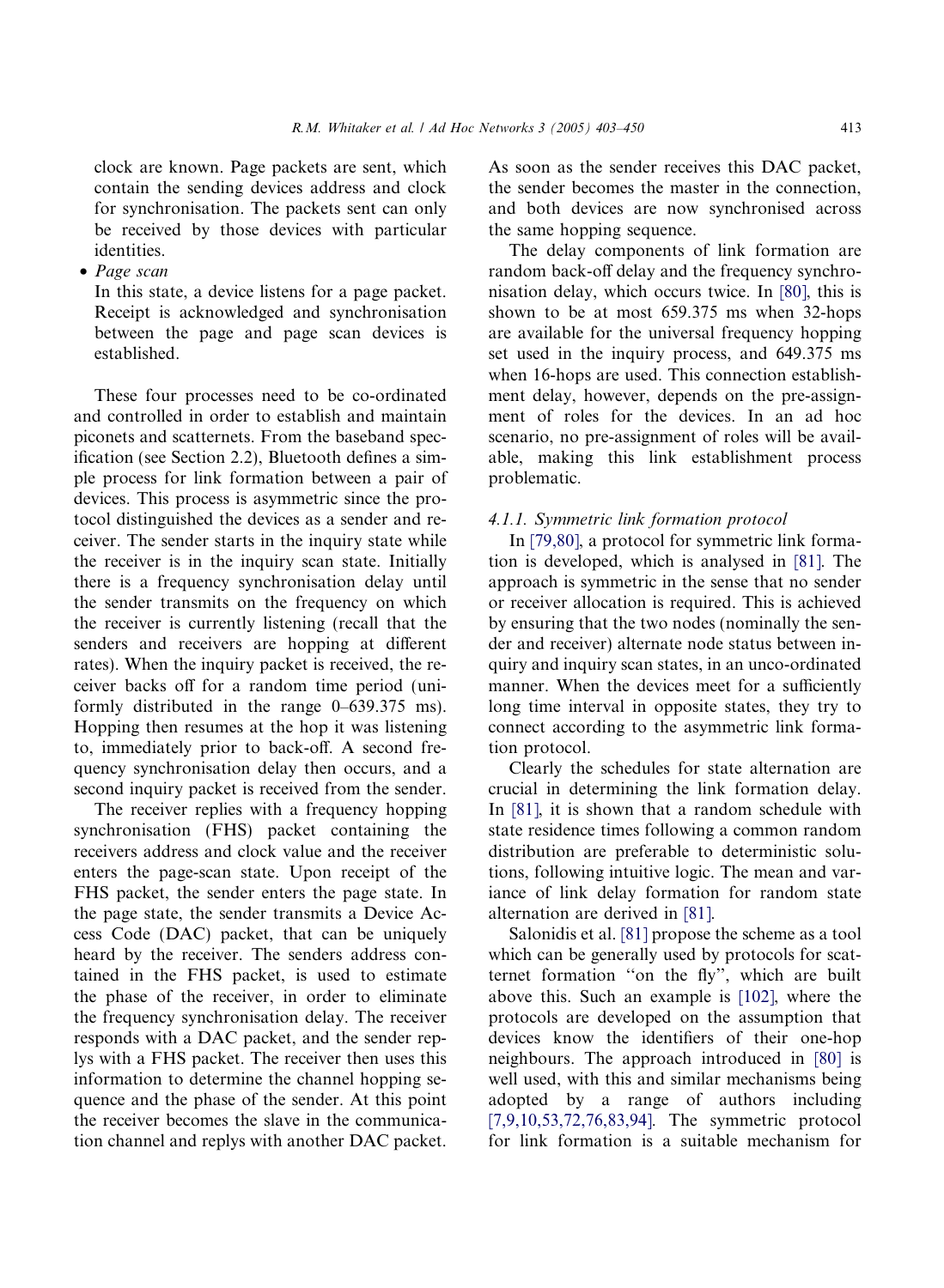device discovery of single-hop neighbours, when a temporary piconet is formed specifically for this purpose. The general issue of device discovery in a multi-hop rather than single-hop scenario has been addressed in [\[6\].](#page-44-0)

## 4.2. Network topology

Scatternet formation protocols are mainly required to control the states of inquiry, inquiry scan, page and page scan at each device, so that groups of devices synchronise on common hopping sequences, to form interconnected piconets. This determines the device status as a master or slave in possibly multiple piconets. Additionally, the protocol is required to account for the dynamic nature of the ad hoc environment, where scatternet membership is variable, and device residence in the scatternet is unpredictable.

The role that devices take in the scatternet determines the network topology and consequently the performance of the network. For example, the number of piconets a device belongs to, particularly in situations where are many potential master nodes, has significant implications on characteristics of the network. Of crucial importance are bridges, which are devices that reside in more than one piconet. There are two types of bridge. If the bridge is a master in one piconet, the bridge is of a master–slave type. Otherwise the bridge is a slave in all piconets to which it belongs and is a slave–slave type.

Bridge location and distribution is important since participating multiple piconets leads to increases in processing and communication overhead. Note that bridges can only be active is one piconet at a time. Switching between piconets can reduce throughput, and increases the demands on inter-piconet scheduling. However, traded against this, bridge devices improve connectivity and thereby reduce path length between devices which can improve throughput. An example of a possible scatternet topology with a variety of possible bridges is displayed in Fig. 2. The protocols introduced for scatternet formation frequently use heuristics to control possible configurations which can be formed, including:

- Bridge devices must never be masters. This reduces the scheduling burden on masters, who then only need to consider intra-piconet communication.
- The number of bridges per piconet is restricted. This restricts the number of potential inter-piconet conflicts for bridging devices, but at the expense of limited potential alternative routes.
- The number of piconets must be kept as small as possible. This reduces the number of communication channels used, and the potential for interference.



**Disjoint Piconets Connected Scatternet**

Fig. 2. Examples of piconet and scatternet topologies.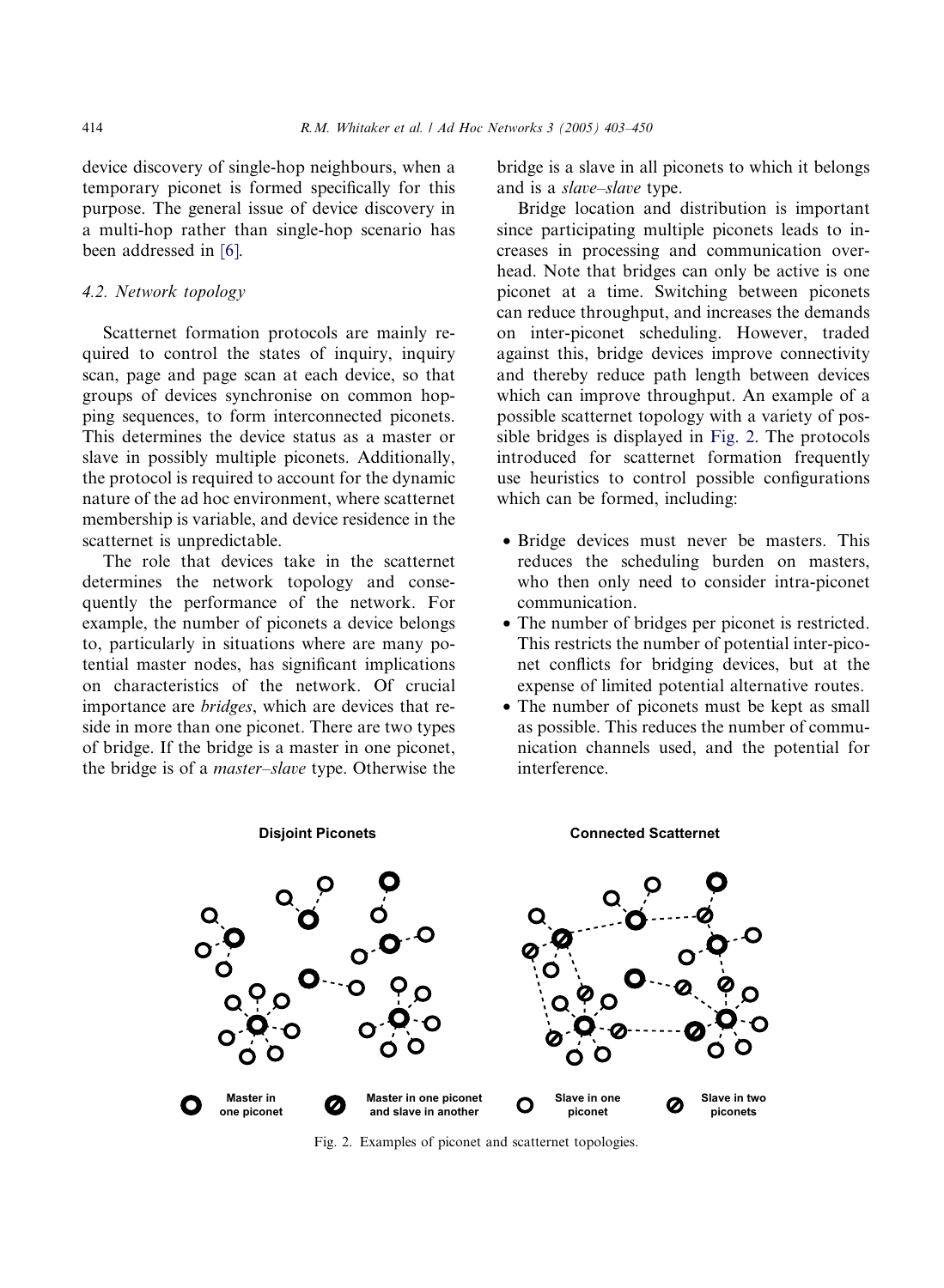| <i>i</i> commany or topological reatures imposed in seatternet formation |                                            |                                                   |                                                               |                                                              |                                                                    |
|--------------------------------------------------------------------------|--------------------------------------------|---------------------------------------------------|---------------------------------------------------------------|--------------------------------------------------------------|--------------------------------------------------------------------|
| Paper                                                                    | Bridge devices<br>must never be<br>masters | Number of<br>bridges per<br>piconet<br>restricted | Number of<br>piconets must<br>be kept as small<br>as possible | Piconets must<br>not be linked<br>by more than<br>one bridge | A device must<br>participate in a<br>limited number<br>of piconets |
| Barriere et al. [5]                                                      |                                            |                                                   |                                                               |                                                              |                                                                    |
| Law et al. $[51]$                                                        |                                            |                                                   |                                                               |                                                              |                                                                    |
| Lin et al. $[56]$                                                        |                                            |                                                   |                                                               |                                                              |                                                                    |
| Petrioli et al. [71]                                                     |                                            |                                                   |                                                               |                                                              |                                                                    |
| Ramachandran et al. [76]                                                 |                                            |                                                   |                                                               |                                                              |                                                                    |
| Sato et al. [83]                                                         |                                            |                                                   |                                                               |                                                              |                                                                    |
| Salonidis [80]                                                           |                                            |                                                   |                                                               |                                                              |                                                                    |
| Stojmenovic et al. [89]                                                  |                                            |                                                   |                                                               |                                                              |                                                                    |
| Wange et al. [98]                                                        |                                            |                                                   |                                                               |                                                              |                                                                    |
| Zaruba et al. $[102]$                                                    |                                            |                                                   |                                                               |                                                              |                                                                    |
| Zhang et al. $[103]$                                                     |                                            |                                                   |                                                               |                                                              |                                                                    |
| Zhen et al. $[104]$                                                      |                                            |                                                   |                                                               |                                                              |                                                                    |

Table 1 A summary of topological features imposed in scatternet formation

- Piconets must not be linked by more than one bridge. This minimises the co-ordination issues which need to be addressed by scheduling.
- A device must participate in a limited number of piconets. This controls the amount of interpiconet scheduling at the device level.

The way in which these assumptions have been applied are summarised in Table 1.

#### 4.3. Modeling

In order to represent the Bluetooth system for scatternet formation, a model is required. This abstracts the problem to some extent, and frequently involves graph theory, where devices represent the vertices and links between devices represent edges. A range of graph theoretic structures can be used in the modeling process so that the resultant scatternets have topologies with particular characteristics.

Nodes may be labelled according to their particular role in the scatternet. Indeed, this is a central task in formation of a scatternet, and is a pre-requisite for routing and scheduling. In addition to being labelled as a master or slave with respect to a single piconet, a node may be labelled as a bridge (master–slave or slave–slave). For slave nodes, the degree of a vertex determines the number of piconets to which it belongs. The degree of a master determines the size of the piconet it defines.

Control of degree has been a central issue in many scatternet formation models and algorithms, particularly in [\[7,25,30,53,56,60,71,80,89\].](#page-44-0)

Protocols for scatternet formation frequently use the concept of a visibility graph. This represents the graph of all possible links which could be formed between devices in range. In this context, the protocols for scatternet formation must label nodes and select edges from the visibility graph.

#### 4.4. Classes of topology

Beyond applying particular characteristics in [Table 2](#page-13-0), protocols can be designed to create particular network topologies, based on a graph theoretic structure. In this section we review the frequently used structures.

#### 4.4.1. Trees

A tree is a connected graph with no cycles. This means that a Bluetooth network which forms a tree has a minimal number of edges for connectivity. However this also means that there is no choice of route for traffic between nodes: only a single path exists. Additionally this topology is susceptible to partitions when links and devices fail.

In [\[43\],](#page-45-0) a two level hierarchical tree structure is formed, composed of a root, followed by leaves. The root is the initiating piconet, and the slaves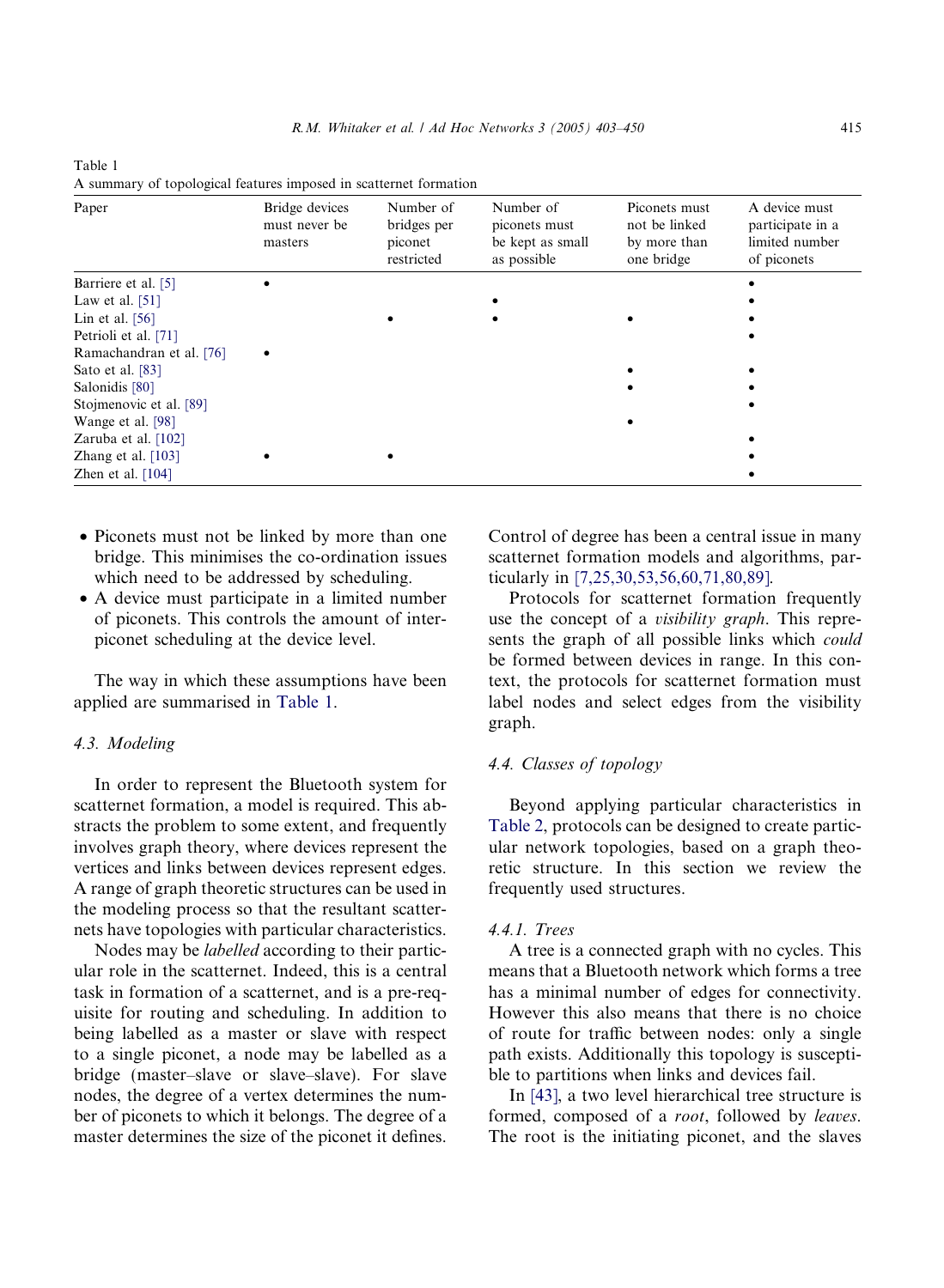<span id="page-13-0"></span>

| A summary of scatternet formation and maintenance protocols<br>Table 2 |                                                                                                                                                                                                                                                                                                                                                                                                                                                                                                                                                                                                             |                                                                                                                                        |                         |                    |                     |                                            |                       |                             |                                                |                        |                                |                        |                               |                                           |                          |                       |                      |                                      |                              |                                                 |
|------------------------------------------------------------------------|-------------------------------------------------------------------------------------------------------------------------------------------------------------------------------------------------------------------------------------------------------------------------------------------------------------------------------------------------------------------------------------------------------------------------------------------------------------------------------------------------------------------------------------------------------------------------------------------------------------|----------------------------------------------------------------------------------------------------------------------------------------|-------------------------|--------------------|---------------------|--------------------------------------------|-----------------------|-----------------------------|------------------------------------------------|------------------------|--------------------------------|------------------------|-------------------------------|-------------------------------------------|--------------------------|-----------------------|----------------------|--------------------------------------|------------------------------|-------------------------------------------------|
| Proposer                                                               | $\begin{array}{l} \mathrm{Centr} \mathrm{a}\text{-}\vspace{0.1cm}\\ \mathrm{fixed/}\vspace{0.1cm}\\ \mathrm{global}\vspace{0.1cm}\\ \mathrm{coordinate}\vspace{0.1cm}\\ \mathrm{coordinate}\vspace{0.1cm}\\ \mathrm{coordinate}\vspace{0.1cm}\\ \mathrm{coordinate}\vspace{0.1cm}\\ \mathrm{coordinate}\vspace{0.1cm}\\ \mathrm{coordinate}\vspace{0.1cm}\\ \mathrm{coordinate}\vspace{0.1cm}\\ \mathrm{coordinate}\vspace{0.1cm}\\ \mathrm{Product}\vspace{0.1cm}\\ \mathrm{Product}\vspace{0.1cm}\\ \mathrm{Product}\vspace{0.1cm}\\ \mathrm{Product}\vspace{0.1cm}\\ \mathrm{Product}\vspace{$<br>nation | Distrib-<br>$\mathop{\mathrm{coord}}\nolimits$<br>nation<br>$\ensuremath{\mathsf{ued}}\xspace$<br>$\ensuremath{\mathsf{local}}\xspace$ | Radio<br>$\text{range}$ | positions<br>Fixed | Two hop/<br>gateway | Multi-hop/<br>interme-<br>gateway<br>diate | Geometric<br>approach | approach<br>Graph-<br>based | struc-<br>$\mathop{\rm Ring}\nolimits$<br>ture | struc-<br>Tree<br>ture | structure<br>Hierar-<br>chical | struc-<br>Mesh<br>ture | of nodes<br>number<br>Limited | of piconet<br>Minimise<br>number<br>limit | manage-<br>Power<br>ment | Weighting<br>of nodes | Optimise<br>capacity | Optimise<br>through-<br>$_{\rm{pt}}$ | Dynamic/<br>mainte-<br>nance | $optimi-$<br>sation<br>$Max-$<br>$\frac{1}{10}$ |
| Barriere                                                               |                                                                                                                                                                                                                                                                                                                                                                                                                                                                                                                                                                                                             |                                                                                                                                        |                         |                    |                     |                                            |                       |                             |                                                |                        |                                |                        |                               |                                           |                          |                       |                      |                                      |                              |                                                 |
| $\it{et~al.}\, [5]$                                                    |                                                                                                                                                                                                                                                                                                                                                                                                                                                                                                                                                                                                             |                                                                                                                                        |                         |                    |                     |                                            |                       |                             |                                                |                        |                                |                        |                               |                                           |                          |                       |                      |                                      |                              |                                                 |
| et al. $\left[2\right]$<br>Baatz                                       |                                                                                                                                                                                                                                                                                                                                                                                                                                                                                                                                                                                                             |                                                                                                                                        |                         |                    |                     |                                            |                       |                             |                                                |                        |                                |                        |                               |                                           |                          |                       |                      |                                      |                              |                                                 |
| Basagni and $\mbox{Pertroll}$ [9,72]                                   |                                                                                                                                                                                                                                                                                                                                                                                                                                                                                                                                                                                                             |                                                                                                                                        |                         |                    |                     |                                            |                       |                             |                                                |                        |                                |                        |                               |                                           |                          |                       |                      |                                      |                              |                                                 |
|                                                                        |                                                                                                                                                                                                                                                                                                                                                                                                                                                                                                                                                                                                             |                                                                                                                                        |                         |                    |                     |                                            |                       |                             |                                                |                        |                                |                        |                               |                                           |                          |                       |                      |                                      |                              |                                                 |
| et al. [22]<br>Chiasserini                                             |                                                                                                                                                                                                                                                                                                                                                                                                                                                                                                                                                                                                             |                                                                                                                                        |                         |                    |                     |                                            |                       |                             |                                                |                        |                                |                        |                               |                                           |                          |                       |                      |                                      |                              |                                                 |
| $_{\rm Chun}$                                                          |                                                                                                                                                                                                                                                                                                                                                                                                                                                                                                                                                                                                             |                                                                                                                                        |                         |                    |                     |                                            |                       |                             |                                                |                        |                                |                        |                               |                                           |                          |                       |                      |                                      |                              |                                                 |
| et al. $[24]$ Cuomo                                                    |                                                                                                                                                                                                                                                                                                                                                                                                                                                                                                                                                                                                             |                                                                                                                                        |                         |                    |                     |                                            |                       |                             |                                                |                        |                                |                        |                               |                                           |                          |                       |                      |                                      |                              |                                                 |
|                                                                        |                                                                                                                                                                                                                                                                                                                                                                                                                                                                                                                                                                                                             |                                                                                                                                        |                         |                    |                     |                                            |                       |                             |                                                |                        |                                |                        |                               |                                           |                          |                       |                      |                                      |                              |                                                 |
| et al. [25] $$\mbox{\sc{Law}}$$                                        |                                                                                                                                                                                                                                                                                                                                                                                                                                                                                                                                                                                                             |                                                                                                                                        |                         |                    |                     |                                            |                       |                             |                                                |                        |                                |                        |                               |                                           |                          |                       |                      |                                      |                              |                                                 |
|                                                                        |                                                                                                                                                                                                                                                                                                                                                                                                                                                                                                                                                                                                             |                                                                                                                                        |                         |                    |                     |                                            |                       |                             |                                                |                        |                                |                        |                               |                                           |                          |                       |                      |                                      |                              |                                                 |
|                                                                        |                                                                                                                                                                                                                                                                                                                                                                                                                                                                                                                                                                                                             |                                                                                                                                        |                         |                    |                     |                                            |                       |                             |                                                |                        |                                |                        |                               |                                           |                          |                       |                      |                                      |                              |                                                 |
| et al. [51]<br>Li et al. [54]<br>Li et al. [53]                        |                                                                                                                                                                                                                                                                                                                                                                                                                                                                                                                                                                                                             |                                                                                                                                        |                         |                    |                     |                                            |                       |                             |                                                |                        |                                |                        |                               |                                           |                          |                       |                      |                                      |                              |                                                 |
|                                                                        |                                                                                                                                                                                                                                                                                                                                                                                                                                                                                                                                                                                                             |                                                                                                                                        |                         |                    |                     |                                            |                       |                             |                                                |                        |                                |                        |                               |                                           |                          |                       |                      |                                      |                              |                                                 |
| Lilakiatsakun                                                          |                                                                                                                                                                                                                                                                                                                                                                                                                                                                                                                                                                                                             |                                                                                                                                        |                         |                    |                     |                                            |                       |                             |                                                |                        |                                |                        |                               |                                           |                          |                       |                      |                                      |                              |                                                 |
| $\mathop{\rm Lin}\nolimits$ et al. $[57]$<br>${\it et\ al.}\ [55]$     |                                                                                                                                                                                                                                                                                                                                                                                                                                                                                                                                                                                                             |                                                                                                                                        |                         |                    |                     |                                            |                       |                             |                                                |                        |                                |                        |                               |                                           |                          |                       |                      |                                      |                              |                                                 |
|                                                                        |                                                                                                                                                                                                                                                                                                                                                                                                                                                                                                                                                                                                             |                                                                                                                                        |                         |                    |                     |                                            |                       |                             |                                                |                        |                                |                        |                               |                                           |                          |                       |                      |                                      |                              |                                                 |
| $\mathop{\rm Lin}\nolimits$ et al. [56] Marsan                         |                                                                                                                                                                                                                                                                                                                                                                                                                                                                                                                                                                                                             |                                                                                                                                        |                         |                    |                     |                                            |                       |                             |                                                |                        |                                |                        |                               |                                           |                          |                       |                      |                                      |                              |                                                 |
| et al. [60]<br>Petrioli                                                |                                                                                                                                                                                                                                                                                                                                                                                                                                                                                                                                                                                                             |                                                                                                                                        |                         |                    |                     |                                            |                       |                             |                                                |                        |                                |                        |                               |                                           |                          |                       |                      |                                      |                              |                                                 |
|                                                                        |                                                                                                                                                                                                                                                                                                                                                                                                                                                                                                                                                                                                             |                                                                                                                                        |                         |                    |                     |                                            |                       |                             |                                                |                        |                                |                        |                               |                                           |                          |                       |                      |                                      |                              |                                                 |
| ${\it et\ al.\ [71]}$                                                  |                                                                                                                                                                                                                                                                                                                                                                                                                                                                                                                                                                                                             |                                                                                                                                        |                         |                    |                     |                                            |                       |                             |                                                |                        |                                |                        |                               |                                           |                          |                       |                      |                                      |                              |                                                 |
| Sato et al. [83]<br>Salonidis                                          |                                                                                                                                                                                                                                                                                                                                                                                                                                                                                                                                                                                                             |                                                                                                                                        |                         |                    |                     |                                            |                       |                             |                                                |                        |                                |                        |                               |                                           |                          |                       |                      |                                      |                              |                                                 |
|                                                                        |                                                                                                                                                                                                                                                                                                                                                                                                                                                                                                                                                                                                             |                                                                                                                                        |                         |                    |                     |                                            |                       |                             |                                                |                        |                                |                        |                               |                                           |                          |                       |                      |                                      |                              |                                                 |
| Stojmenovic<br>${\it et\ al.\ } [80]$                                  |                                                                                                                                                                                                                                                                                                                                                                                                                                                                                                                                                                                                             |                                                                                                                                        |                         |                    |                     |                                            |                       |                             |                                                |                        |                                |                        |                               |                                           |                          |                       |                      |                                      |                              |                                                 |
| ${\it et\ al.\ }$ [89]                                                 |                                                                                                                                                                                                                                                                                                                                                                                                                                                                                                                                                                                                             |                                                                                                                                        |                         |                    |                     |                                            |                       |                             |                                                |                        |                                |                        |                               |                                           |                          |                       |                      |                                      |                              |                                                 |
| Sun et al. [90]                                                        |                                                                                                                                                                                                                                                                                                                                                                                                                                                                                                                                                                                                             |                                                                                                                                        |                         |                    |                     |                                            |                       |                             |                                                |                        |                                |                        |                               |                                           |                          |                       |                      |                                      |                              |                                                 |
| Tan et al.                                                             |                                                                                                                                                                                                                                                                                                                                                                                                                                                                                                                                                                                                             |                                                                                                                                        |                         |                    |                     |                                            |                       |                             |                                                |                        |                                |                        |                               |                                           |                          |                       |                      |                                      |                              |                                                 |
|                                                                        |                                                                                                                                                                                                                                                                                                                                                                                                                                                                                                                                                                                                             |                                                                                                                                        |                         |                    |                     |                                            |                       |                             |                                                |                        |                                |                        |                               |                                           |                          |                       |                      |                                      |                              |                                                 |
|                                                                        |                                                                                                                                                                                                                                                                                                                                                                                                                                                                                                                                                                                                             |                                                                                                                                        |                         |                    |                     |                                            |                       |                             |                                                |                        |                                |                        |                               |                                           |                          |                       |                      |                                      |                              |                                                 |
| $[92,94,95] \label{eq:3}$ Wang et al. $[98] \label{eq:3}$ Zaruba       |                                                                                                                                                                                                                                                                                                                                                                                                                                                                                                                                                                                                             |                                                                                                                                        |                         |                    |                     |                                            |                       |                             |                                                |                        |                                |                        |                               |                                           |                          |                       |                      |                                      |                              |                                                 |
|                                                                        |                                                                                                                                                                                                                                                                                                                                                                                                                                                                                                                                                                                                             |                                                                                                                                        |                         |                    |                     |                                            |                       |                             |                                                |                        |                                |                        |                               |                                           |                          |                       |                      |                                      |                              |                                                 |
| et al. [102]                                                           |                                                                                                                                                                                                                                                                                                                                                                                                                                                                                                                                                                                                             |                                                                                                                                        |                         |                    |                     |                                            |                       |                             |                                                |                        |                                |                        |                               |                                           |                          |                       |                      |                                      |                              |                                                 |
| Zhen et al.<br>[104]                                                   |                                                                                                                                                                                                                                                                                                                                                                                                                                                                                                                                                                                                             |                                                                                                                                        |                         |                    |                     |                                            |                       |                             |                                                |                        |                                |                        |                               |                                           |                          |                       |                      |                                      |                              |                                                 |
|                                                                        |                                                                                                                                                                                                                                                                                                                                                                                                                                                                                                                                                                                                             |                                                                                                                                        |                         |                    |                     |                                            |                       |                             |                                                |                        |                                |                        |                               |                                           |                          |                       |                      |                                      |                              |                                                 |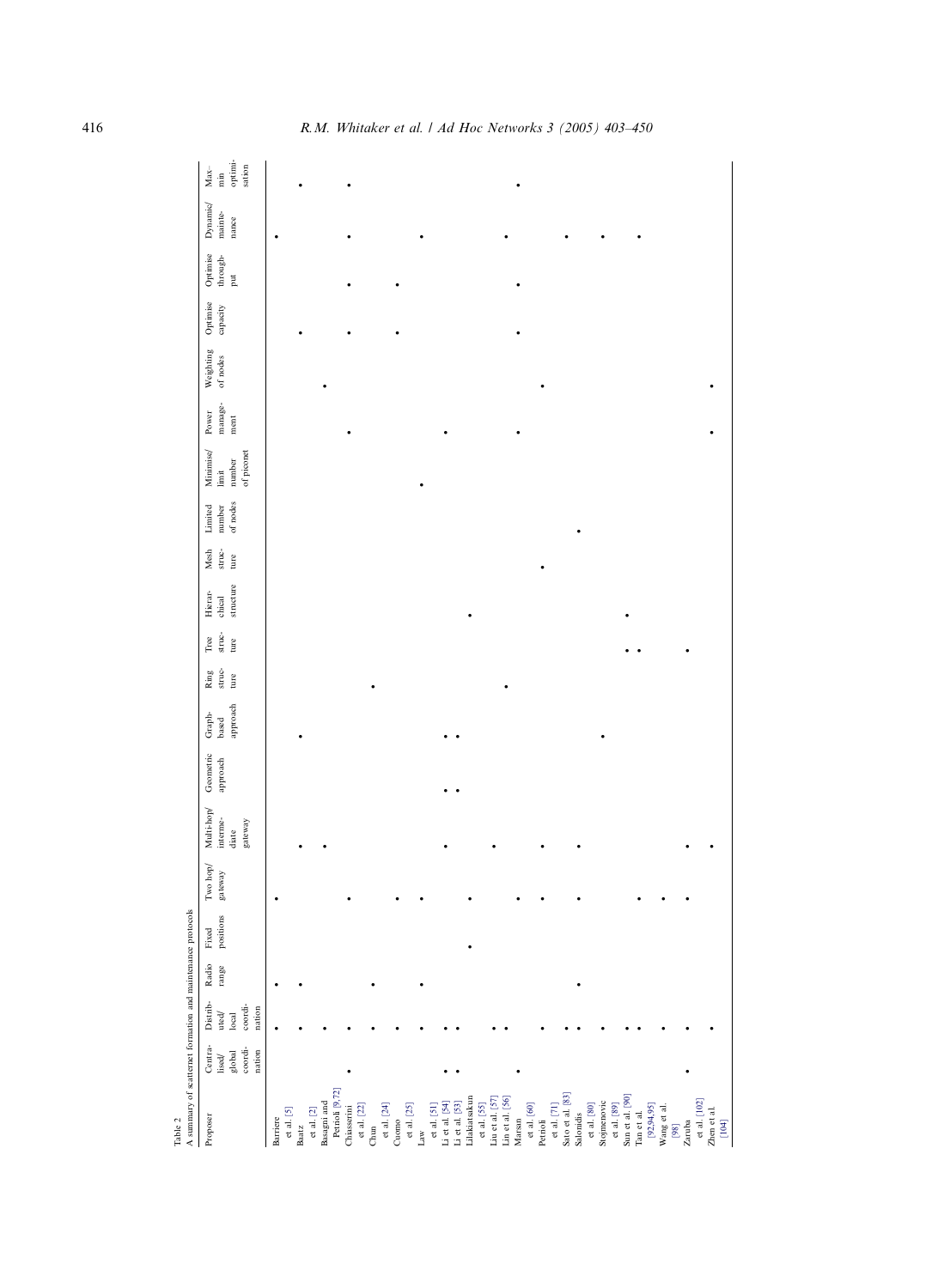in this piconet then form bridges (and masters) in the new piconet. The authors find that this approach has lower throughput than a non-tree alternative topology where bridges are only master nodes, but performs better in terms of average system delays.

Routing considerations for tree based structures have been considered in [\[90\]](#page-46-0). Routing in trees is simplified because there is a unique path between source and destination devices. This means that the routing considerations need only address dissemination of this particular route. Sun et al. [\[90\]](#page-46-0) propose a protocol to create and maintain routing table information, through extending the idea of a binary tree search to sub-trees in the network. Protocols are also introduced to create such tree structures.

In [\[94\]](#page-46-0) the use of a tree topology is justified by simplified routing, and the authors explicitly mention the tension between connectivity and latency. It is argued that minimising the total number of links in the topology reduces the contention for transmission slots in the time division duplex scheme. The protocol proposed achieves a minimum number of average piconets per bridge by ensuring that bridges participate in exactly two nodes. In [\[95\],](#page-47-0) the tree formation algorithm is evaluated in dynamic conditions.

A protocol to form so-called Bluetrees is proposed in [\[102\].](#page-47-0) This operates using two phases, in the first of which sub-trees are formed using particular nodes. The second phase concerns spanning these sub-trees. The paper makes a number of interesting observations concerning tree structures and Bluetooth. In particular, in an open, interference and obstacle-free environment, if a node  $n$ has more than five neighbours then there are at least two nodes among the neighbours that are themselves neighbours. Additionally, it is noted that most distributed algorithms (and consequently protocols) for finding a spanning tree in a network operate by creating subtrees and then expanding them to form a single spanning tree.

The advantages of the tree structure are based in simplicity. A minimal number of links leads to simple routing issues. However, this structure can only be applied in dynamic environments if the protocol can quickly respond to link failures,

which in the case of a tree, are certain to partition the network.

# 4.4.2. Gabriel and Yao graphs

These structures are closely related to the concept of a unit disk graph (UDG), in which nodes in the Euclidean plane are considered to define a disk of unit radius. In a UDG, an edge is defined between a pair of vertices if their Euclidean distance is at most one. A constrained Gabriel graph over a graph G contains an edge uv if and only if:

- $uv \in G$ ;
- $\bullet$  the open disk when using uv as diameter does not contain any node w from G such that both uw and wv are in  $G$ .

Consequently a Gabriel graph produced from a graph G has vertices with a sparse geographical dispersion. The *Yao graph* from a graph G selects edges based on the proximity of associated nodes. A Yao graph with an positive integer parameter  $k$ is defined as follows. At each node  $u$ , any  $k$  equally separated rays originate and define  $k$  separate cones. In each cone, a shortest directed edge is selected.

The Yao and Gabriel graphs are used in [\[54\]](#page-45-0) to construct and analyse general network topologies for wireless communication. One useful point is that these graphs can easily be constructed in a decentralised manner. The investigation considers the power efficiency of the shortest paths between source and destination, and the tolerance of node movement using a power stretch factor. In [\[53\]](#page-45-0), the approach is extended specifically for scatternet formation, and the authors propose a new sparse geometric structure for this purpose.

In [\[89\],](#page-46-0) Gabriel and Yao graph structures also feature in a dominating set based approach for formation and maintenance of scatternets. A dominating set in a graph  $G$  is a subset of nodes who, collectively, are adjacent with all other nodes in the graph. Consequently these sets are useful for purposes of connectivity.

## 4.4.3. 1-Factors

In [\[2\]](#page-44-0), the authors seek to construct scatternet topologies to ease the problem of inter-piconet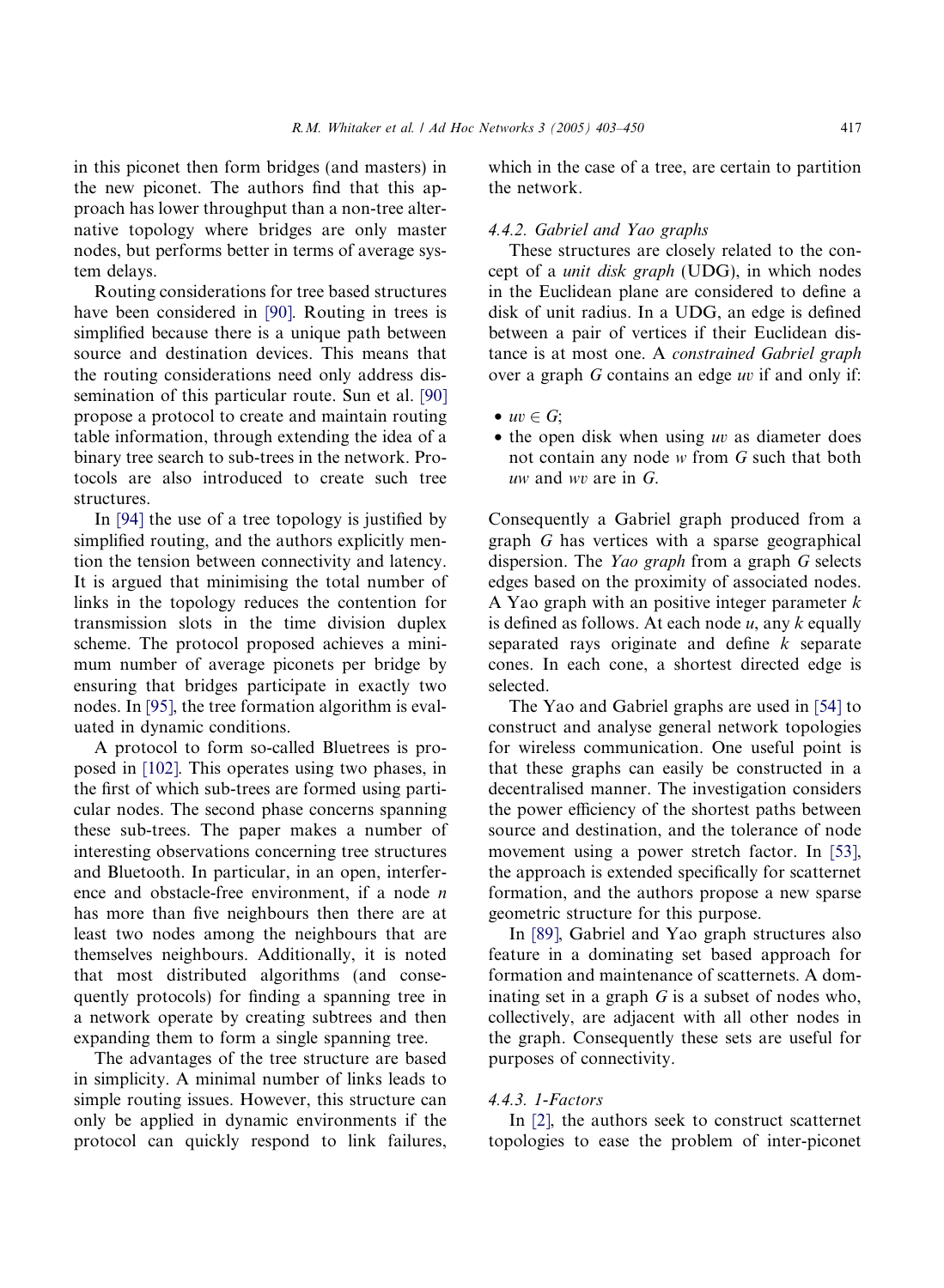scheduling. A matching in a graph G is a subset of edges such that no two are incident. A perfect matching has  $n/2$  edges, where *n* is the number of vertices. When  $n$  is odd, a near perfect matching describes a matching with  $(l - 1)/2$  edges. Note that (near-) perfect matchings are best possible. A graph which can be partitioned into (near-) perfect matchings is 1-factorizable, as these matchings are also known as (near-) 1-factors.

It is pointed out that a matching determines a possible communication pattern in the scatternet. This is because each edge represents a communicating master–slave pair, so the size of a matching (i.e., number of edges) determines the number of simultaneously active piconets. Consequently (near-) 1-factors are desirable. Baatz et al. [\[2\]](#page-44-0) briefly describe how to build scatternets from 1-factors of complete graphs, which occur when all devices are in transmission range.

#### 4.4.4. Ring structures

In contrast to purposely avoiding topologies containing cycles (i.e., Section 4.4.1) some scatternet topologies advocate their use, principally due to increasing reliability. In [\[24\]](#page-44-0), ring structure scatternets called Bluerings are proposed, consisting of n devices where each device belongs to two piconets and has two links in total. Each device is both a master and a slave, and a BlueRing supports a maximum of  $\lfloor \frac{n}{2} \rfloor$  active links. This leads to a structure where there are exactly two mutually disjoint paths between source and destination for all pairs of devices. Since there is a minimal number of devices for a master to switch between, the authors point out that switching overheads will be limited. Additionally, routing is very simple since incoming packets are merely forwarded. However, the authors also point out two disadvantages of the ring structure. Firstly large diameter rings could have high packet delay, and secondly, not all visibility graphs will have the necessary 2-connectivity to create a BlueRing.

In [\[56\],](#page-45-0) the use of more general ring structures is explored, via the BlueRing protocol (unrelated to that in [\[24\]](#page-44-0)). In this approach, relatively small numbers of piconets are sought, which are interconnected to form a ring. A set of principles guide the protocol: specifically, nodes participate in no more than two piconets and two piconets are inter-connected by at most one bridge. Additionally, bridges are never masters, and piconets are required to contain at least two slaves. This is because the protocol requires that distinct slaves are used to communicate with the adjacent piconets in the ring.

#### 5. Scatternet formation and maintenance protocols

Protocols for scatternet formation are regarded by many authors as finite state machines, controlling states including inquiry, inquiry scan, page and page scan. The protocol ideally needs to function independently at each device, without any synchronisation between devices (e.g., [\[30\]](#page-44-0)). But this makes it difficult to control the network produced, or guarantee particular properties of the network, such as end-to-end connectivity. A compromise to this approach are staged or phased protocols, where all devices perform activities with a loose degree of synchronisation. For example, three common phases are device discovery, piconet formation, and subsequent interconnection of piconets. Time intervals are defined in which each device must perform each phase (such as neighbourhood discovery), but the devices are unsynchronised within phases. This loose degree of synchronisation makes it possible to prove properties of the resultant network (e.g., [\[72\]\)](#page-46-0). Phased protocols for formation frequently assume enmasse device start-up to establish these properties, since it is difficult to establish global results on network characteristics otherwise.

In this section, we consider the principle contributions concerning protocol development for scatternet formation. We describe how the protocols operate, and the rationale behind them.

## 5.1. BlueStars and BlueMesh

In [\[72\]](#page-46-0) the concept of *BlueStars* is introduced. This is a three-phase protocol which operates by discovering topology, creating piconets and then configuring these to form a scatternet. Piconets are referred to as BlueStars and the connected scatternet is termed a *BlueConstellation*. Topology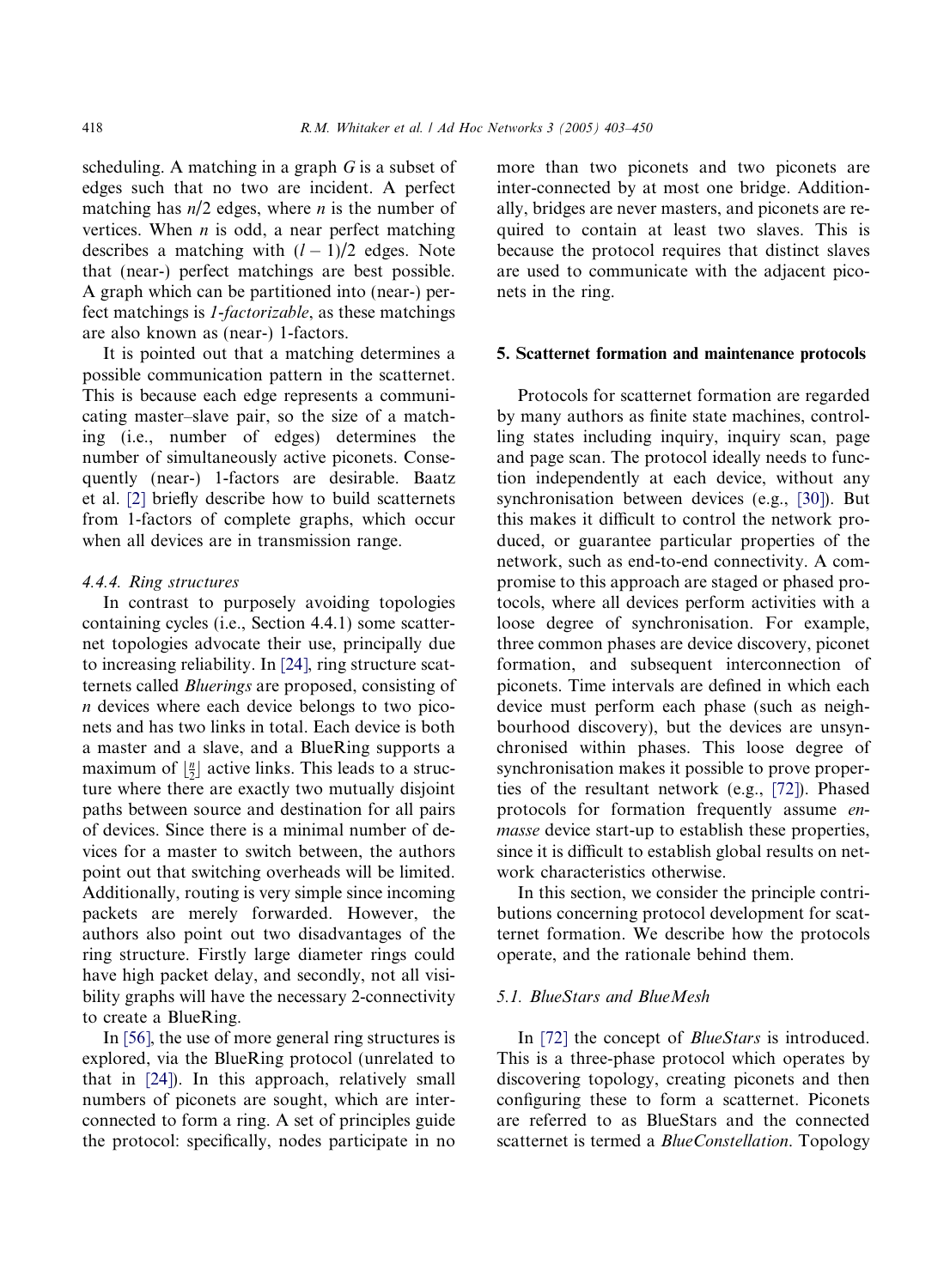discovery is dependent on the symmetric knowledge of neighbouring devices. This is explicitly engineered using temporary piconets. Weights of neighbours are built up when device identities are exchanged.

In the second phase, individual piconets are formed using a dynamically computed weight which expresses the suitability of a node for the master role. This leads to the selection of the master and slaves in disjoint piconets. Nodes are selected when they have the biggest weight in their own neighbourhood. Once a node has decided on the role of master, it pages neighbours to become slaves. The receiving node will join its first biggest neighbour who provides an invitation.

Finally, in the last phase, gateway devices (i.e., bridges) are selected for interconnection of piconets. This uses information gathered during the formation of piconets. Each master determines its neighbouring (i.e., 2-hop or 3-hop) master devices. A master is designated as an init master if it has the highest weight among all its neighbouring masters. The init masters control the scatternet formation, selecting bridges with the largest weight among alternatives. In the case of three hop neighbours, pairs of intermediate bridges with the highest weight sum are chosen. Proof that the properties of the protocol are fully specified, and analysis of this approach is given in [\[7\].](#page-44-0)

The approach is novel in its criteria for device self-selection: a device selects itself given knowledge of its own weight, and that of its neighbours. Weights are built up at the device discovery stage and represent the degree of a vertex in the visibility graph. The resulting scatternet has a mesh structure in which there are multiple paths between source and destination pairs. Additionally the protocol does not require devices to be in each others range. It is assumed that the location of devices remains static throughout, and maintenance of the scatternet is not considered. An important point is made concerning the considerable device discovery time, which is caused by three factors: (1) the need to adopt stochastic mechanisms so that neighbouring pairs of devices can each discover each other using uni-directional inquiry functions; (2) the impossibility of identifying the inquirer leads to the construction of temporary piconets

between neighbours which have already discovered each other; (3) lengthy back-off times as stipulated in the BT specification. Simulation results in [\[7\]](#page-44-0) show that significant improvements are possible after reducing the back-off time.

In BlueStars, the number of slaves is not bounded and the consequence of this is that some slaves may need to be parked, resulting in delays. This is resolved by a further protocol [\[71\]](#page-46-0) called BlueMesh, which produces scatternets with a number of interesting properties. The protocol provides multiple paths, the lengths of which are reported to perform well in comparison with that best possible in the visibility graph. Additionally masters have at most seven slaves, and on average, each node does not assume more than 2.3 roles.

BlueMesh operates in two phases, the first of which involves discovery of one and two hop neighbours. The second phase is an iterative procedure which consists of role selection followed by gateway selection. As with BlueStars, weights are applied to determine which nodes are to be masters, and the slaves in a piconet are selected as a dominating set over the masters two hop neighbours. Numerous properties of the BlueMesh protocol are proven in [\[71\].](#page-46-0)

## 5.2. Scatternets via node insertion and removal

In [\[22\],](#page-44-0) formation of scatternets is considered by defining procedures to handle topology changes in a Bluetooth network. These are based on the insertion and removal of nodes, and the cases when these operations need to be performed. The aim of these procedures is to provide feasible scatternets which have desirable properties such as full connectivity, high throughput, and in particular, reduced overheads due to control messages. The method can also be used both to form and maintain scatternets and has a high level of flexibility in this regard.

For node insertion, a node wishing to join starts the process by broadcasting identity packets. Nodes in proximity, which are listening, respond with a FHS (frequency hop synchronisation) packet if they are willing to accept the new neighbour. Possibly more than one neighbour may reply, in which case a decision may be required for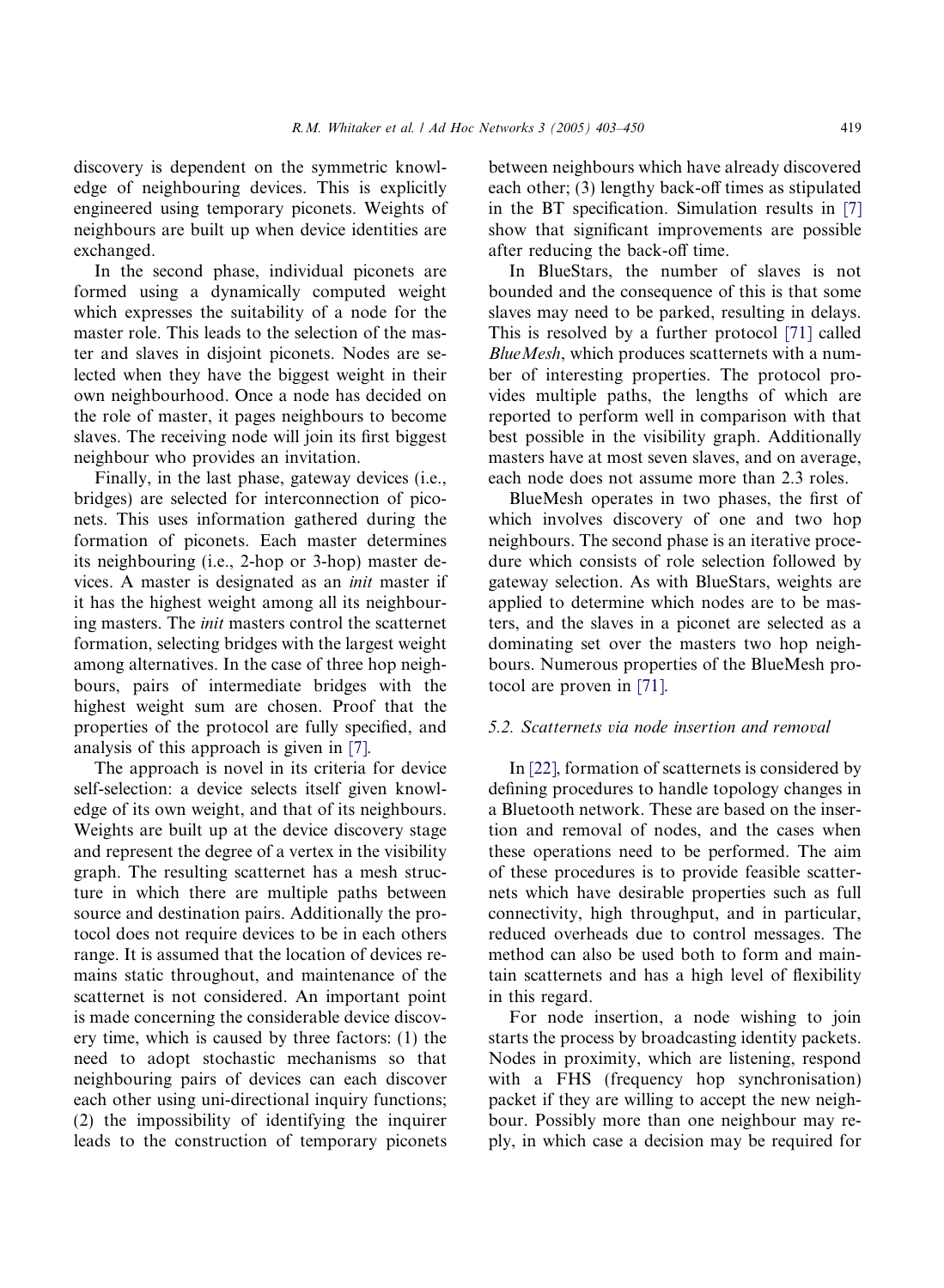connection choice. The authors of [\[22\]](#page-44-0) propose criteria to make this decision, using classification of devices and their status. A generic node class is defined by a triple  $(x,y,z)$  where x is an identifier for computational capabilities and battery capacity, y records the devices role (e.g., unspecified, slave, master etc.) and z indicates traffic load of the node. These triples are passed between devices using short encoding. The inquiring device then selects its neighbour(s) for connection. The inquiring device is given an ordered range of alternative nodes to page, choosing the highest ranking alternative which is permissible. The criteria for permission are defined using the triple  $(x,y,z)$ .

For node removal, the changes in network topology caused by the nodes absence depend on the role it played. Four different possibilities are considered based on the role of the device. The most challenging scenarios are when bridges and/ or masters stop participating. The removal procedures in these cases are structured so that alternatives are sought using variations on insertion procedures. The rules provided by the protocol ensures that no negotiation or collective decision making between subsets of nodes, is required.

## 5.3. BlueRings

The BlueRing protocol designed in [\[24\]](#page-44-0) is designed to create a circular chain of devices, each with bridge status. Two alternative algorithms, NODE-ID and HEAD-SEEK-SCAN, are introduced to build up the required topology, principally controlled by identifying and updating the head and tail of chains of nodes, as they are formed. The principal difficulty in forming the required ring structure is premature formation of a ring consisting of only some of the nodes in the network. The algorithms proposed overcome this by first forming a linear structure consisting of all nodes in the network, and then closing the ring by forming the last link only after a time out period.

Both of the proposed algorithms operate iteratively for a fixed time in each round, using two procedures, SEEK and SCAN. SEEK is the authors notation for the inquiry procedure. The former process denotes a device actively attempting to discover other neighbouring devices. A seeker sends out Bluetooth inquiry messages in the hope of getting a response from other devices. SCAN is the process of listening, and replies with an inquiry message when it detects a seeker. The SCAN and SEEK mechanisms emulate the processes presented in [\[49\].](#page-45-0)

The NODE-ID algorithm operates with isolated nodes having equal chance of performing SEEK or SCAN. At the same time, the head of any line of nodes performs SCAN and the tail performs SEEK. All intermediate nodes in the chain remain idle. Criteria are defined such that the BT identity of the head of any chain is always the largest identifier in that component. This is enforced by ensuring a seeker component connects to a scanner component if and only if the identity of the seeker or head of the seeker component is larger than the identifier of the scanner. The algorithm terminates when the seeker tail of a connected component gets the first response from the scanner head for a consecutive number of iterations.

In the HEAD-SEEK-SCAN algorithm, only the head of a line and isolated nodes perform SEEK or SCAN operations. This means that only one device in each connected component performs scatternet formation in each round. This prevents premature cycle formation in each iteration of the algorithm. Unlike the NODE-ID algorithm, device identifiers do not play a role in operation of the algorithm. At each iteration, the isolated nodes and the head of chains perform SEEK or SCAN operations, with equal probability. These devices maintain two variables, componentLength and tailInfo which respectively detail the number of devices in the component and the identifier of the tail of the component. When a seeker obtains its first response from a scanner, the seeker pages the scanner to form a temporary connection, to enable the seeker and the scanner to exchange componentLength and tailInfo variables. The temporary connection becomes permanent if one or more of the seeker or scanner are isolated nodes. Otherwise the tail of the shorter component is broken and the tail of the shorter component forms a link with the head of the other component. The algorithm terminates when the head of a line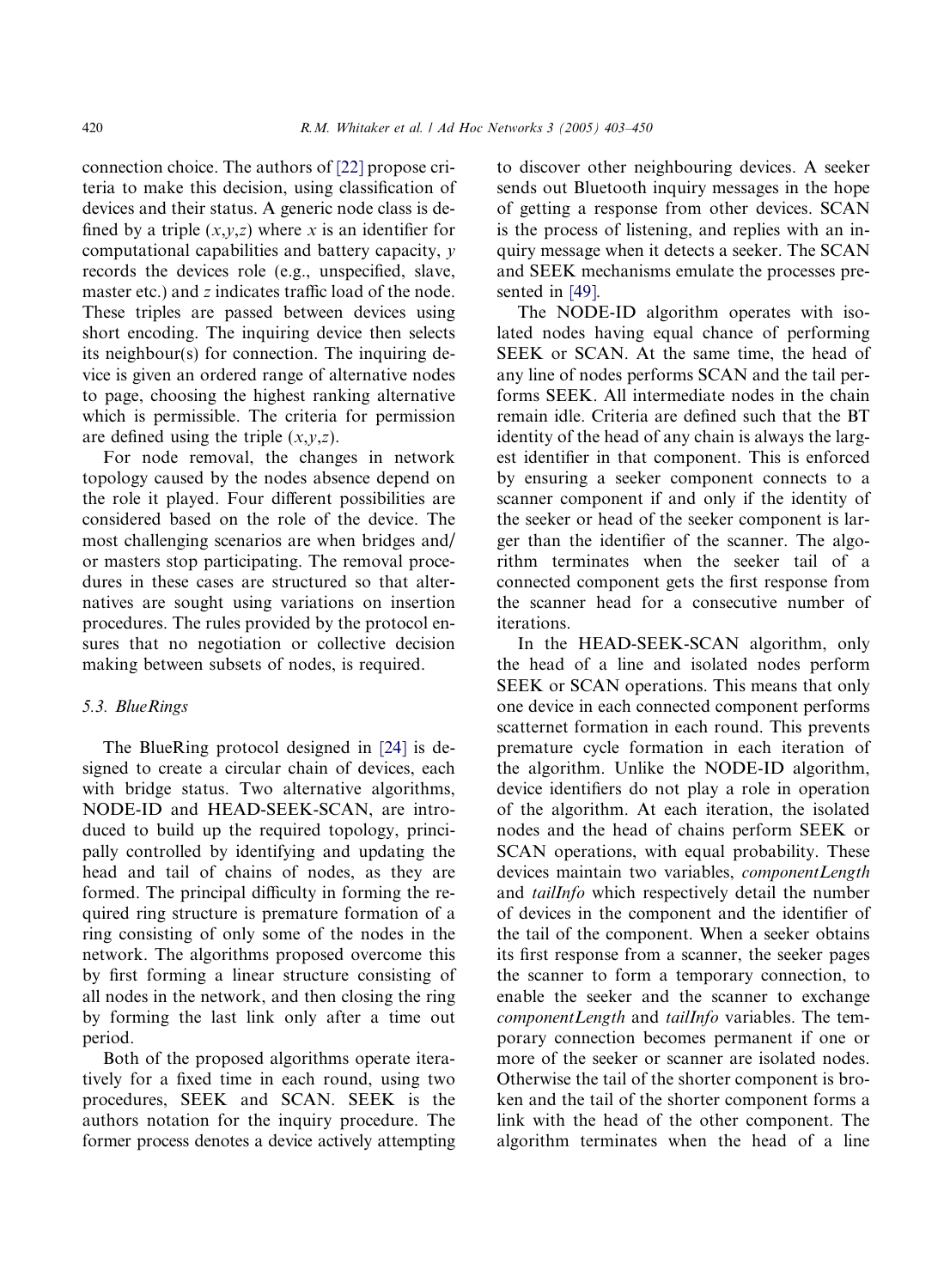receives no response after a set number of iterations.

For both algorithms, it is assumed that all devices are in mutual range, and that the processes are synchronised. It is shown that the HEAD-SEEK-SCAN algorithm outperforms the NODE-ID algorithm, and is comparable to the approach proposed in [\[49\].](#page-45-0) The main advantage of the Blue-Ring approach is that it provides a degree of routing reliability (i.e., an alternative path) if a node or link fails. Routing is simplified by packets being forwarded around the ring. However there are disadvantages. Firstly, although it may be possible to have a single operational piconet, the location of devices can prohibit the formation of a ring. Only in cases where the visibility graph has 2-connectivity can BlueRing formation take place. Secondly, network diameter will be necessarily high, leading potential packet delays. A further observation concerns the number of piconets used. Contradictory to many other approaches which seek to minimise the number of piconets (and consequently the number of communication channels and bridges), the ring approach uses a maximal number of piconets, assuming devices are restricted to piconets only.

## 5.4. Distributed scatternet formation procedure

In [\[25\]](#page-44-0), a distributed approach is defined in the distributed scatternet formation procedure (DSFP), which forms a scatternet incrementally and sequentially. Devices are 'inspected' by the DSFP, in sequence. Each device takes the decision on whether to join the current network, based on the decisions made by devices which have already joined. For a node to make a decision, at least one other node in its neighbourhood must already have joined the DSFP, and is therefore part of the scatternet. The main steps in the procedure are: (1) neighbourhood discovery; (2) organisation of devices into sequential order; (3) inclusion of devices in the scatternet, based on this order, deciding which connections to establish with those already active, and which role to assume, with the aim of optimising a target metric.

The approach uses adjacency matrices for checking the performance of network configurations, and a range of different performance measures are considered. The approach is inspired by centralised approaches for network configuration, and specific details of the distributed algorithm are not fully described due to the short paper length of [\[25\].](#page-44-0)

#### 5.5. Simple and lightweight scatternet formation

In [\[30\],](#page-44-0) a process is introduced based on randomisation. The approach is intentionally simple and lightweight, with each device using only neighbourhood information for decision making. This minimises overhead, increasing the protocols ability to rapidly adapt to changes. The approach is used to gain a better understanding of when more sophisticated approaches are required.

The protocol operates using a range of cases. Synchronisation is defined as a cycle of inquiry and scan between a pair of nodes. All nodes have one of four states (unassigned, master, slave, bridge) and initially all are unassigned.

When two nodes synchronise for the first time, and both are unassigned, the one with the highest degree becomes master, and the other becomes a slave in the piconet defined by the highest degree node. When two nodes synchronise and one is unassigned and one is a master, the unassigned node joins the piconet of the master if it has less than seven slaves. When two nodes synchronise and one is unassigned and the other is a slave, the unassigned node becomes the master of a new piconet, and the other node joins the piconet as a slave unless it is already a bridge in b piconets. Finally, if two nodes discover each other and neither is unassigned, then a range of cases are considered. If the both are masters then neither changes state. If one is a master and the other is a slave in a different piconet, then the slave becomes a bridge unless it is already a bridge in b piconets. Optionally the master may refuse the new slave if it already has a bridge to the slave's piconet.

This approach represents a simple way of creating and interconnecting piconets. No phased approach is required and all devices need not be in range. The protocol can also be easily extended to permit device removal. However properties of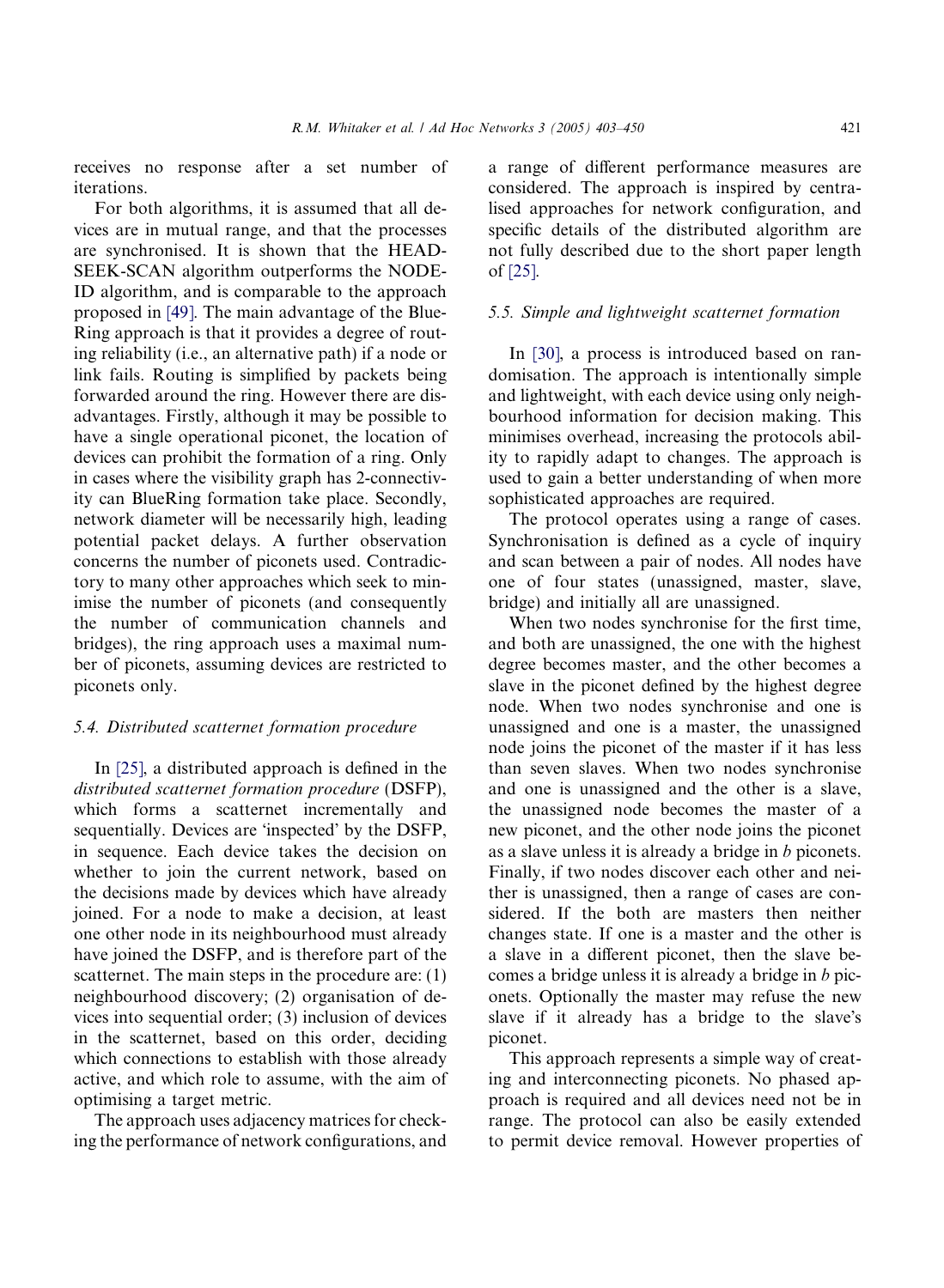the scatternet (such as connectivity) cannot be guaranteed and are explored empirically in [\[30\]](#page-44-0).

## 5.6. Scatternets via merging, moving and migration

In [\[49–51\]](#page-45-0) various aspects of a new scatternet formation protocol are introduced. The protocol is designed to operate on isolated but in range devices, and operates under synchronisation. The algorithm operates with devices being partitioned into components, with a component constituting a set of interconnected devices. A component can be a single device, a piconet or scatternet. In each component there is one device which is leader. There is no freedom in choice of leader for the single device case. For a piconet, a master is leader. For a scatternet, one master is leader. Leaders perform a centralised role over the partition, and may come in and out of retirement as required.

All leaders iteratively perform a MAIN procedure in synchronisation, and initially all devices are leaders. In the MAIN procedure, a leader calls SEEK (i.e., inquiry) on a probabilistic basis  $(1/3 < p < 2/3)$ . Otherwise the leader activates SCAN. This means that each leader has more chance of running SCAN than SEEK. Also during each round, the leader structure means that only one device in each component is running SEEK or SCAN.

When a leader executes SEEK, it tries to acquire a new slave which is running SCAN. However, the probabilistic nature of the protocol means that this is not always successful. Therefore, if a leader is unable to contact a slave after a certain time, the leader gives up and tries again with the MAIN procedure in the next round. In each round, a graph theoretic matching may be found between the SEEK devices and SCAN devices. The time required in SEEK and SCAN modes is investigated in [\[49\]](#page-45-0).

When a leader  $u$  running SEEK connects to a slave v running SCAN, a procedure CON-NECTED is invoked. The new link leads to a larger connected component, and reorganisation of the piconets and leader occurs via three operations: MOVE, MERGE and MIGRATE. These operations involve ensuring that new, larger connected components have only one leader, and involve the redistribution of slaves to masters without leader status, as far as possible. This requires the assumption that every pair of devices are within range. However in [\[50\]](#page-45-0), extensions are proposed which do not require this assumption, and operations are defined which permit the protocol to be applied in dynamic environments. The protocol is shown to have  $O(\log n)$  time complexity and  $O(n)$  message complexity.

# 5.7. Partial Delaunay triangulation scatternet formation

In [\[53\]](#page-45-0), a decentralised geometric algorithm is introduced which creates a degree-limited scatternet. The approach seeks to consider the geographical dispersion of devices and select links so that the resultant topology has a planar property. Unusually, the protocol requires knowledge of the geographic location of devices, and GPS is posed as a solution to this problem. Other authors (e.g., [\[7\]\)](#page-44-0) have criticised this assumption as being unrealistic. The protocol is synchronous in its operation and ensures that no piconet has more than seven slaves. The approach is conceptually complex, involving a series of phases in which the topology is built up by selection of links subject to graph topology. We briefly describe these.

Initially the neighbourhood discovery phase renders each node with knowledge of potential neighbours within transmission range. The next optional phase involves partial Delaunay triangulation. This is a new class of graph topology, which is planar and more dense than other common subgraphs. In the next phase, the degree of each node is limited to seven, by applying the Yao structure, and master–slave relationships are formed in subgraphs. Subsequently a clustering based approach follows, consisting of several iterations. In each iteration, nodes with unallocated role having higher keys than any of their unallocated-role neighbours apply the Yao structure to bound the degree, decide master–slave relations and inform all neighbours about either deleting an edge or their master–slave decision. Two ways of defining the master–slave relation are considered: node with initially higher degree becomes master or a cluster based approach. In the cluster-based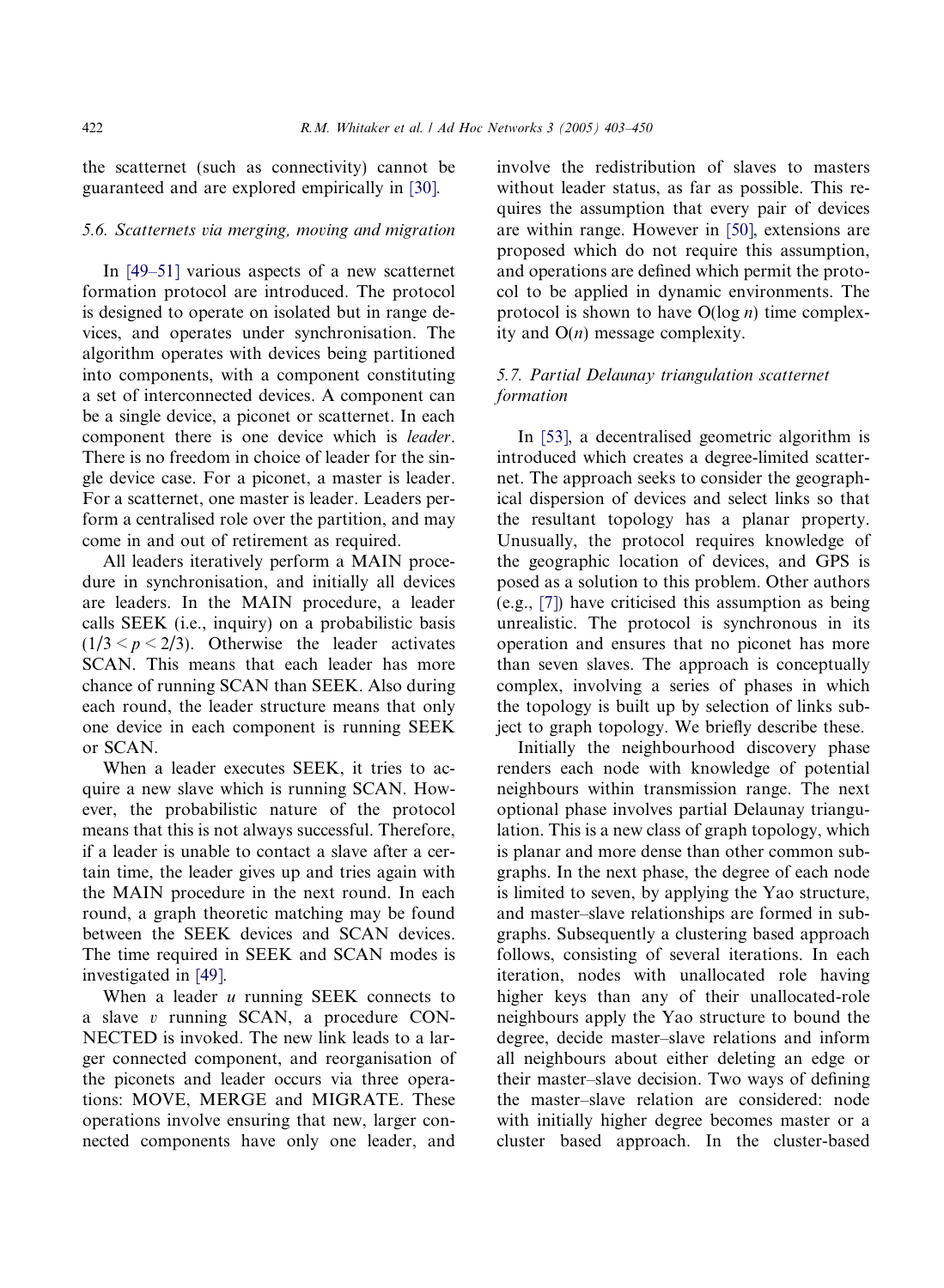approach, a dominating set of masters in the degree limited subgraph is implicitly constructed, and some gateway piconets are added to preserve connectivity. It is mentioned that creation and maintenance require small overhead.

In [\[89\]](#page-46-0), further geometric approaches are proposed for formation and maintenance based on the concept of the dominating set. Geometric solutions to scatternet formation can potentially lead to higher quality scatternets because they use more information on the distribution of the devices. However, gaining location information is potentially expensive and out of context with the mission of Bluetooth as a low cost technology. Realistically, the cost of location information establishment will need to fall substantially before geometric approaches could be applied to scatternet formation.

## 5.8. BlueRing of trees

Although of the same name as the protocol introduced in [\[24\],](#page-44-0) the BlueRing protocol introduced in [\[56\]](#page-45-0) has an entirely different format. In [\[24\],](#page-44-0) all devices in the scatternet were contained in the ring topology. In [\[56\],](#page-45-0) the protocol involves a ring of masters and slaves, and can be viewed as a ring of piconets. The structure of this topology makes possible easy schemes for uni-cast and broadcast communication. These schemes are stateless in the sense that no routing information needs to be defined and recorded. Single point and multi-point failures are tolerated by the protocol. It is assumed that all devices are in range of each other for start up of the protocol.

A centralised formation mechanism, similar to that in [\[80\],](#page-46-0) is proposed, which involves the identification of leaders, which control the setup of the scatternet. A binary parameter, RING-MEM, is maintained by each device, to indicate whether it has become a member of the BlueRing. Construction involves two phases. In stage one, each device chooses to operate inquiry with a probability p and perform inquiry scan with probability  $1 - p$ . When inquiry meets inquiry scan, the two devices set up a temporary piconet to exchange RING-MEM and device address information. A so-called winning device is established at this stage. The device with

 $RING-MEM = 1$  wins when the other device has RING-MEM  $= 0$ . In the case of a tie, the device which holds the most information on other device identities wins. The loser also provides the winner with all its information on other BT device identities. Subsequently the temporary piconet is removed. The winner becomes a leader if no further inquiry or inquiry scan message is received within an inquiry timeout period. The leaders enter a page stage, trying to collect other non-leaders, which forms stage two of the procedure.

In stage two, the leader designates several devices as masters by paging them and setting up a temporary piconet. The process for achieving this is not fully detailed in [\[56\].](#page-45-0) For each designated master, the leader provides its information of its slaves, including downstream and upstream bridges. The mechanism for selecting the bridges is not described. Criteria for maintaining a formed scatternet are detailed, based on two scenarios: single-point failure and multi-point failure. The latter case is more demanding as it could require reformation of the ring structure if bridges are missing or masters are missing. Case-by-case analysis is given on how to resolve all possible failures. This protocol is specifically designed to integrate the issues of formation, maintenance and routing, but may be limited by the distribution of the devices.

## 5.9. Scatternet formation via clustering

In [\[76\],](#page-46-0) scatternet formation is approached from the problem of clustering in ad hoc networks. Two approaches to clustering are proposed: a randomised distributed linear complexity algorithm which constructs a minimal set of star-shaped clusters and a deterministic algorithm. The algorithms are developed generally and then applied to Bluetooth. The assumption is that all devices are within mutual transmission range. The goal of the algorithms is to maximise the number of nodes in each cluster so that the number of piconets is minimised.

The randomised algorithm operates in two phases, the first of which results in devices being provisionally designated as master or slave. The second phase corrects the effect of randomness introduced previously, by using a deterministic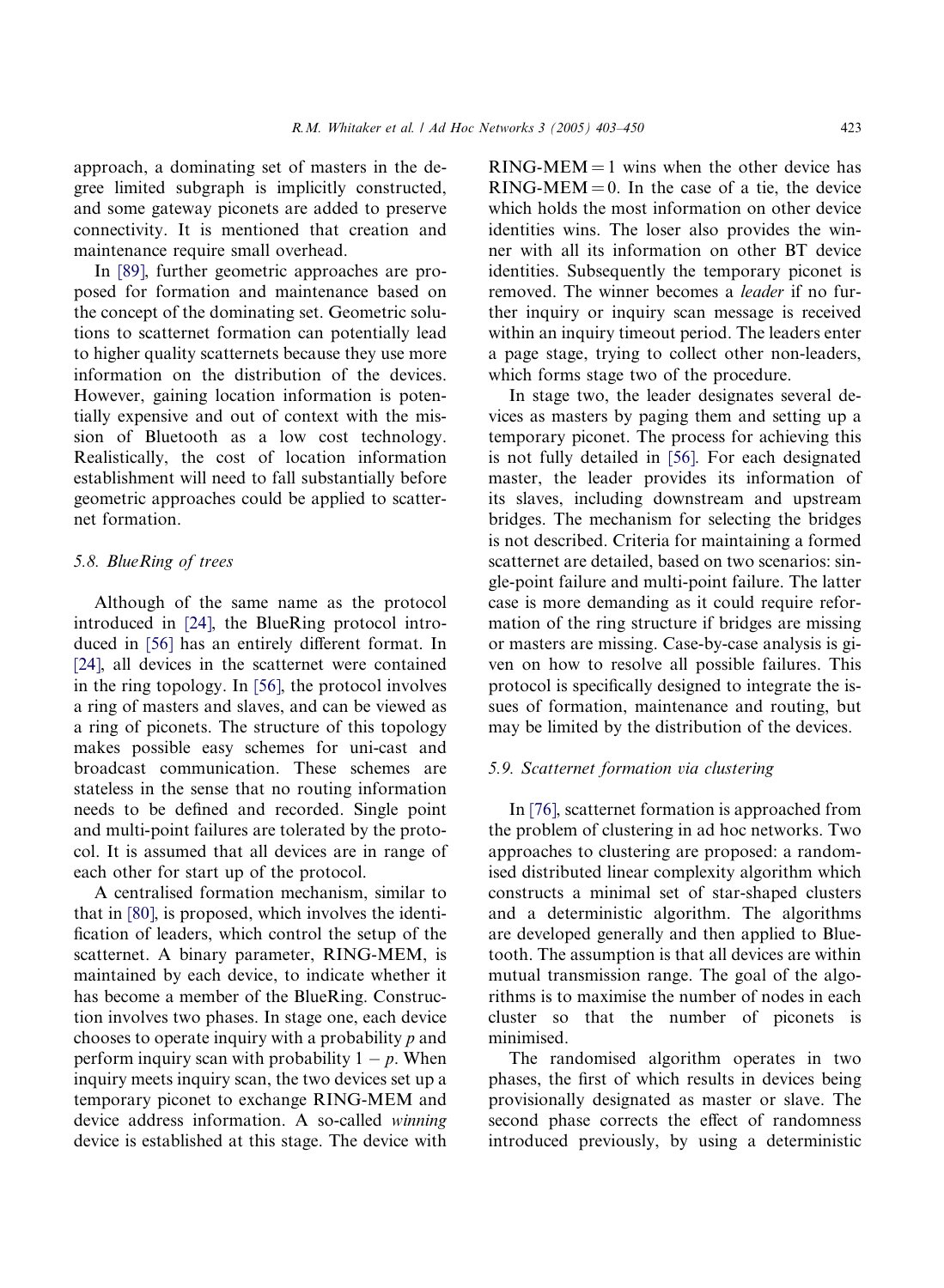algorithm to decide on the final set of masters and slaves. A super-master is elected which collects information about all the nodes. The super-master can then run a centralised algorithm to form a network of desired topology between piconets resulting from the clusters. Each node conducts  $t$  rounds of Bernoulli trials with a defined probability of success  $p$ . A node which is successful at least once becomes a master designate, otherwise the node is a slave designate. In the second phase, the designated masters select designated slaves which participate in electing the super-master node. A large amount of information is passed between devices during the election process which implicitly builds up the knowledge of the network.

In the deterministic algorithm, the initial phase uses the idea that nodes discovering each other form a tree of responses, the root of the tree being a master, who collects information about other devices which connect to the component. Criteria are formulated which ensure that the component necessarily has a tree structure. Subsequently the second phase of the randomised algorithm is repeated to elect the super-master, who again is given this label due to having centralised knowledge of the topology. The authors do not propose particular methods for inter-connection of the piconets given the knowledge of the master. Throughout, the algorithms operate using careful control of the inquiry, inquiry-scan, page and page-scan modes. Both algorithms are synchronous in the sense that device failure is not permitted, and new devices will not be connected if they become active after the initial phase. The authors conclude that the randomised algorithm outperforms the deterministic approach.

# 5.10. Scatternet formation and extension for maintenance

A protocol is introduced in [\[83\]](#page-46-0) which performs three separate processes: neighbour discovery, formation and adjustment for changing location of a fixed number of devices. Neighbourhood discovery is performed by setting up temporary links which are removed once identities are exchanged. This process continues for a fixed amount of time and then all nodes start the formation phase. Each device sets a random timer to start this phase, to prevent competition by all devices trying to construct piconets simultaneously. A device remains in page scan state until the timer is expired. When expired, the device enters the page state, and tries to construct a piconet as master. The device pages the devices previously discovered, and contacts them one-by-one. If the paging is successful, the master–slave relationship is established, and the slave cancels its formation timer and does not try to construct a piconet. A master continues paging neighbours until it has seven slaves, or there are no neighbours to page. In the process of piconet formation, it is ensured that no piconets share more than one device and no device belongs to more than two piconets.

In subsequent phases, the aim is to increase the connectivity by making connections between disconnected but local piconets, using neighbourhood information held by slaves from the neighbourhood discovery phase. Again, a random back-off is used to stagger the each piconets activities. When activated, the master identifies slaves that belong to an other piconet, and the master obtains the addresses of devices in the adjoining piconet(s). Then the master identifies all neighbours of slaves which are not connected to the adjoining piconet(s). The master selects the minimum number of slaves covering the disconnected devices, and instructs those devices to go into piconet formation phase. This results in a bridge between disconnected components.

Finally, a scatternet adjustment protocol is defined to deal with device movement within the scatternet. This involves the slaves belonging to exactly one piconet periodically going into inquiryscan state, and disconnected nodes which were formally masters maintaining inquiry state to form a piconet, and former slaves perform the inquiry scan state. This means that the network will maintain a fixed number of masters. It is not assumed that all devices are in mutual range of each other. The scatternet adjustment protocol is shown to maintain a degree of network connectivity.

#### 5.11. Bluetooth topology construction protocol

In [\[80\],](#page-46-0) a symmetric protocol is defined, without the need for sender or receiver role to be prede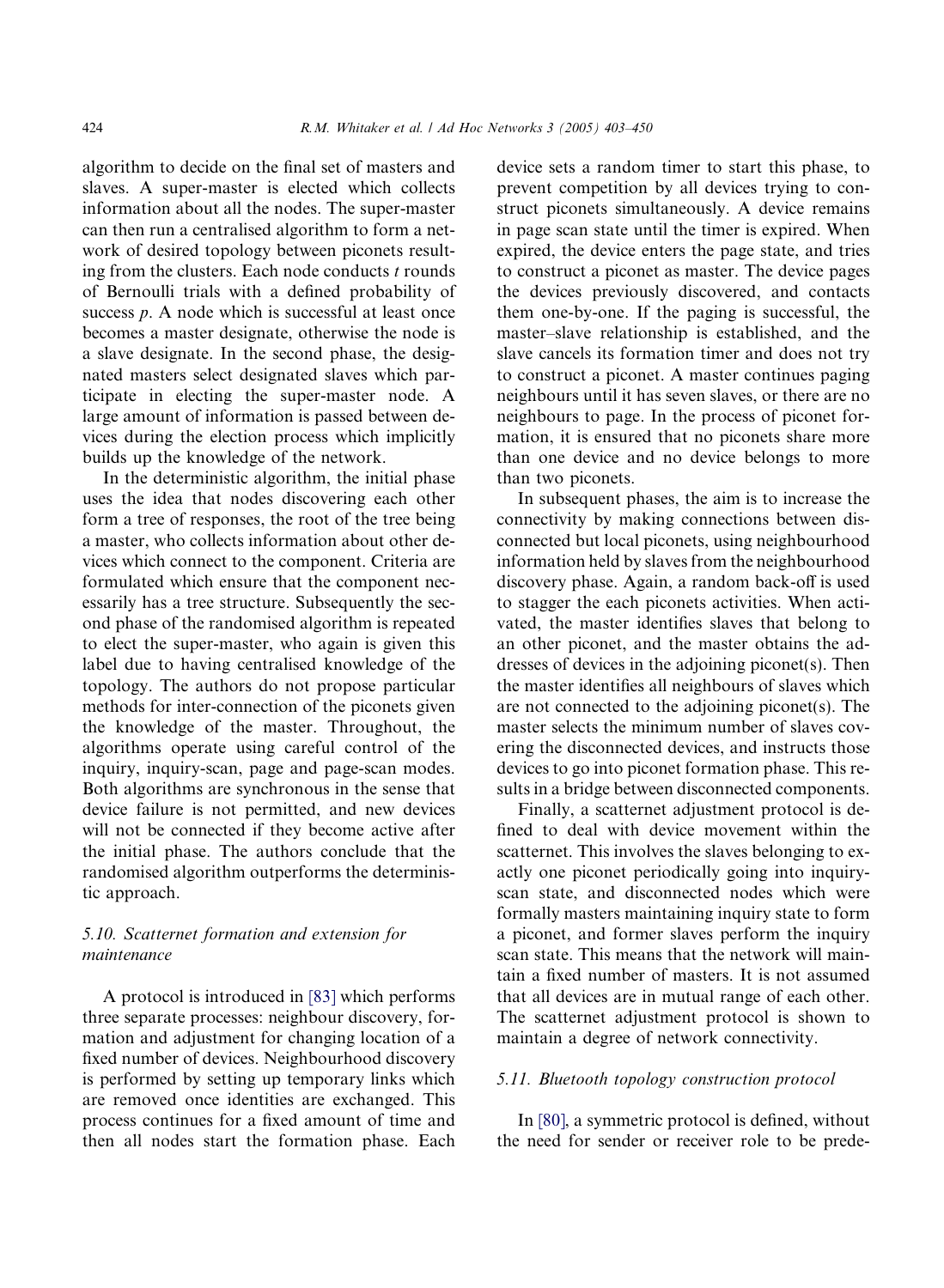fined. This is achieved by forcing the two nodes to alternate independently between the inquiry state and the inquiry-scan state, and when there is sufficient time overlap between opposing states, the connection will be established between devices. The schedules for alternation are explored in [\[81\],](#page-46-0) where analytical calculation of the mean and variance for link formation delay are presented when state residence times follow a common random distribution.

This symmetric link establishment procedure is extended to a distributed scatternet formation protocol. The protocol seeks to collect information about all nodes in the network prior to forming the scatternet. The aim is to ensure that scatternets are formed which are appropriate to the devices which participate. The Bluetooth topology construction protocol (BTCP) consists of three phases: initially a leadership election process which is chosen to permit asynchronous operation of devices in the network; role determination is then performed and finally actual connection establishment is performed.

In the co-ordinator election, an asynchronous, distributed election of a co-ordinator node occurs. This node will ultimately hold centralised information on the count, identities and clocks of all network devices. The process requires all nodes to have a variable recording the number of votes, initialised as 1. Each node then alternates between inquiry and inquiry-scan states. When a node pair discover each other, they compare votes. The device with the largest number of votes in the pair is classed as the winner. In the case of a tie the device with the largest address is the winner. The loser device sends to the winner, all the device FHS packets of the nodes it has won so far. The loser then terminates the connection to the winner in the pair and enters the page-scan state. This means that it will not be able to hear inquiry messages and will only page messages from nodes that page it in the future, thereby removing the loosing device from the election process, and preparing it for subsequent protocol phases. At this point the winning device has increased its votes by the number of votes carried by the looser, and it continues the election process by resuming the alternation between inquiry and inquiry scan. The process

continues until one device remains as winner, and all others are in page-scan state, awaiting to be paged by a node with information about them.

The second phase concerns role determination. The unique remaining winner acts as co-ordinator and has the FHS packets of all nodes. Initially the co-ordinator checks if more than one piconet is required. If not the case, the co-ordinator becomes master and connections with all other nodes are made, who become slaves. If more than one piconet is required, the co-ordinator must decide on the role that each device must perform in the final scatternet. In [\[81\],](#page-46-0) for *n* devices, it is shown that for the scatternet to be fully connected, the minimum number of masters  $p$  satisfies

$$
p=\left\lceil \frac{17-\sqrt{289-8n}}{2}\right\rceil, \quad 1\leqslant n\leqslant 36.
$$

Note that number of devices is fixed at a maximum of 36. The co-ordinator selects itself and  $p - 1$ other devices as masters.  $[p(p-1)]/2$  other nodes are defined as the scatternet bridges, and the remaining devices are distributed equally among the masters for slave-only designation. A temporary piconet is created between all masters and the co-ordinator to distribute the allocation of slaves per piconet. Finally in the third phase, actual connection establishment occurs.

The election mechanism is a novel approach to creating and identifying devices with superior network topology knowledge. Throughout, the underlying assumption is that all devices are within transmission range of each other. Also, setting up the temporary piconet between masters in the second phase caps the number of piconets which are permissible in the final scatternet. The formation algorithm assumes en-masse device start up.

## 5.12. Self-routing Bluetree scatternet formation

In [\[90\],](#page-46-0) a tree-shaped scatternet formation protocol is introduced which seeks to minimise the number of piconets involved, and facilitate simple routing. The protocol operates using only the ordering of device addresses and a number of operations are defined based on this information. An important concept in the protocol is the definition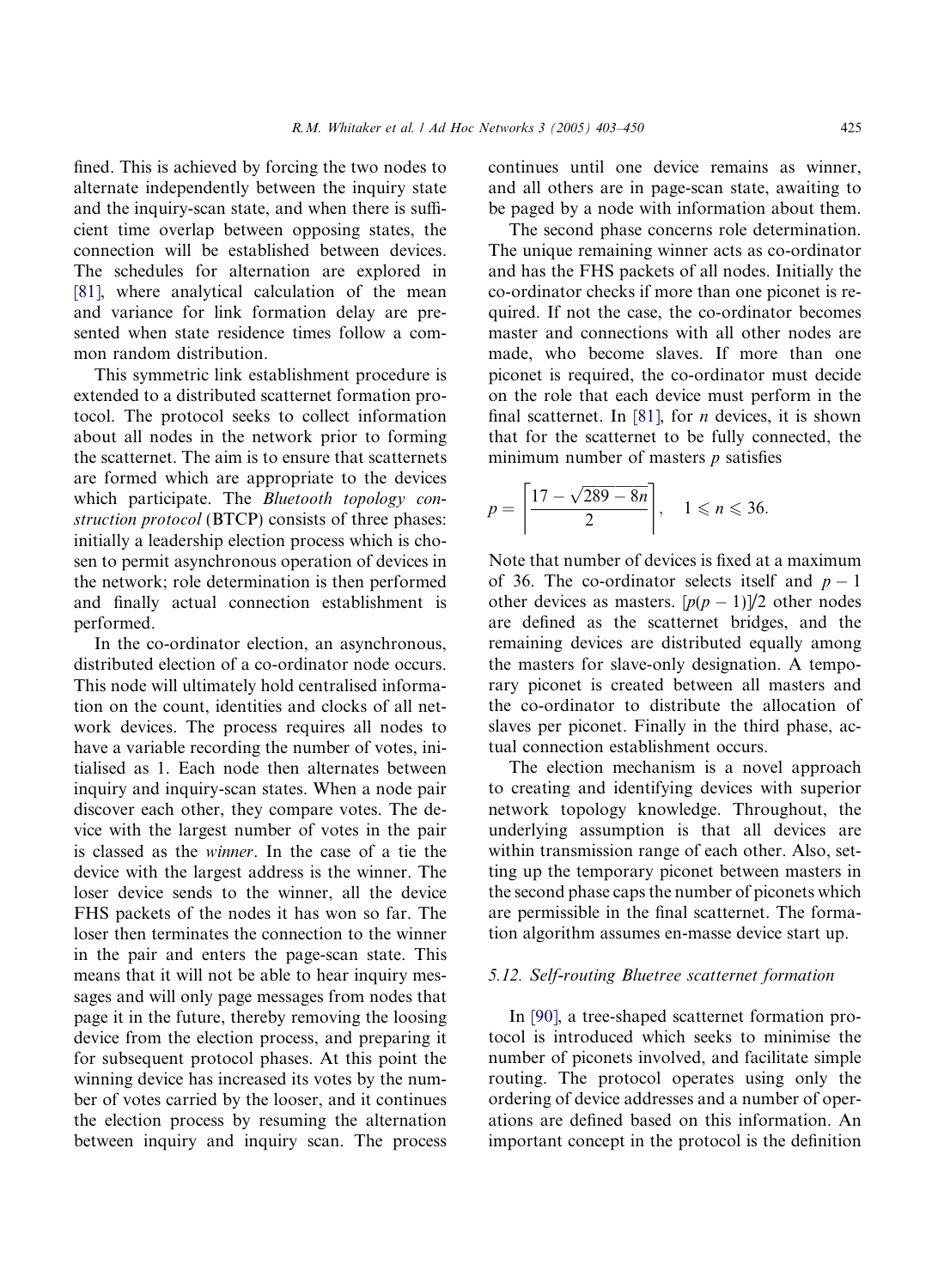of *range*. For a given device  $i$  in a tree, this is a pair containing the smallest and largest device addresses rooted by i. The tree is structured so that a device i has range  $(x_i, y_i)$ , then any device with identity greater than  $x_i$  and less than  $y_i$  must be routed at i. This permits easy navigation around the tree.

Under this protocol, all devices, independent of their status or connectivity, infinitely cycle through a range of modes which perform inquiry, inquiry scan, page, page scan and connection. These are incorporated with a range of bespoke operations to join, update range and prune connected components as they grow. However in order to maintain the range property, a lock mechanism is used which permits only one connected component at a time, to be admitted to any particular tree. A feature of the protocol is that when two connected components join, disconnection (i.e., pruning) of nodes may be required to ensure that the resultant tree has the required range property. It is the role of the root in the inquired tree to find the correct position to incorporate another connected component and update the range values in the tree. The protocol does not specify the point at which device role (master/slave) is established in creating the piconets. The protocol operates in an asynchronous manner and does not require all devices to be in mutual range. The operation of the protocol is not always guaranteed under changing membership (node failure), and the particular circumstances under which problems occur documented in [\[90\].](#page-46-0) The protocol seeks to integrate network formation with routing issues, so that routing induces minimal overhead.

#### 5.13. Tree scatternet formation

In [\[94,95\],](#page-46-0) a protocol is presented for forming scatternets with a tree structure. The authors focus on designing the protocol to deal with frequent changes in scatternet membership. In particular, the protocol seeks to converge to a steady state, in which the scatternet is fully connected. The protocol handles both nodes arriving incrementally and en-masse, and similarly for departure. Randomisation is used to ensure a balance between each nodes data communication and communication to maintain the scatternet. At any point in time, the tree scatternet formation (TSF)-generated scatternet is a forest of connected tree components. A connected component with only a single device is called a free-node. Each node operates autonomously with only local communication, and alternates between two states: FORM and COMM. In the COMM state, the node is involved in data communication with other nodes in its connected component.

The FORM state has two sub-states, composed of inquiry and inquiry scan, as advocated in [\[80\]](#page-46-0) for symmetric link formation. The protocol permits either free nodes to connect to free nodes, free nodes to connect with non-root nodes, root nodes to connect only to root nodes, and non-root nodes to connect only to free nodes. These properties ensures that TSF produces loop-free topologies. The joining node takes its role (master/slave) to preserve the current structure of device roles in the inquired component. Time division between FORM and COMM states is important. If the connected component large, more time is spent in the COMM state, and conversely so. The amount of time in the COMM state is set proportionally to the degree of the node, dependent on the nodes age, which is checked via a threshold. Consideration is given to the optimal value for the random interval in which devices should stay in the FORM state.

The protocol also gives consideration to healing properties and link loss. When a master losses connection to a slave, it only need check whether it is a free node. When a slave loses connection to a master, it updates its node type and sets its age to zero. A leaf node in this situation becomes a free node and an internal node becomes a root node. The authors note that any root is only permitted to have seven slaves and consequently this restricts the total size of the scatternet, but it is reported that this does not impede the performance of the protocol for tests involving up to 100 nodes.

#### 5.14. Bluenet scatternet formation scheme

The scatternet formation scheme proposed in [\[98\]](#page-47-0) is designed to produce a flat network structure without any hierarchy. In comparison with a tree structure, it is shown that although the protocol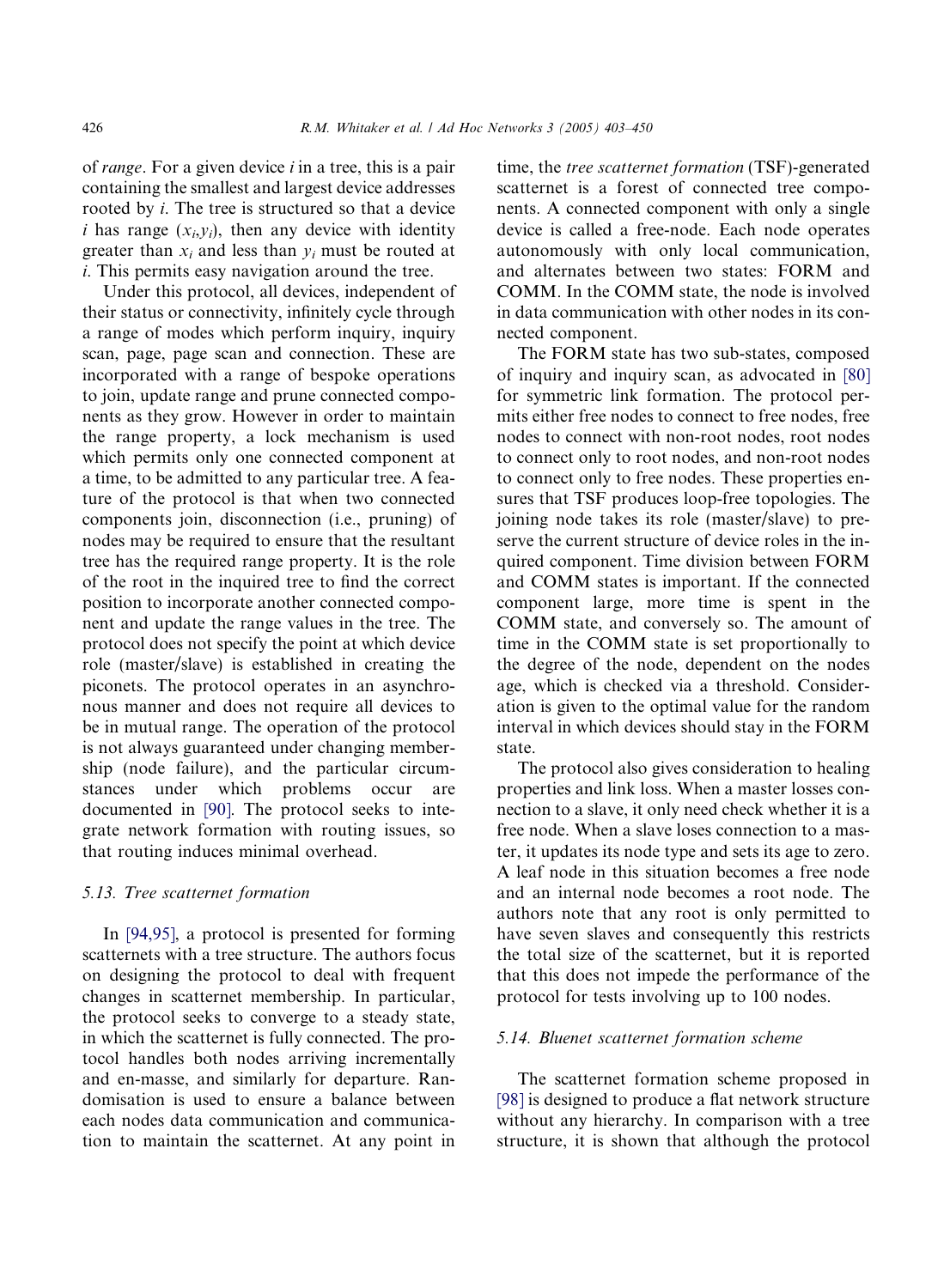spends more resources on maintaining scatternet links, more communications traffic can be carried. The protocol does not require all devices to be in range, and is designed for the setup of the network.

The phased procedure begins by each node locally building up the visibility graph. Then the nodes follow by randomly entering the page state, to try and invite a fixed number of neighbours to joint its future piconet. The invited nodes become slaves and stop paging. Devices which remain isolated follow in the next phase by paging all neighbours, to try and gain connection in at least one piconet. If more than one piconet is found in which it can participate, then the device becomes a bridge. In the final phase, the formed piconets, which at this stage are largely disjoint, seek interconnection. The master of each piconet instructs slaves to set up outgoing links. The mechanism for achieving this is not provided. The resultant scatternet is not guaranteed in the sense that not all BlueNets are connected even when the initial topologies are. However the probability of connectivity occurring increases with device density.

## 5.15. Blueroot and distributed Bluetrees

In [\[102\]](#page-47-0), two scatternet formation protocols are introduced for the creation of tree topologies. The first protocol, Blueroot, creates a tree structure using a designated node, called the *Blueroot*. It is assumed that each node knows whether or not it is the Blueroot, the identifiers of the one-hop neighbours, and whether they are currently part of a piconet. The Blueroot node pages its neighbours, one by one, implying that the Blueroot will be master. If a node is paged and it is not currently part of any piconet, it accepts the page, thus becoming a slave to the paging node. Once a node has been assigned the role of slave, it initiates paging all of its neighbours one by one, and so on.

When building a Bluetree as described, it is possible that a master is assigned too many slaves. A geometric observation is used to reconfigure the Bluetree, to ensure that no master has more than five slaves. It is observed that in an interferenceand obstacle-free environment, if a node has more than five neighbours, then there are at least two nodes among the neighbours which are themselves

neighbours. Based on this observation, an algorithm is executed at each master node. If a master  *has more than five slaves, the master polls the* slaves to find the identifiers of neighbours, and to find out how many slaves they handle themselves. Using this information, the master can find two slaves, say  $s_1$  and  $s_2$ , which could possibly connect. Node  $s_1$  establishes a connection with  $s_2$ , where  $s_2$  becomes a master, while  $s_2$  is instructed to disconnect from m. This operation retains the tree property and ensures than piconets have a limited, feasible number of active slaves.

In an extension to Blueroot, a protocol called distributed Bluetrees, is introduced. This is a tree formation protocol with further distribution, saving on setup time. As with the protocol described above, connectivity is established while maintaining a limited number of roles per device. Initially a collection of nodes, called init nodes, are selected in a distributed manner. These are selected as nodes with the highest identifier in its neighbourhood. These nodes initiate the Blueroot protocol in parallel, with two modifications. Firstly, when a piconet connection is established, the slave will be informed about the identifier of the root of the tree. Secondly, when paging neighbourhood nodes which are already part of a Bluetree, information on respective roots is exchanged. The information collected via these modifications is used in the second phase of the protocol. This connects sub-tree scatternets into one spanning the entire visibility graph. This is performed using a virtual graph, whose virtual nodes are the Bluetrees formed in the first phase of the protocol. An edge exists between virtual nodes in the virtual graph if the respective Bluetrees can be connected via an edge from the visibility graph. On dedicating one of these virtual nodes the Blueroot, the Blueroot algorithm can be run on the virtual graph.

The protocols are principally designed for enmasse formation of the scatternet, but they are unusual in being performed on a large number (up to 2000) of devices.

## 5.16. Blue-star island scatternets

The Blue-star island protocol [\[104\]](#page-47-0) operates with each device continuously cycling through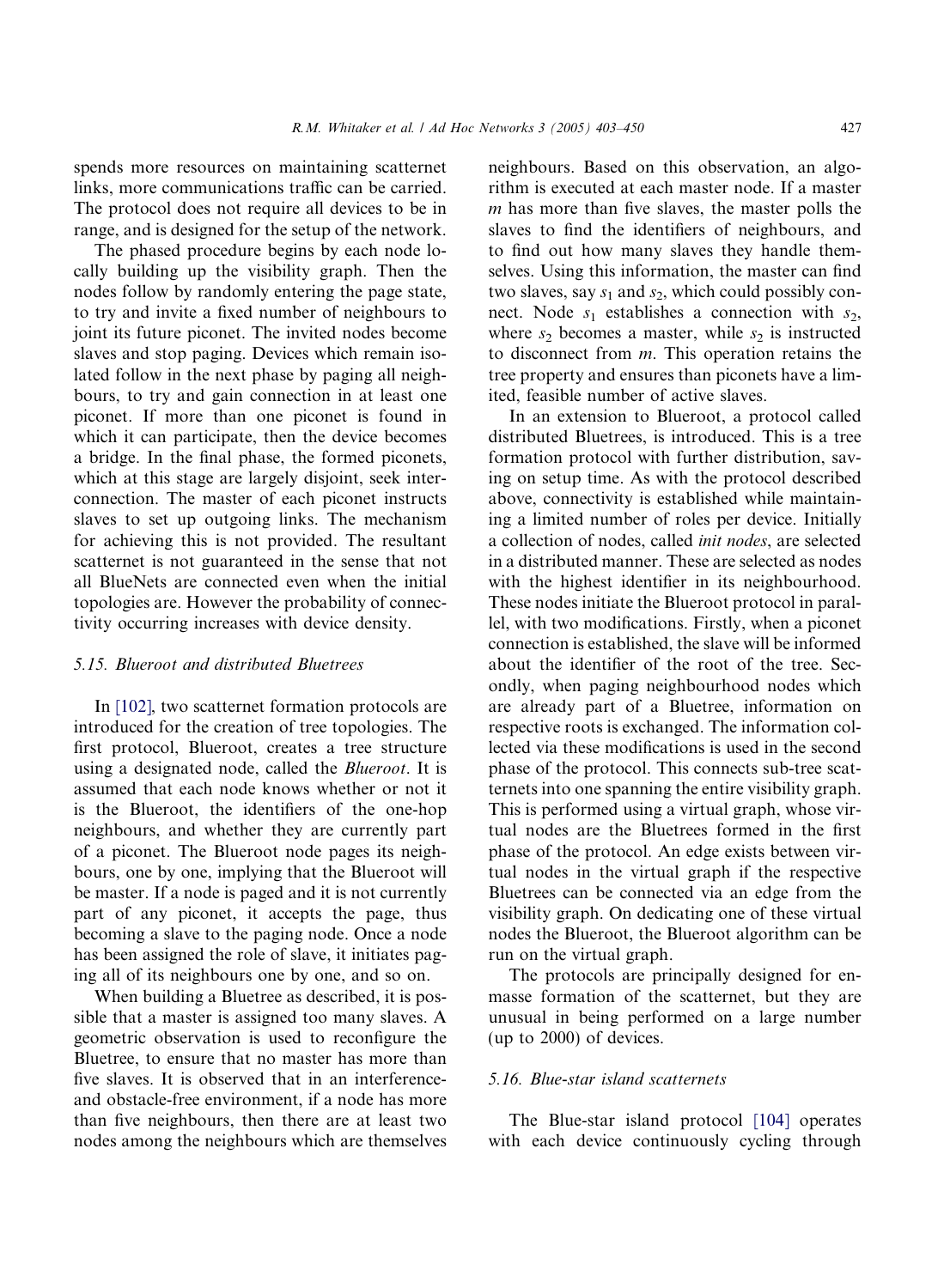inquiry, inquiry-scan states, on a randomised basis. When a handshake takes place between totally isolated nodes, a link is established and the master/ slave status is allocated. After joining a piconet, slave nodes periodically enter the inquiry-scan state to facilitate discovery by other masters. Bridge status is permitted for slaves up to a predefined limit on the number of interconnecting piconets. Nodes with master status periodically enter the inquiryscan state, until a limit on the number of slaves per piconet is reached. If a master node scans another master node, it breaks all current links and joins the piconet as a slave. All slaves in the broken piconet become totally isolated devices without either master or slave status, and start the cycle of inquiry, inquiry scan to find new links.

This simple protocol does not guarantee connectivity, but is highly flexible, with no device synchronisation required, and is fully decentralised. It is also sufficient to deal with changes in scatternet membership and dynamic scenarios. The approach gives some consideration to scheduling (via minimising the number of piconets) and also mentions the issue of route discovery in this context.

#### 5.17. Centralised scatternet formation

A number of authors have dealt with the problem of scatternet formation with centralised knowledge. This is of limited use for the application of a protocol, but is useful for two purposes:

- 1. finding the best possible performance for a given visibility graph;
- 2. gaining knowledge on scatternet configurations and performance.

The considerable size of the search space (see [\[12\]\)](#page-44-0), in terms of number of feasible scatternets, precludes analytical or exhaustive treatment of this problem. An alternative is to take a distribution of devices, and consider the best possible performance which can be achieved, using the global knowledge (i.e., visibility graph). On application of optimisation techniques, the resultant scatternet can be directly compared with the scatternet formed by the decentralised protocol. This approach was first advocated in [\[61\]](#page-45-0), using simple heuristic algorithms to generate feasible scatternets, which were then analysed in detail. Subsequently, more sophisticated optimisation approaches have been introduced.

In [\[22,60\]](#page-44-0), a mathematical programming formulation is used. This involves minimisation of the traffic load at the most congested node, subject to constraints concerning full network connectivity, piconet size and number of piconets, specified traffic requirements (desired source–destination flows), and the number of roles devices perform. The approach assumes that routes are specified between the source and destinations, and the amount of traffic is also specified. This input reduces the search space (i.e., number of possible solutions) because edges along the routes must necessarily be included in the scatternets produced. Therefore the approach focuses on specifying the roles of devices.

In other papers considering centralised scatternet formation [\[53,54,102\],](#page-45-0) the thrust has been to adapt centralised approaches for decentralised application.

## 5.18. Summary

In [Table 2](#page-13-0), we present a classification of approaches for scatternet formation and maintenance. Characteristics of each approach are characterised in terms of control mechanisms, topology and optimisation objectives. Below we define the terms used in [Table 2](#page-13-0).

- Control mechanism
	- $\circ$  Global control—control is centralised at a single device. This node gains full knowledge of all other devices in the area and performs scatternet formation, informing each node of its role and the links between them.
	- Local control––scatternet formation is decentralised. Devices determine their roles in the absence of a fully centralised co-ordinator.
- Topology
	- Radio range––all devices are in radio range of each other.
	- Fixed positions––the positions of devices are fixed.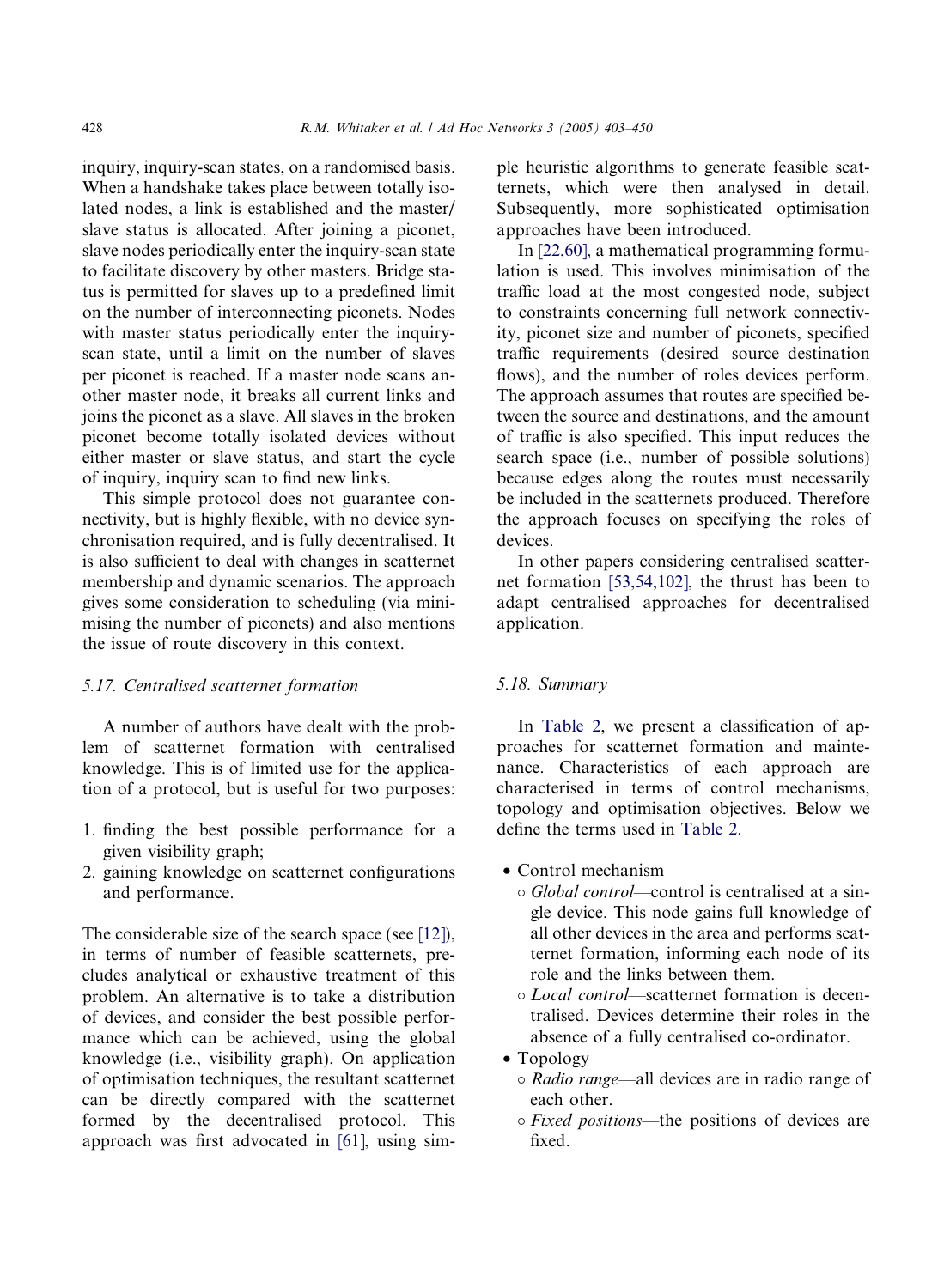- Gateway––allows piconets to be interconnected only by common slaves.
- Intermediate gateway––bridges are allowed to be masters in one piconet.
- o Geometric approach—uses location information (theoretically via GPS) to determine topology.
- $\circ$  Graph based approach—uses a specific graph to determine the topology, other than ring or tree.
- Ring structure––devices are formed into a ring graph based structure.
- Tree structure––devices are formed into a tree graph based structure.
- Hierarchical structure––nodes form a logical hierarchy (other than slave/master).
- Mesh structure––nodes form a graph with the explicit requirement of at least two paths between device pairs.
- Limited number of nodes––the approach is applicable to a limited numbers of devices only.
- Optimisation and control of the topology
	- $\circ$  Minimisellimit the number of piconets-to control interference and inter-piconet communication.
	- Power management––to minimise consumption in the network formation process.
	- $\circ$  *Weighting of nodes*—to reflect the suitability for use as masters.
	- Optimise capacity––the approach directly considers this aspect.
	- $\circ$  *Optimise throughput*—the approach directly considers this aspect.
	- Dynamic/maintenance––a repair response to changes in scatternet membership.
	- $\circ$  *Max–min optimisation—explicit optimisation* of quantifiable multiple objectives.

## 6. Topology performance measurement

Evaluating the communication performance of an ad hoc wireless network is a challenging problem in its own right [\[97\].](#page-47-0) A single, overall best protocol for scatternet formation and maintenance

does not exist. Firstly, different scenarios require different performance properties. Secondly, there are various different ways to assess the performance characteristics of both the protocol and the topology it creates and maintains. We consider the alternative approaches for assessing scatternet performance.

#### 6.1. Properties of the protocol

Properties of the protocol relate to its ability to create and maintain scatternets. Low time complexity is particularly important in situations of en-masse start-up. Low message complexity is particularly important in highly dynamic environments were scatternet membership is frequently changing, and generally important for minimising power consumption.

#### • Time complexity

Time complexity describes the protocols ability to scale in terms of time taken to create a fully connected scatternet. This is particularly relevant for en-masse device start up, where big -O notation can be used to describe the worsecase effects of doubling the number of devices on the proportion of time taken. In many simple protocols, it is not possible to derive this analytically (e.g., [\[30\]](#page-44-0)), since network connectivity is not guaranteed. In these situations, empirical observation is necessary. However, some authors have developed formation protocols from which time complexity can be analytically derived. For example, [\[49\]](#page-45-0) determines network formation in  $O(log n)$ , (assuming *n* nodes). In [\[76\],](#page-46-0)  $O(n)$  time complexity is established. A range of authors [\[7,8,14,49,80,83,95\]](#page-44-0) make empirical measurements on this aspect.

• Message complexity

Messaging complexity describes the protocols ability to scale in terms of number of messages required for purposes of creating a fully connected scatternet. As messaging for network formation precludes use of the network for communication purposes, it is important to minimise messaging, particularly in dynamic environments where only a small time window exists for exchanging set up messages. In [\[50\]](#page-45-0),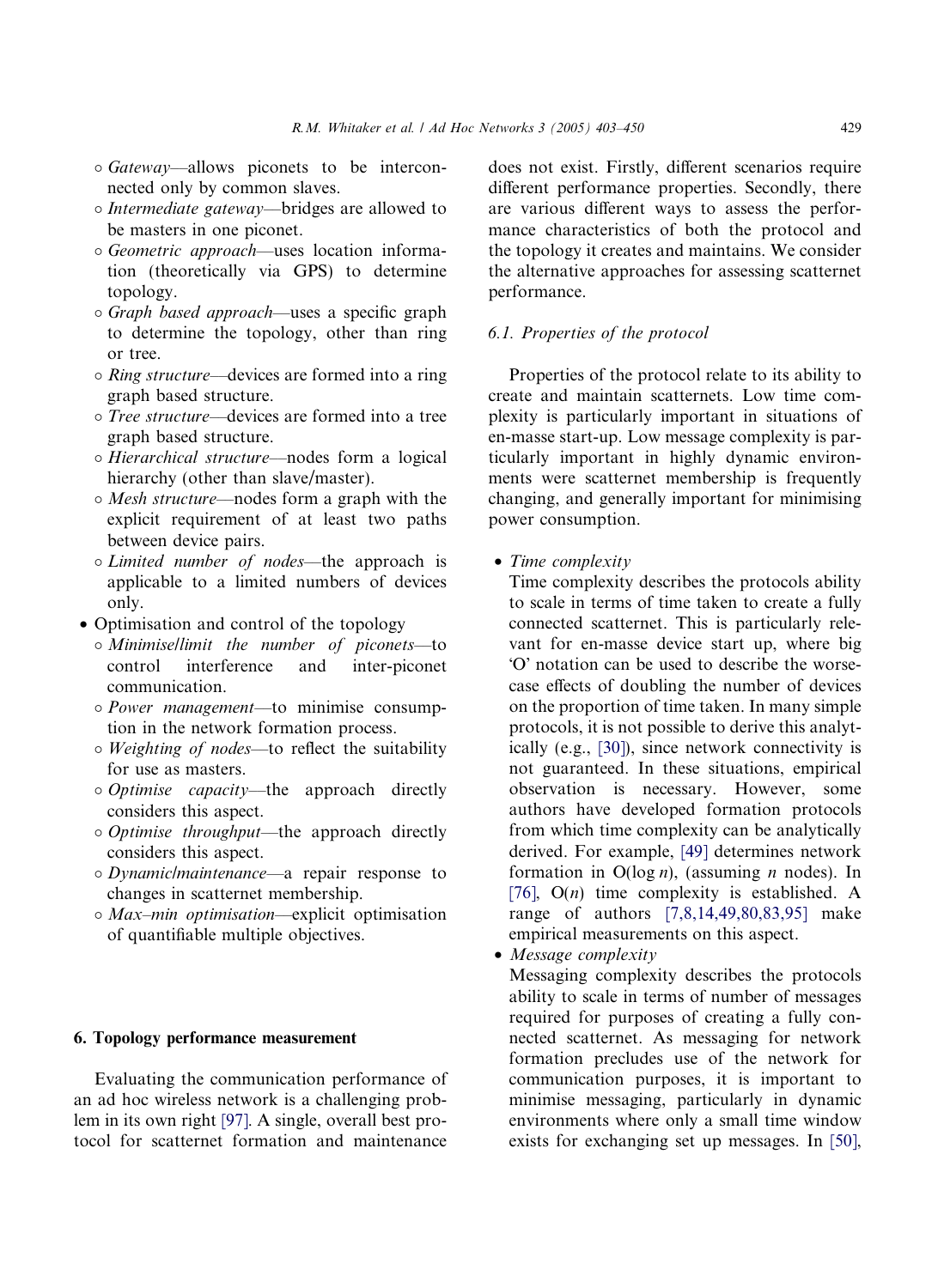messaging is considered explicitly, and it is established that for n devices, the protocol has messaging complexity of  $O(n)$ . The same result is established for the protocol introduced in [\[76\].](#page-46-0) For other protocols, empirical observation of the total number of messages is not considered, because this is better suited to analytical treatment. In preference, time complexity is normally empically observed.

• Environmental dynamism

The performance of scatternet formation and maintenance protocols in dynamic environments is important for ad hoc operation. Protocol efficiency in dynamic scenarios has received little attention other than in [\[95\]](#page-47-0), where a range of critical cases are considered. These focus on healing partitions and dealing with en-masse and incremental departures and arrivals.

## 6.2. Properties of the scatternet

The performance of a scatternet topology can be evaluated using measures which are either traffic dependent or traffic independent. Traffic dependent measures require the specification of a traffic profile, defining source and destination of packets, and packet flows are considered. This needs specification of routing techniques (see Section 7) and scheduling techniques (see Section 8). If studying Bluetooth topology in isolation, as with many scatternet formation protocols, this makes evaluation difficult. Consequently, traffic independent performance measures are frequently used. We consider the range of traffic independent measures used in the literature.

• Average shortest path length

In the absence of a pre-defined routing protocol and without definition of traffic flow, the potential for high quality routes can be assessed by shortest path length between source and destination devices. This can be benchmarked against the best-possible shortest path between corresponding devices in the visibility graph. The disparity between shortest path length in the scatternet and that in the visibility graph can be taken as a performance measure. A range of authors (e.g., [\[7,8,14,25,56,60,71,72,95,98,102,](#page-44-0) [104\]](#page-44-0)) use this approach. However, the measure has to be considered in a wider context, by noting that shortest paths may not necessarily lead to high levels of throughput, particularly if multiple paths use common devices which effectively form a bottleneck. The authors [\[14,49,104\]](#page-44-0) contrast the shortest path approach by considering maximum network diameter. Shortest path assessment is likely to be a realistic measure in the case of light traffic loads.

• Traffic flow across a bottleneck

A couple of authors [\[22,60\]](#page-44-0) have directly addressed the potential drawback of shortest path length by considering the performance of traffic flow at bottlenecks identified in the network. This is potentially useful but in practice, the identification of such bottlenecks is likely to depend on the flow of traffic across the network. Consequently assumptions must be introduced concerning routing across the network.

• Average number of slaves per piconet

This is an important metric because the number of slaves per piconet dictates the quantity of piconets required across the network. In a connected scatternet of  $n$  devices, with each piconet containing  $k$  devices, there must be at least  $\lceil (n - 1)/k \rceil$  piconets (see [\[51\]\)](#page-45-0). As each piconet has its own channel, the number of piconets also dictates the number of channels per scatternet. When the number of piconets is high, the potential for collisions and channel degradation is increased. However, within a piconet, a potentially higher link capacity is experienced. Consequently protocols generally seek to maximise piconet size (up to seven devices), with the exception of [\[24\],](#page-44-0) which maximises the number of piconets by forming a ring structure in which every piconet contains exactly two devices. A range of authors [\[7,8,22,49,53,71,72,104\]](#page-44-0) monitor the performance of protocols taking into account the average number of devices.

• Average number of roles per device

A range of authors [\[7,8,49,53,71,72,102\]](#page-44-0) note that this factor impacts on the performance of the network by the switching overhead that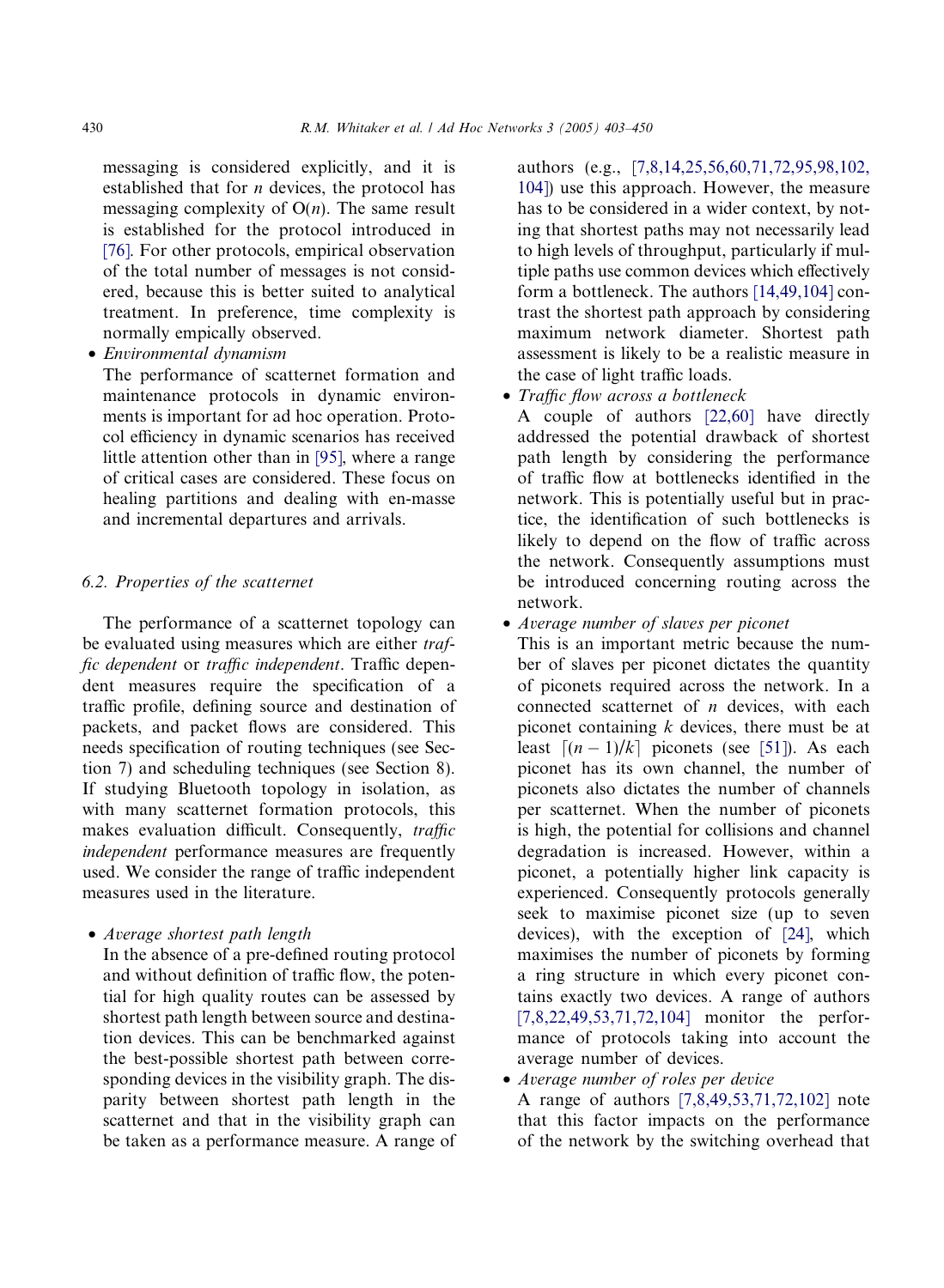it induces. Consequently a number of authors constrain this, while others choose to measure this factor as a minimisation objective.

• Capacity and throughput

Scatternet capacity broadly relates to the networks ability to carry traffic, and this is interpreted in various ways by different authors. In [\[24\],](#page-44-0) this is approximated by measuring the maximum number of successful simultaneous device-pair communications possible. In [\[25\]](#page-44-0), the effect of piconet polling and number of slaves per piconet are used to estimate per-link capacity. Traffic dependent metrics based on the residual capacity are introduced which are dependent on assumptions for routing. The paper [\[84\]](#page-46-0) derives an approximate function for capacity based on a range of characteristics that relate to the network. Throughput describes the maximum flow which can be achieved between source and destination devices and has been adopted for analysing scatternet performance in [\[56,57,60,73,94,98\]](#page-45-0). Well known algorithms (such as the Ford–Fulkerson approach as described in [\[98\]](#page-47-0)) can be readily applied. The paper [\[94\]](#page-46-0) is unusual in deriving approximate functions for assessing throughput in the context of a scatternet.

• Average path latency

This metric seeks to approximate the communication latency between device pairs in the scatternet. Tan et al. [\[94\]](#page-46-0) attribute this to three factors: hop count, intra-piconet scheduling delay and inter-piconet bridging delay. These factors are dependent on the policy adopted for scheduling and routing, which poses problems given the current lack of consensus on these issues, and lack of realistic scatternet traffic patterns. Consequently in [\[94\],](#page-46-0) a metric is introduced which is independent of scheduling and traffic, and approximates the average path latency between all pairs of source and destinations for a given scatternet, by observing the latency contributions from inter- and intrapiconet scheduling. This approach is also adopted in [\[24\]](#page-44-0). Alternative to this is direct simulation of delay (e.g., [\[43\]\)](#page-45-0). However this requires the assumptions on traffic, scheduling and routing. These are present in some approaches to scatternet formation, particularly when there is a well-defined underlying topology structure such as a tree or ring. In such cases (e.g., [\[57\]](#page-45-0)) fewer approximate metrics need to be imposed.

• Interference

It is widely acknowledged that the fast frequency hopping scheme adopted by Bluetooth is resilient to interference. Consequently most authors choose to neglect interference when assessing scatternet performance. The only authors to include this factor for neighbouring piconets are Lin et al. [\[56\].](#page-45-0) As 79 frequencies are used for hopping, each of which is equally likely, the probability that a time slot suffers interference is approximated as  $(78/79)^{R-1}$ where  $R$  is the number of piconets in transmission range of each other. Similar analysis is applied in [\[32\]](#page-45-0).

• Network lifetime

As mobile devices are likely to be power restricted, energy efficiency is important to enhance network lifetime. Few authors directly address this issue. The only paper to consider this directly for BT is [\[73\]](#page-46-0), which defines the network lifetime as the time until at least one device exhausts all battery power. Two power saving techniques are introduced (one using battery power based master/slave switch and the other using distance based power control) to manage traffic flow across the scatternet.

• Reliability of the network

If a protocol can rapidly respond to link and device failure, then the protocol will be able to ensure reliability, via the provision of potential routes across the network. However, the extent to which outage causes critical failures will depend on the provision of alternative routes in the scatternet. Flat network structures (e.g., [\[72\]\)](#page-46-0) have been advocated for increased reliability, and the provision of alternative paths has been considered in [\[24,56\].](#page-44-0) Specific network topologies, or networks with certain characteristics, are frequency sought since properties such as reliability may be guaranteed to a certain extent, such as in a mesh configuration.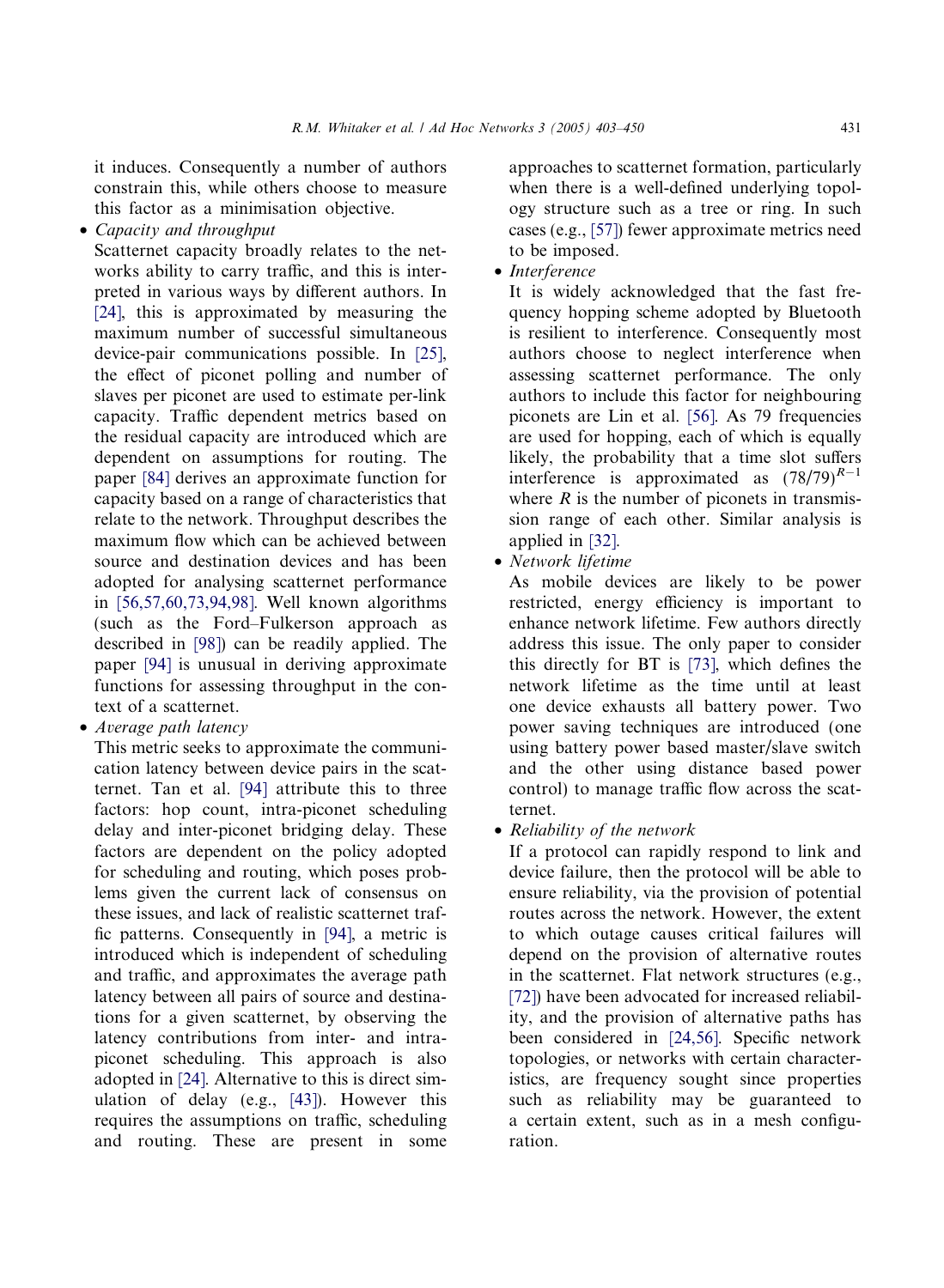#### 6.3. Performance simulation

To assess performance in the presence of traffic, simulation is required. The IBM extension to the network-simulator 'ns' [\[69\]](#page-46-0) is termed BlueHoc [\[15,48\],](#page-44-0) and is open-source, written in  $C++$ . This emulates the Bluetooth stack and the operations which are available in the Bluetooth specification, and has been adopted in [\[50,57,94,95,104\].](#page-45-0) BlueHoc is a useful starting point for protocol performance measurement and has been subsequently enhanced in [\[7\]](#page-44-0) for example, by additional mechanisms to handle collisions and enable devices to alternate between inquiry and inquiry scan. In [\[34\],](#page-45-0) further development is reported, to consider node movement. A Java alternative to BlueHoc is Simjava [\[85\],](#page-46-0) which is adopted in [\[68\]](#page-46-0) for purposes of simulating service discovery.

## 7. Routing

To facilitate multi-hop communication, a packet will need to be relayed via a number of masters and bridges before it reaches its intended destination. A number of authors (e.g., [\[13,99\]](#page-44-0)) point out that routing in the context of Bluetooth differs to that for general ad hoc network scenarios. Consequently, a different set of design compromises are required for routing techniques, as compared to those being developed for general ad hoc applications (see [\[77\]](#page-46-0) for an overview) by the Internet Engineering Task Force (IETF) mobile ad hoc network (MANET) working group. For example, in [\[13\]](#page-44-0), it is pointed out that due to packet size limitation at the baseband layer, MANET style solutions will require fragmentation and packets at each relay device. Consequently, there will be an increased buffering requirement at each device leading to a higher delay at each hop. This means that it is advantageous to support forwarding across the network at the slot level, as it will reduce the buffering that is required.

It is likely that the Internet protocol (IP) will be commonplace in the context of scatternets, and therefore it is possible that this layer could be used for routing. However, a number of arguments are proposed in [\[38\]](#page-45-0) against sole reliance on this layer, for scatternet routing. In particular, a routing function on the IP layer would need to be adapted, so that routing function can be integrated into the scatternet formation function. This violates the principle of keeping the IP layer independent from the link layer. Additionally, the IP routing approach would preclude other non-IP based applications. Bluetooth devices are not compelled to host an IP layer to be part of an operational piconet. It is concluded in [\[38\]](#page-45-0) that the best way to manifest routing functionality is at the layer beneath IP.

The context in which Bluetooth scatternets are likely to operate, also affects the design requirements. For personal area network applications, traffic characteristics, mobility patterns and scaling requirements will also differ from classic ad hoc networks. It is likely that in many instances, scatternets will be quasi-static, short lived and small. Therefore, scalability and adaptivity features may not always be essential. Instead, protocol simplicity, power and bandwidth conservation are particularly important. Additionally, for efficiency purposes, integration with scatternet formation processes is desirable.

As for other scenarios, choices for routing strategies fall into the broad categories of pro-active and re-active approaches. Traditional routing protocols, used for Internet routing for example (and also in ad hoc networks), are pro-active in that they maintain routes to all nodes. This type of approach requires storage for routing tables, and procedures are required to generate the routing tables and ensure that they are up to date, as the ad hoc nature of scatternets means that links will be temporary. In a reactive protocol, routes are determined dynamically. We describe the ways in which these approaches have been proposed in the context of Bluetooth scatternets. It is notable that very limited development has occurred in this area.

## 7.1. A reactive protocol

The protocol proposed in [\[13\]](#page-44-0) is a source-oriented approach, which creates routes only when desired by the source device. The commonly used method of representing routes in source routing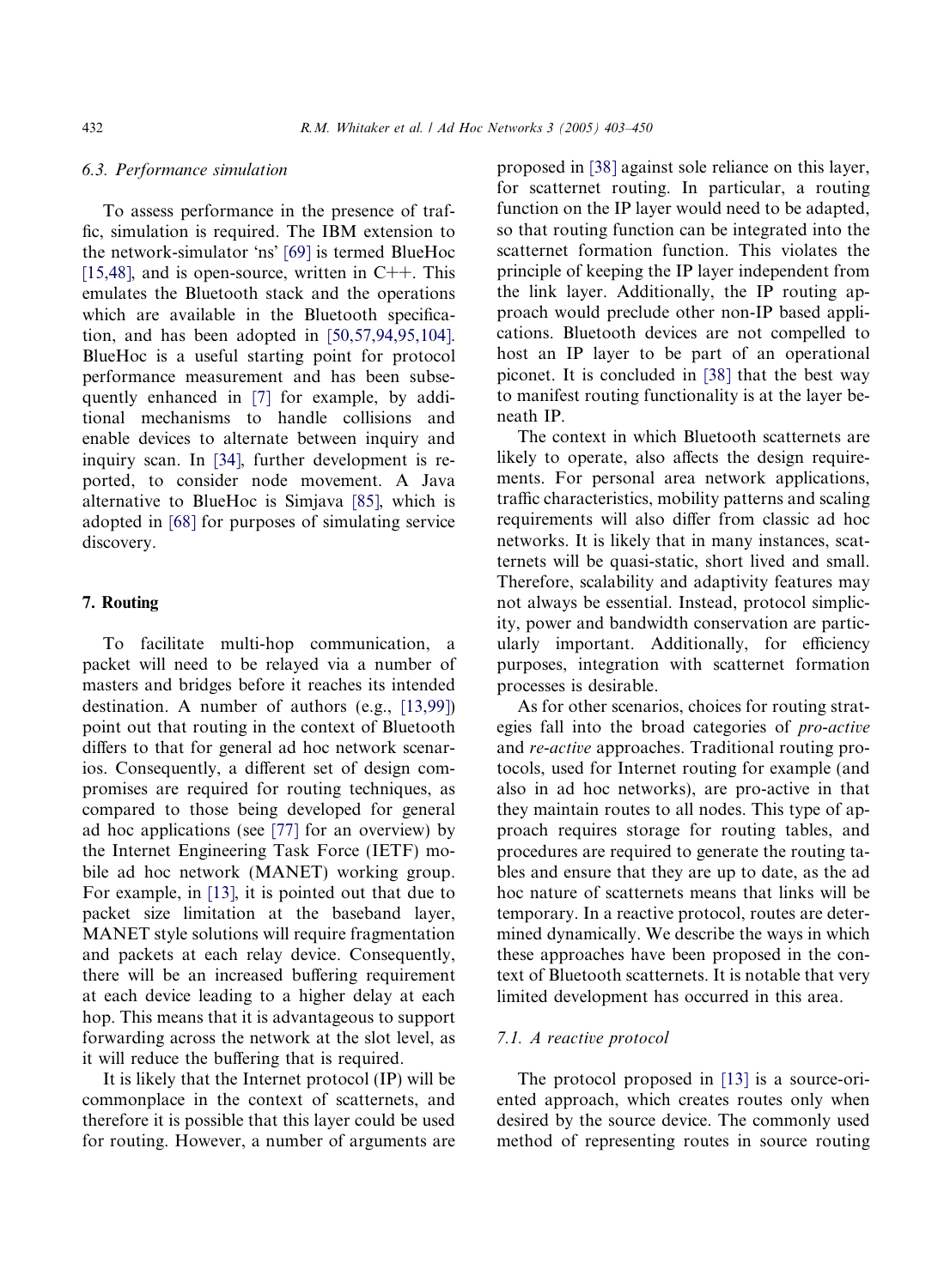headers is to include a list of the node identities. This would be a wasteful approach in Bluetooth scatternets. To avoid this, Bhagwat et al. [\[13\]](#page-44-0) seek to reduce the overhead by introducing an efficient route representation for uni-cast and multi-cast traffic. This approach is called the routing vector method (RVM), and relies on representing piconets by a local identification number (LocID), selected locally by bridges. Within a piconet, a 3-bit MAC address (MacAddr) is used to identify the slaves. The sequence of *LocID* and *MacAddr* values is used to identify routes, as opposed to using a sequence of Bluetooth identities. This leads to a substantial reduction in the number of bits per hop, induced as an overhead.

When a packet is sent, the sequence of addresses corresponding to the route to be followed is written to the route vector field of the header. A source routing algorithm is employed to determine the path between the source and destination nodes. Since scatternets are mobile units, a protocol is proposed where two or more maximally disjoint routes are determined, and each packet is sent via all routes. Discovery of the first route occurs using a flooding approach across the entire scatternet, using search packets. Each bridge that propagates a search packet appends the piconet identities from which it has received the packet and also appends the packets next destination. When the final destination first receives a search packet, it returns a reply packet along the reverse path. The second route is built similarly to the first. Once routes have been defined, a packet is sent from the source to the destination via the RVM route. When a relay receives a packet, it sends the packet to the master of the piconet corresponding to the first LocID, to be forwarded to the unit whose MAC address is given by the first MacAddr. Before sending, the first pair (LocID, MacAddr) are removed from the list.

On demand route discovery is recommended by the authors on the assumption that only a small set of devices will need to communicate at once. The route is kept in the packets, not routing tables, to minimise storage overheads. The authors indicate there will be a limit beyond which such networks cannot be scaled, through they expect this approach to suffice in the majority of applications.

## 7.2. Hybrid protocols

Hybrid protocols combine the characteristics of reactive and pro-active protocols. In [\[23\],](#page-44-0) an approach is presented, derived from a Dynamic Source Routing (DSR) approach [\[40\]](#page-45-0) designed for ad hoc networks, which has been adjusted to fit Bluetooth characteristics. When forming a route, this approach considers the delay that may be expected at masters due to connections to many slaves. A Blueroute layer manages a cache at each Bluetooth unit, which may contain routes from this unit to other units. When performing route discovery, the source checks its cache to see if it has a route to the destination. A process is repeated where a unit floods the packet to its neighbours when it is not the packets destination and does not have a cached route to the destination. If the unit has a cache of the destination route, this is used to determine the route. No detail is given regarding the size of cache at each Bluetooth node.

In [\[44\],](#page-45-0) a hybrid reactive-pro-active Zone Routing Protocol approach that employs a combination of pro-active and reactive schemes is proposed. Since Bluetooth nodes are expected to have low resources, schemes that require storage of large routing tables, may not be viable. Using a hybrid approach allows Bluetooth masters to store smaller routing tables that provide routing information for nodes within a maximum number of hops (denoted MAXHOPS). Similarly to [\[23\]](#page-44-0), if a node does not have a full path to the destination, reactive path discovery is employed by flooding the scatternet with a route request. The first node that has a path to the requested node, sends a route reply packet back to the source. This packet follows the route taken to reach this node and this information along with the nodes path knowledge is used to define the route.

The parameter MAXHOPS determines the performance of the scheme. Simulations show that the pro-active part of the scheme was able to communicate large amounts of routing information at low overheads. A high value of MAXHOPS leads to small route acquisition latencies, but at the expense of higher routing overhead and higher information storage costs. It is also shown that in networks with large numbers of idle nodes, the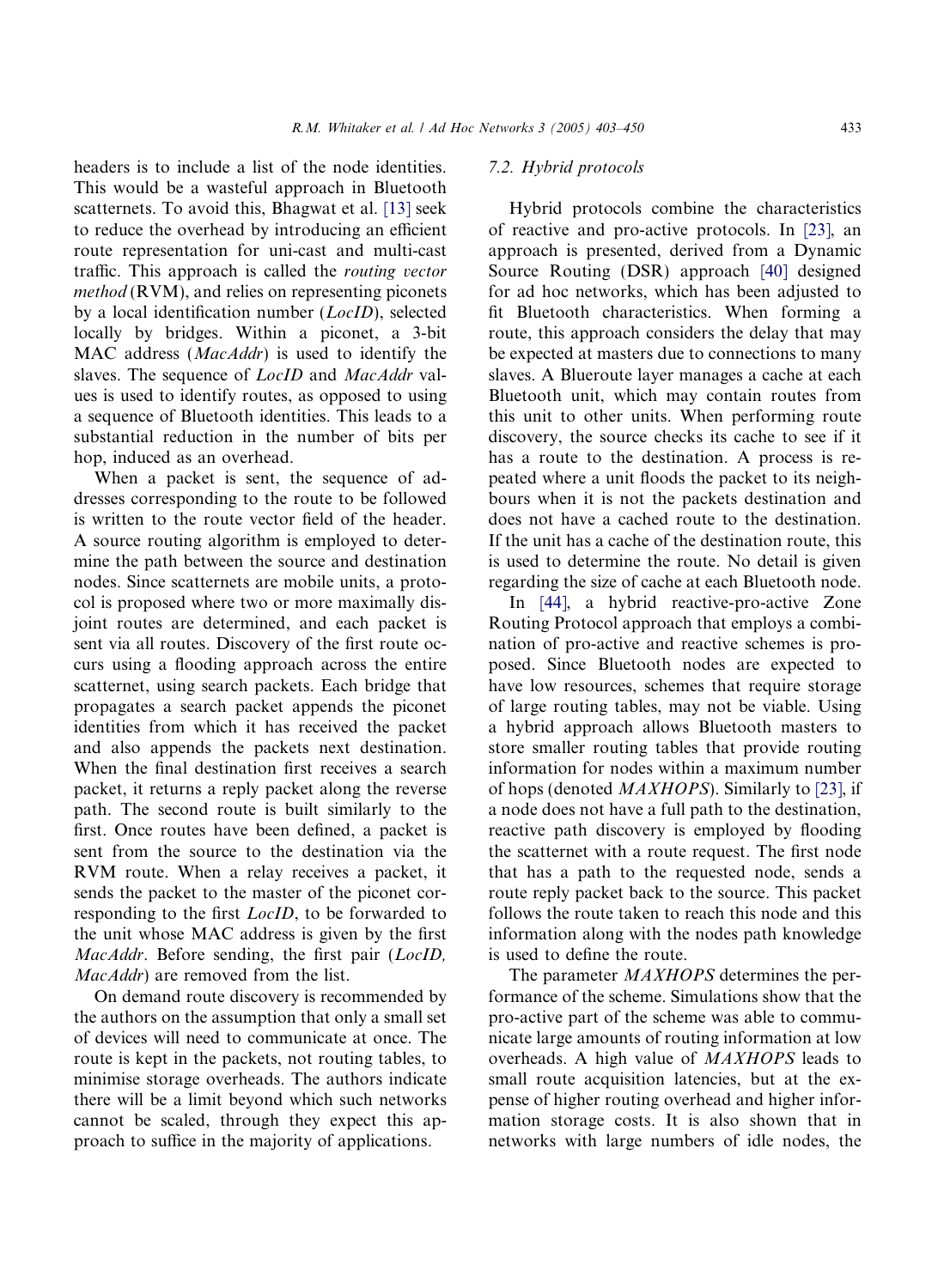pro-active part may cause unnecessary overhead, particularly for large values of MAXHOPS.

## 7.3. Power conserving routing

Many wireless network scenarios require energy efficient network protocols. A general survey of this area is given in [\[41\]](#page-45-0). Recently, several Bluetooth specific routing methods have been proposed that aim to conserve power.

# 7.3.1. Power dependent routing

In [\[73\]](#page-46-0), a reactive routing approach is proposed which is aimed at providing energy efficient techniques by utilising knowledge of the available battery power of the Bluetooth devices as a cost metric in choosing the routes. It is assumed that during scatternet formation, each piconet is given a unique piconet ID (PID). When a device wants to discover a route to a destination, a flooding approach is employed in which it sends a route request packet to its master. The master appends its PID and its available battery power to the request packet and forwards it to all associated bridge points in the piconet. Each bridge appends its Bluetooth address and adds its available power level to the cost field and forwards the packet to all other piconets it is associated with. This process continues until the request packet reaches the destination device. The destination may get multiple copies of the route request packet through different routing paths each having different costs. The destination waits for a specified amount of time to get multiple copies of the route request packet through different paths. It then selects the path that has the maximum cost field (i.e., maximum cumulative battery power in the path). The destination then sends a route reply packet to the source device. The route reply packet contains the selected route vector.

## 7.3.2. On demand routing

In [\[58\],](#page-45-0) an on demand approach to the building, routing and scheduling of a Bluetooth scatternet is presented. The most common approach for scatternet formation protocols is to interconnect all Bluetooth devices at the initial network startup stage and maintain all Bluetooth links thereafter. In reality, the physical and data link only need to be created and supported when two Bluetooth devices wish to communicate. If no communication is required between Bluetooth devices, they can go into a low power standby state. This power saving principle has been ignored by most scatternet formation algorithms, which tend to interconnect all Bluetooth devices as a complete scatternet at the initial startup stage, and maintain the full connectivity of the network at the data link level. Instead of forming a complete scatternet, the authors propose a scatternet-route structure that enables the dynamic establishment of Bluetooth links only along the traffic routes. The differences between this approach and the complete scatternet approach are similar to those between table driven routing protocols and on-demand routing protocols. The former maintains network-wide route information for fast setup, but incurs substantial signalling traffic and power consumption. The latter suffers long route setup delays, but is more power efficient in a mobile ad hoc environment. Where power is a concern, as in a Bluetooth scenario, the on demand approach may be favourable.

As with reactive routing approaches, a route discovery packet (RDP) is flooded to the whole network to find a route to the destination. Upon receiving the first RDP packet, the destination node sends a route reply packet (RRP) back to the source along the discovered route. When transferring the RRP, point-to-point Bluetooth links are created to connect the members of the new route and at the same time, the routing tables of these devices are filled with the new route discovery information. When the RRP arrives at the source device, the scatternet route is ready for the first data packet to be sent from the source. Analysis and simulation show that whilst this approach has non-negligible setup delay, it achieves high link utility, stable network throughput, and fast packet transmission.

## 7.4. Self-routing structures

One approach to simplifying the potentially complex issue of routing is to create a topology in which there are unique paths between source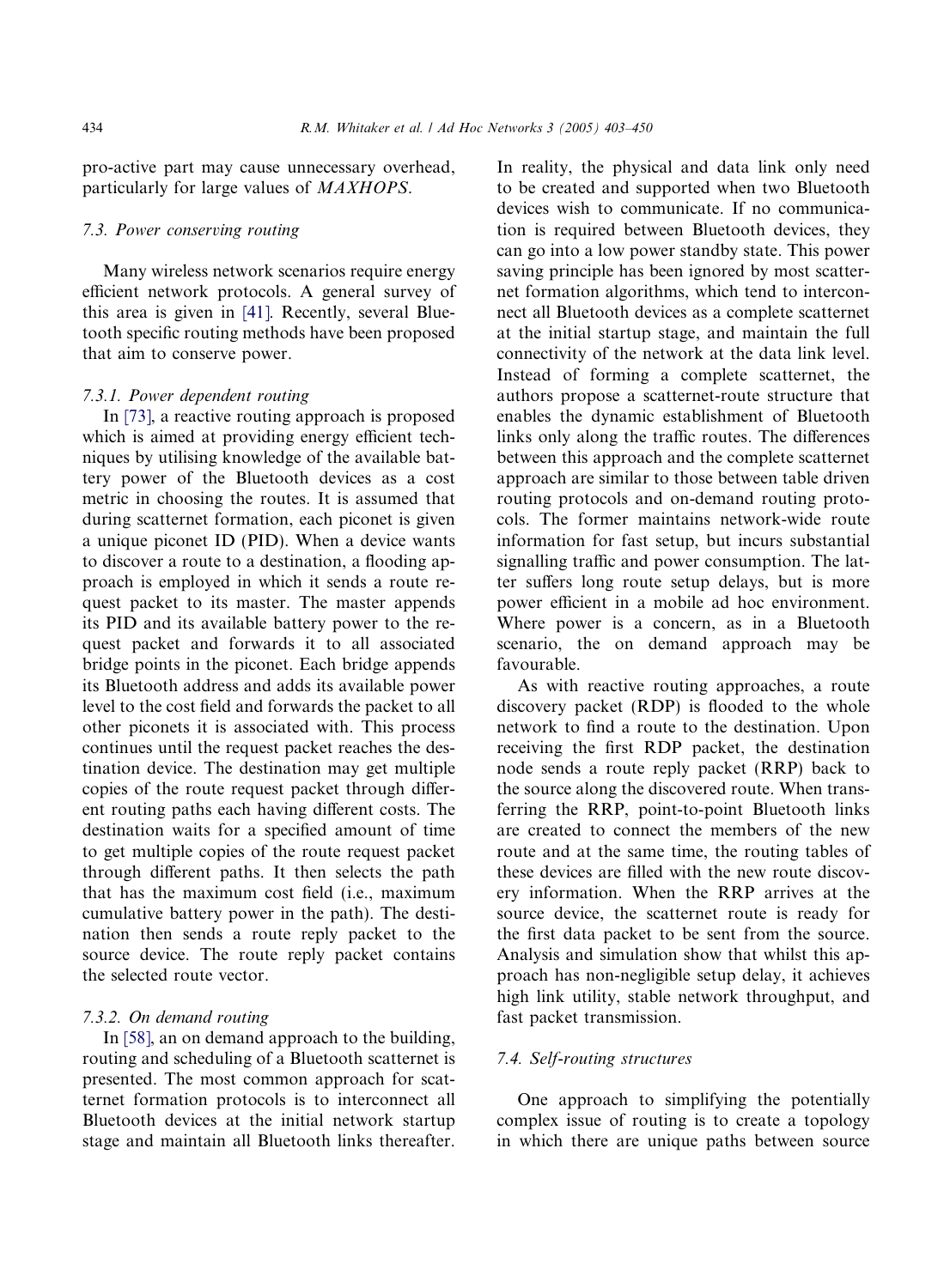and destination. Such structures necessarily have to be trees. In [\[90\]](#page-46-0), this approach has been extended further by structuring the hierarchy in the tree so that messages are self-routing in the sense that they need carry no routing information, only simple rules to guide their way through the topology, which can be regarded as a search tree. Further details of this approach are given in Section 5.12. Slightly more complex than the tree topology is the cycle or ring structure, which also leads to very simple routing. This has been tackled in [\[24,56\],](#page-44-0) as described in Sections 5.3 and 5.8.

## 8. Scheduling

Scheduling is required to transfer packets between devices which may reside in the same or different piconets. The Bluetooth specification contains only limited information on how scheduling is to be performed. The nature of Bluetooth scatternets means that whilst existing scheduling approaches used in wireless networks are applicable for intra-piconet communications, more consideration is required to effectively apply them in topologies involving interconnected piconets.

Within a piconet, scheduling is undertaken by master devices, and controls the devices choice for communication with (and therefore from) a slave in the time division duplex. The master decides which slave is the one to next access the channel. A slave is authorised to deliver a packet to the master only if it has received a polling packet from the master. The polling cycle determines the order in which the slave are polled, and the number of slots for data transmission. To manage message forwarding between piconets, consideration must be given to the effects of scheduling on bridge devices, which reside in multiple piconets. An amicable relationship must be established between schedules in overlapped piconets to avoid conflicts: a master should only poll a bridge when it is not engaged in communication in another piconet. Furthermore, inter-piconet scheduling must satisfy inter-piconet traffic demand, so that bottlenecks are minimised. This requires consideration of how best to divide a bridges time between multiple piconets. The queue at a device refers to the number of packets awaiting transmission. A schedule is exhaustive if the queue at each device is cleared before the next device is polled. We consider the advances which have been made concerning intraand inter-piconet scheduling for Bluetooth.

## 8.1. Intra-piconet scheduling

Intra-piconet scheduling only considers the scheduling problem for a single piconet. Three issues need to be addressed in the design of an intra-piconet scheduler:

- 1. slave activity: avoidance of polling slaves which have no data to transmit;
- 2. fairness: give preference to slaves based on their relative importance;
- 3. efficiency: minimise the delay for slaves who are waiting to transmit data.

This section begins with an examination of intra-piconet schedulers that build upon an existing scheduling approaches.

## 8.1.1. Round Robin based scheduling

Round Robin (RR) is one of the simplest and most widely used scheduling algorithms, most commonly used to schedule CPU time. Applying this to intra-piconet scheduling means that slaves are polled in a cyclic fashion. A variety of RR based approaches have been proposed and evaluated. These are distinguished by the criteria for defining the cycle, and the length of time (slots) each master–slave pair is permitted for communication. In [\[21\]](#page-44-0), Capone et al. consider the problem of designing an efficient and simple polling and scheduling scheme for Bluetooth. Three RR scheduling schemes are proposed:

- Pure Round Robin (PRR): A fixed cyclic order is defined and a single chance to transmit is given to each master–slave queue pair according to the cyclic order. This scheme is not exhaustive and each slave is granted a fixed number of slots.
- Exhaustive Round Robin (ERR): As with PRR a fixed order is defined, but the scheme is exhaustive and it does not switch to the next slave until both the master and the slave queues are empty.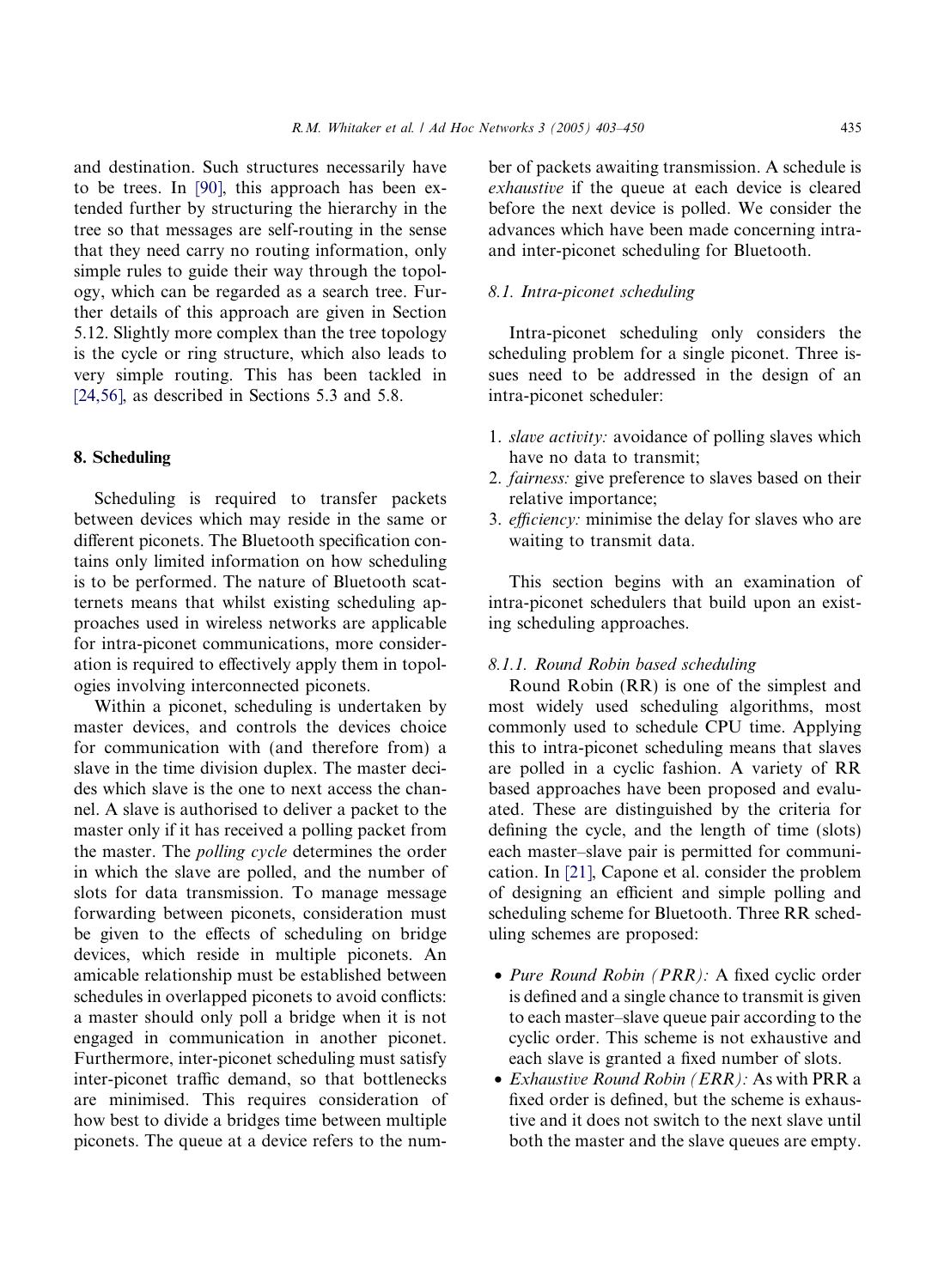• Exhaustive Pseudo-cyclic Master queue length  $(EPM)$ : A dynamic cycle order is defined at the beginning of each cycle (each slave is visited exactly once per cycle) according to a decreasing master to slave queue length order.

The difference in performance between ERR and EPM is shown to be negligible, and this suggests that the use of a pseudo-cyclic dynamic scheme based on partial information of the queue status is not necessary since the fixed cycle scheme gives good performance. The PRR scheme performs the poorest, in general. While exhaustive schemes such as ERR are shown to be effective in symmetric scenarios, they may be less appropriate where traffic demand is asymmetric. An additional drawback of exhaustive schemes is that slaves with large amounts of data to transmit may capture the channel, leading to unfair relative distribution of bandwidth. Whilst it clearly makes sense to offer more bandwidth to slaves with high loads, some attempt must be made to do this fairly. The simplest way is to modify the ERR scheme, limiting the number of slots that can be performed each pair cycle. This functionality is employed in the Limited Round Robin (LRR) approach. At low loads, the delays of the LRR scheme are higher than that of ERR. At higher loads, LRR can achieve lower delay than ERR due to the wastage of slots by the ERR scheme.

A further proposed enhancement to the LRR scheme, defined in [\[21\]](#page-44-0), extends it to consider the activeness of slaves. A performance gain is made by reducing the rate of visit to queues which have been empty in the last visits and hence, should have a lower probability of being the longer queues. This should also reduce the time wasted polling idle slaves. This leads to extension of the LRR scheme to the Limited Weight Round Robin (LWRR) scheme [\[21\]](#page-44-0). LWRR adopts a weighted round robin algorithm with weights dynamically changed according to the observed queue status. At the beginning, each slave is assigned a weight equal to maximum priority (MP), which constitutes a variable which is set within the scheduler.

The weight is used to calculate how many cycles a slave must wait before it is next polled, where the number of cycles to wait is given by the MP slave weight. Each time a slave is polled and no data is exchanged between master and slave, the weight of the slave is reduced by 1, until a minimum weight of 1 is reached. In this case, the slave has to wait a maximum of  $MP - 1$  cycles before it gets a chance to send data. When an exchange occurs between a slave and its master, the weight of the slave is increased to the MP value. Evaluation of LWRR shows that it always performs better than the other schemes, and is usually very close to that of the ERR.

#### 8.1.2. Extended Round Robin scheduling

The work of Lee et al. [\[52\]](#page-45-0) extends that in [\[21\]](#page-44-0). A new polling scheme is proposed, called Pseudo-Random Cyclic Limited slot-Weighted Round Robin (PLsWRR). This has two important properties. Firstly, as in LWRR, it attempts to distinguish between slaves on the basis of their ''activeness'', which constitutes their traffic history. Secondly, the polling order for each cycle is determined in a pseudo-random manner. LWRR has two disadvantages due to the number of slots in a polling cycle being variable. Firstly, an inactive slave needs to wait for a long time to get a chance to exchange data packets, if the previous polling cycles have large numbers of slots. This can lead to high delay for an idle slave. Secondly, an idle slave is polled frequently if the previous polling cycles have a small number of slots. This may reduce the efficiency of the system. The PLsWRR scheme extends the LWRR scheme by employing a RR algorithm in which the weights of slots are changed according to the activeness of the slave in the previous cycle.

Initially, each slave is assigned a slot-weight equal to Max-Slot Priority (MSP). This value is a variable which can be set in the system, taken to be 160 slots in the simulation, which equates to a maximum waiting time of 100 ms. When a slave is polled and no data is exchanged, the slot weight of the slave is reduced by the number of slots in the previous cycle. As with LWRR, the lowest weight value is 1 and if data is exchanged between the slave and the master, the slot-weight of the slave is increased to the MSP. PLsWRR uses the number of slots as opposed to number of cycles (as in LWRR) to reduce the polling to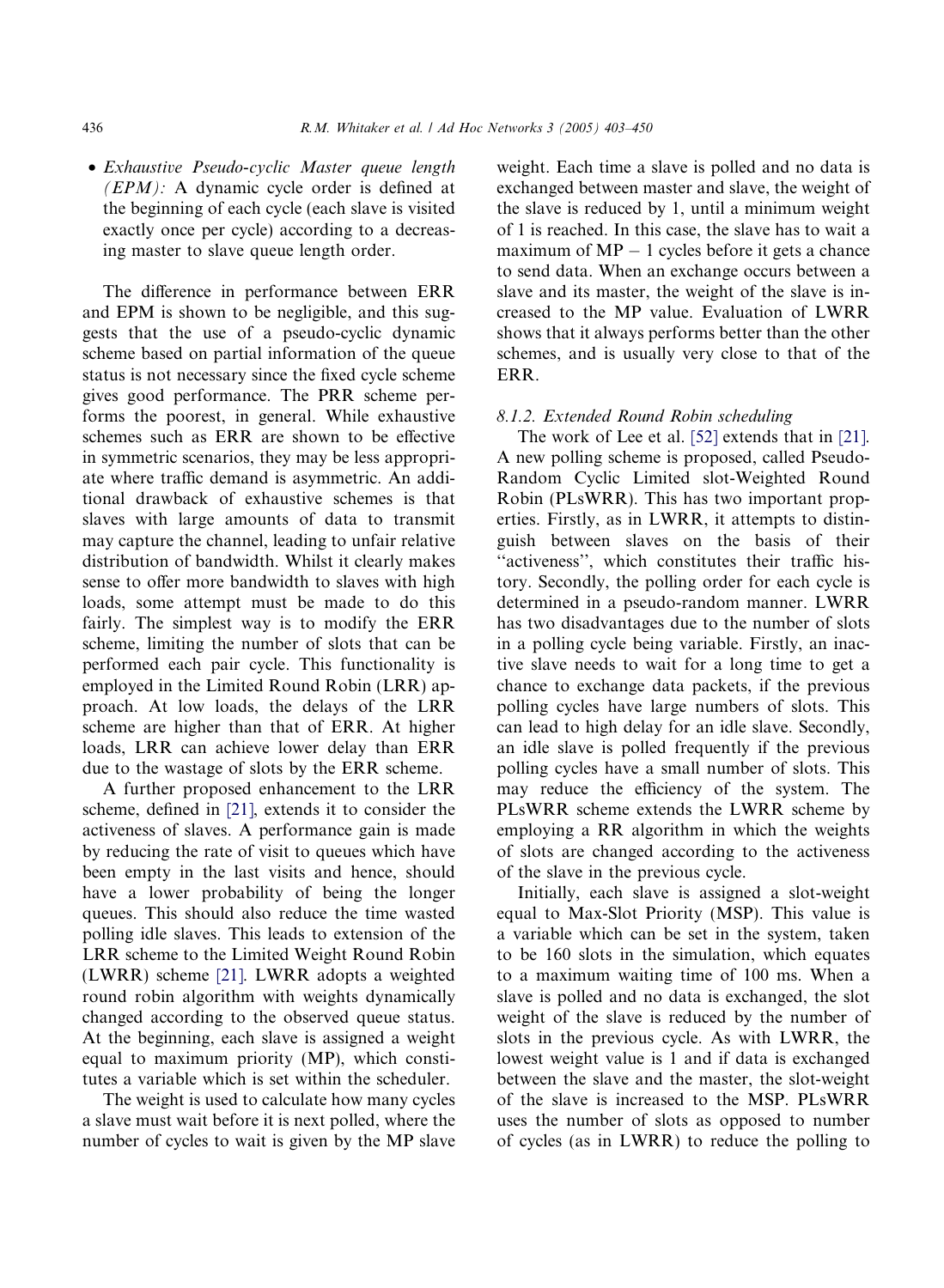less active slaves. PLsWRR guarantees that slaves wait a maximum of MSP slots to get a chance to be polled. This makes the behaviour more reliable than LWRR, in which the slave waits for a bounded number of cycles, but the length of these cycles may be variable. As a result, unlike LWRR, PLsWRR works effectively regardless of the length of the previous polling cycles, avoiding the two disadvantages of LWRR.

Evaluations show that PLsWRR outperforms LWRR. It is also shown that the pseudo-random cyclic order polling in PLsWRR provides fairness to the flows, with all flows in the piconet having equal shares of the total capacity.

#### 8.1.3. Efficient double cycle scheduling

The efficient double cycle (EDC) scheduling approach introduced in [\[18,19\]](#page-44-0) seeks to preserve the fairness of a typical round robin technique but increase efficiency by avoiding wasted polling of devices with no data to send. Polling only the active devices leads to a polling sub-cycle, which was initially addressed in [\[37\]](#page-45-0). The EDC approach extends the application of a polling sub-cycle to a separation of up-link and down-link scheduling. In the downlink direction, the master has knowledge of packet queues for slaves. In the other direction, it can be assumed that the master has a probabilistic knowledge based on the feedback the master gets when polling the slaves. This means that the master can only estimate the probability of an inactive slave by exploiting knowledge of slave transmissions in previous cycles.

A partial decoupling in the scheduling of downlink and uplink transmissions is achieved by defining a double polling cycle, which consists of an uplink polling sub-cycle (cycle<sub>up</sub>) and a downlink polling cycle (cycle<sub>dw</sub>). During both these cycles the master updates a subset of slaves that are eligible for polling. For the downlink cycle, these are defined as  $E(DW)$ , and  $E(UP)$  denotes the members eligible for the uplink cycle. Different rules are applied for the selection of slaves in  $E(\text{UP})$ and  $E(DW)$ . These rules unsure that there is fairness separation for the different directions: specifically cycle<sub>up</sub> ensures fairness in the uplink direction, and similarly for  $cycle_{dw}$  in the downlink direction. The sets  $E(\text{UP})$  and  $E(\text{DW})$  are simultaneously updated at the beginning of each cycle, with knowledge of traffic loads gained from the previous cycle. The set  $E(DW)$  is determined by the master, using knowledge of queue lengths. For the uplink polling cycle, if a slave has sent a packet with a null payload in the previous cycle, then its polling window is doubled (until a maximum value is reached). Otherwise a polling window of 1 is used, and therefore the device is polled in the next cycle. Simulation results pre-sented in [\[18,19\]](#page-44-0) show that EDC significantly improves the throughput of TCP connections when compared to a round robin scheduling approach.

# 8.1.4. Adapting to flow and utilising multiple slots

In addition to reducing the polling frequency to slaves with no data to transmit, improvements can be gained from reducing the polling frequency for slaves with low volumes of data to transmit. Das et al. [\[26\]](#page-44-0) describe three algorithms that each adjust the polling rate of slaves, based on the amount of data they have to transmit.

In the first approach, called Adaptive Flow based Polling (AFP), the polling rate is increased for slaves that have more than a threshold value (bufthresh) of data in the buffer, and decrease the polling rate for those slaves that have no data to send. This is controlled by updating the polling interval for each device. Initially this is a uniform (default) value, but subsequently changes according to the number of packets in the slaves buffer. If there are more than buf-thresh packets in the buffer, the packet is sent and the polling interval is set to the default value. In this case, there is a high flow rate for this slave, and hence its polling interval is reduced so that it can be served more frequently. If there are less than *buf-thresh* packets in the buffer, the packet is transmitted and the polling interval is unchanged. If a poll packet is transmitted and a null packet is received, the current polling interval at the device is doubled (up to a defined limit).

In the second algorithm, the *Sticky* algorithm, the rate of polling is not affected, but slaves with high levels of data to transmit are allowed to transmit multiple packets. Each slave is serviced in a cyclic fashion and if the slave has more than bufthresh packets in its buffer, a maximum level of num-sticky packets are transmitted. If the number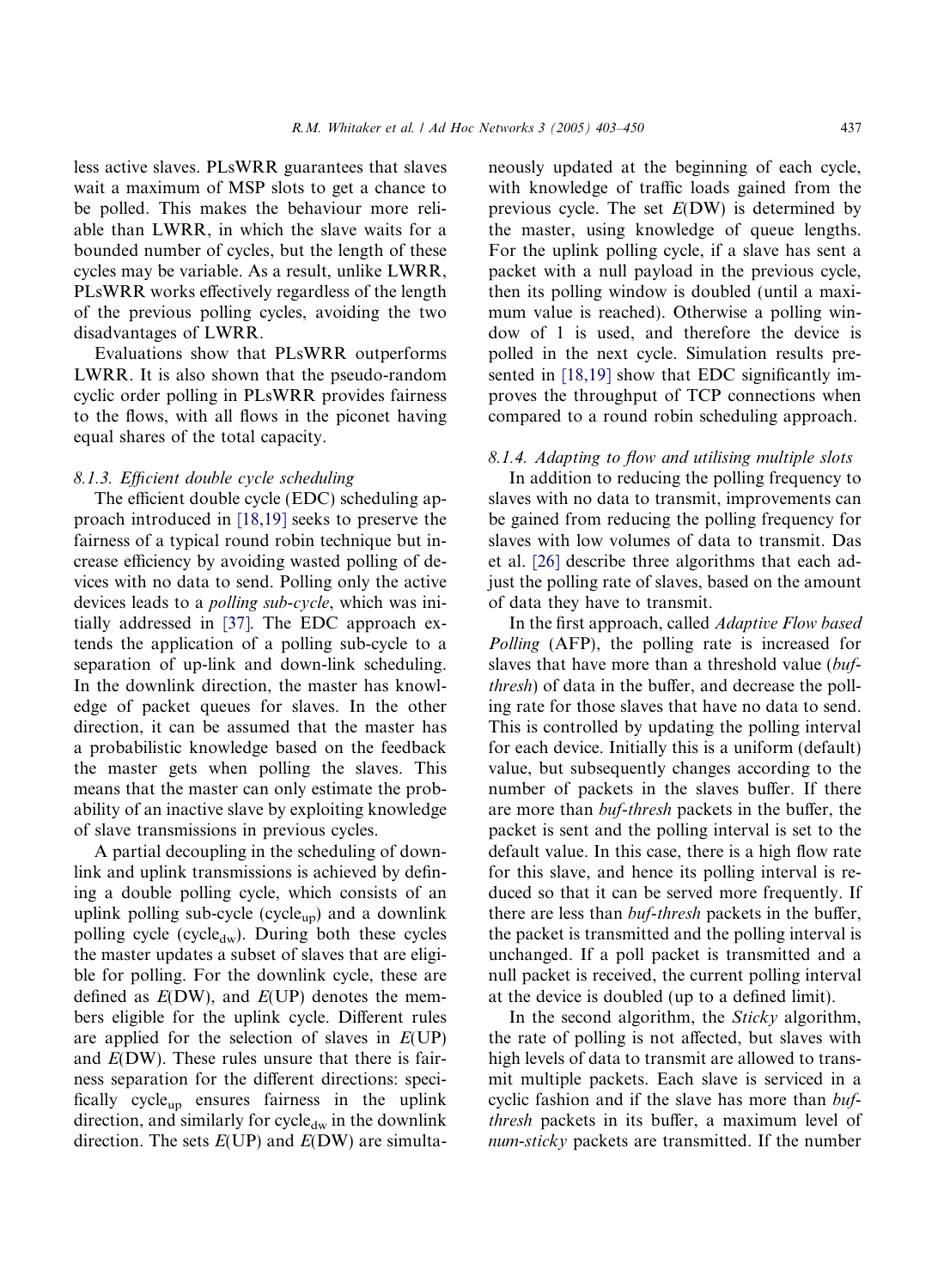of packets in the buffer is less than buf-thresh, a single packet is transmitted as in RR scheduling.

The final algorithm, Sticky Adaptive Flow based Polling (Sticky AFP) combines aspects of AFP and Sticky, such that when the slave has more than buf-thresh packets to send, a maximum of numsticky packets are transmitted.

A simulation is used in [\[26\]](#page-44-0) to assess the the TCP throughput for different values of *num-sticky*, and a comparison is performed between the three algorithms. Both AFP and Sticky algorithms give significantly better performance than RR. The Sticky algorithm is found to have the lowest endto-end delay, whilst Sticky AFP has the highest. Sticky reduces queue occupancy by transmitting multiple packets from queues with high backlog, thereby preventing queue overflow and reducing end-to-end delay. On the other hand, Sticky AFP causes a marked increase in end-to-end delay of intermittent constant bit rate traffic, because flow is set infrequently for such bursty sources. It is concluded in [\[26\]](#page-44-0) that either AFP or Sticky (with a high value of *num-sticky*) result in the best overall performance.

#### 8.1.5. Predictive fair polling

The predictive fair polling (PFP) approach is based on consideration of best effort traffic [\[100\].](#page-47-0) This means that the slaves get the same fraction of their fair share resources, where a fair share is equal to the share that the slaves would have been given when a generalised processor sharing system was used. This is opposed to the case where fairness determines that slaves get the fraction of their negotiated quality of service requirements.

The scheduling operates without information about the offered load. This means that neither packet size nor arrival times are known for scheduling purposes. Consequently a range of estimators are used, the output from which is fed into a decision making process. The estimators used approximate traffic demand and data availability. The traffic demand estimator calculates a moving average of inter-arrival times of packets. The data availability predictor calculates the probability  $P_i$ of each slave i having a baseband packet waiting for transmission to the master. This leads to a fair share measure fs<sub>i</sub> for each slave i, defined as

$$
fs_i = \frac{P_i}{\sum_{k=1}^n P_k},
$$

where *n* is the number of slaves. The fair share measure is compared with the number of polls since the last poll to slave i (denoted  $s_i$ ). For each slave *i*, this is called the *fraction of fair share* denoted Ffs<sub>i</sub>. If  $s_i \geq f s_i$ , this is defined as 1. **Otherwise** 

$$
\mathbf{Ffs}_i = \frac{s_i}{\mathbf{fs}_i}.
$$

The decision on whom to poll next is determined using fraction of fair share and  $P_i$ . Clearly, the polling of a slave *i* with  $P_i = 1$  and  $Ffs_i = 0$  is urgent, while polling a slave with  $P_i = 0$  and  $Ffs_i = 1$ isn't urgent. In between these extremes, the polling decision is made using a measure of urgency, denoted  $U_i$ , for each slave i. This is defined as

$$
U_i = \alpha P_i + (1 - \alpha)(1 - \text{Ffs}_i), \quad 0 \le \alpha \le 1.
$$

Tuning the setting of parameter  $\alpha$  affects the relative impact of the fraction of share compared to  $P_i$ , in the measure of urgency. The decision on whom to poll next is determined by the slave with the highest  $U_i$  value. The authors find that tuning the value of  $\alpha$  to 0.1 leads to the low response times (sum of waiting times and service times of packets) when such packets are generated under Poisson processes. The authors also propose extensions to deal with quality of service traffic handling and duplex traffic handling.

# 8.1.6. Prioritising links where master and slave have data to transmit

In [\[42\],](#page-45-0) the proposed approach to polling is motivated by three issues: (1) state of the queues at the master and slaves; (2) the traffic arrival process at these queues; and (3) the packet length distribution at the master and slave. Two scheduling policies are introduced, Priority and K Fairness, which are master–slave queue state dependent. In these approaches, master–slave pairs are distinguished based on the state of the queues at the master and slaves, the master having a separate queue for each slave. If a node (master or slave) has data to send, the node is in mode 1, otherwise mode is 0. This leads to four distinct states for a master–slave pair. It is assumed that binary infor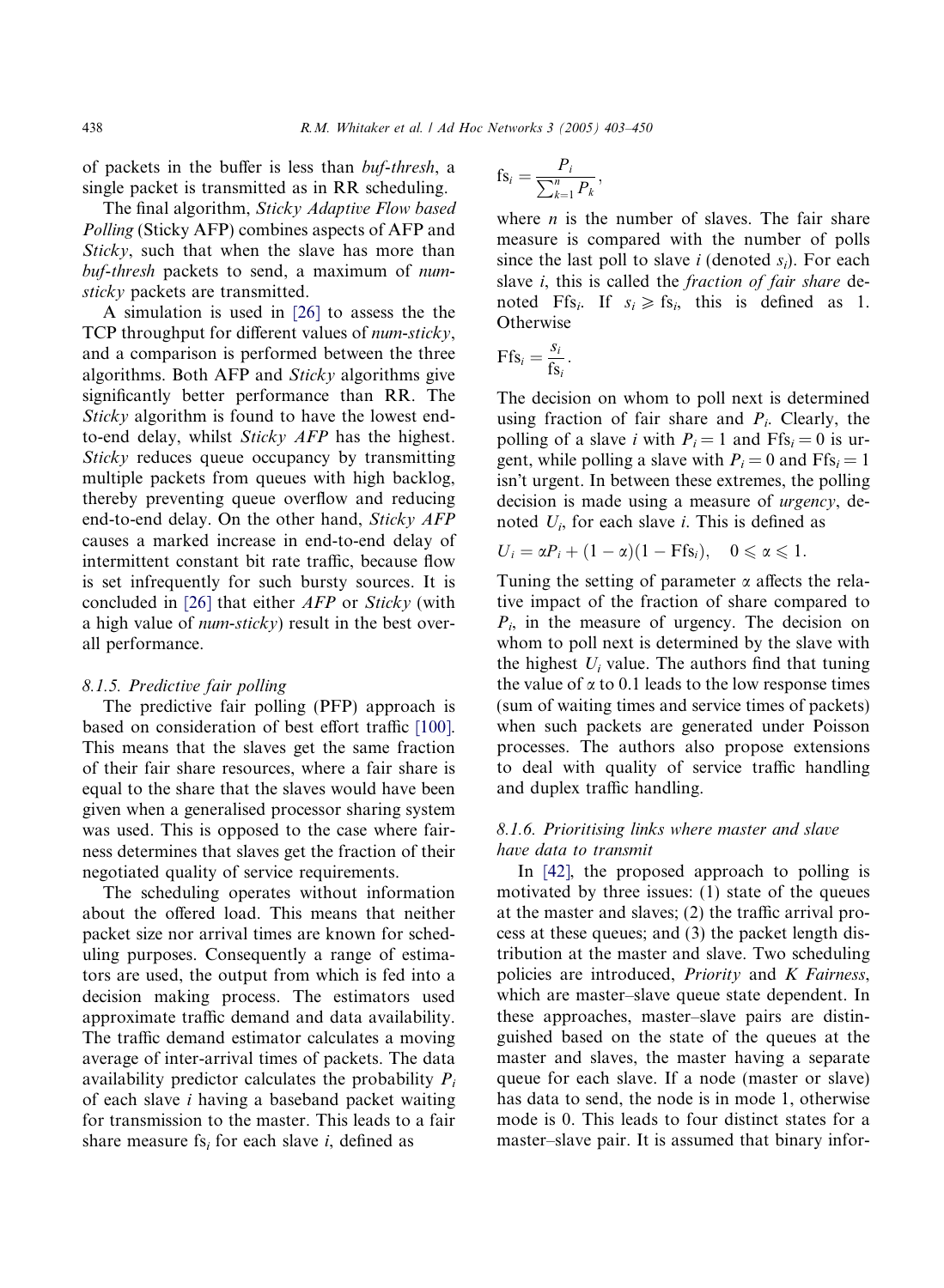mation regarding the status of the queue at a slave is known at the master, with transfer using free bits in the payload packet header.

In the Priority Policy (PP), higher priority is given to master–slave connections in the 1–1 state over master–slave pairs in the 0–1 or 0–1 states (which have equal priority), with exclusion of the 0–0 state. The PP policy achieves higher throughput than a pure round robin policy since connections in the 1–1 state are given a proportionally higher number of time slots.

The *K Fairness* policy imposes a fairness bound, where waiting is limited by the factor  $K$  slots. Round robin scheduling is performed among all master–slave connection pairs that are in 1–1, 0– 1 or 1–0 states. When the scheduler is at a 0–1 or 1–0 pair, its service is sacrificed to a 1–1 connection provided that the difference between the service provided by any two back-logged connections does not exceed  $K$  slots. Counters are maintained to track the excess or deficit service received for the queue across each master–slave pair. The master–slave pair that has received the maximum excess service (service sacrificed to it) from other pairs is denoted  $q_{\text{max}}$  and the master– slave pair that has sacrificed the maximum service to other master–slave pairs is denoted  $q_{\text{min}}$ . Both  $q_{\text{min}}$  and  $q_{\text{max}}$  are defined with respect to each of the back-logged queue pairs (i.e., 1–0, 0–1, or 1– 1). When scheduling a 0–1 or 1–0 type connection, if the difference received by  $q_{\text{max}}$  and  $q_{\text{min}}$  exceeds  $K$ , no further service is sacrificed by the pair being scheduled. This ensures that the max–min fairness bound [\[46\]](#page-45-0) is maintained. This policy achieves higher throughput than RR and also maintains fairness. KFP gives better throughput than PP with more fairness. In PP the unfairness rises quadratically with an increase in  $p$ . In KFP, the unfairness is bounded and increases linearly. The fairness bound is potentially useful in defining a QoS guarantee for KFP.

# 8.1.7. Queue management based on capacity and multi-slot framing

The performance of a scheduling approach is reflected in the profile of queues, since this is indicative of speed and flow. It is essential to control the length of the queue and also the amount of time any packet remains delayed in the queue. Ideally the scheduler should smooth traffic fluctuation and avoid long delays. The use of multi-slot framing can be advantageous for a number of reasons. Firstly, multi-slot framing benefits effective payload transmission as a 1-slot frame has associated overheads besides the payload. The subsequent slots in a multi-slot frame can avoid overheads such as the frame header. Secondly, different speeds can be used for different link directions.

Luo et al. [\[59\]](#page-45-0) present a scheduling algorithm which seeks to address these issues. They show that in a scenario with exact knowledge of queue status for each slave at the master, high performance can be achieved. However, this is not practical in an applied scenario, due to the overheads required to obtain this information at the master. Consequently, the authors introduce the notion of predictive capacity assignment as a replacement to the real time queue analysis. The result is Adaptive Capacity Ratio with Intelligent Frame Scheduling (ACRIFS). In ACRIFS, the master is assumed to have a queue for each slave. The capacity threshold of these queues is calculated periodically based on equations that consider the traffic and the propagation delay of the link. The scheduler uses the maximum queue length at the master to select the queue for transmission, and in addition, sees if the transmitted slot is within the capacity threshold. A predictive capacity ratio is used to encourage the master to determine multi-slot framing without requiring knowledge about queue status from the slaves, making ACRIFS a practical solution. Simulation and analysis of this approach shows that it significantly outperforms the benchmark RR approach, when considering packet delay.

#### 8.1.8. Packet-type priority approach

The scheduling approach in [\[82\]](#page-46-0) is unique in considering a mix of voice and data packet types, each of which may have different levels of priority. A mixed data and voice traffic profile is simulated, modelled by an interrupted Bernoulli process. Performance is considered based on mean packet delay and probability of packet loss for data traffic. A Bluetooth frame is used in which eight SCO slots are reserved for voice traffic and 16 ACL slots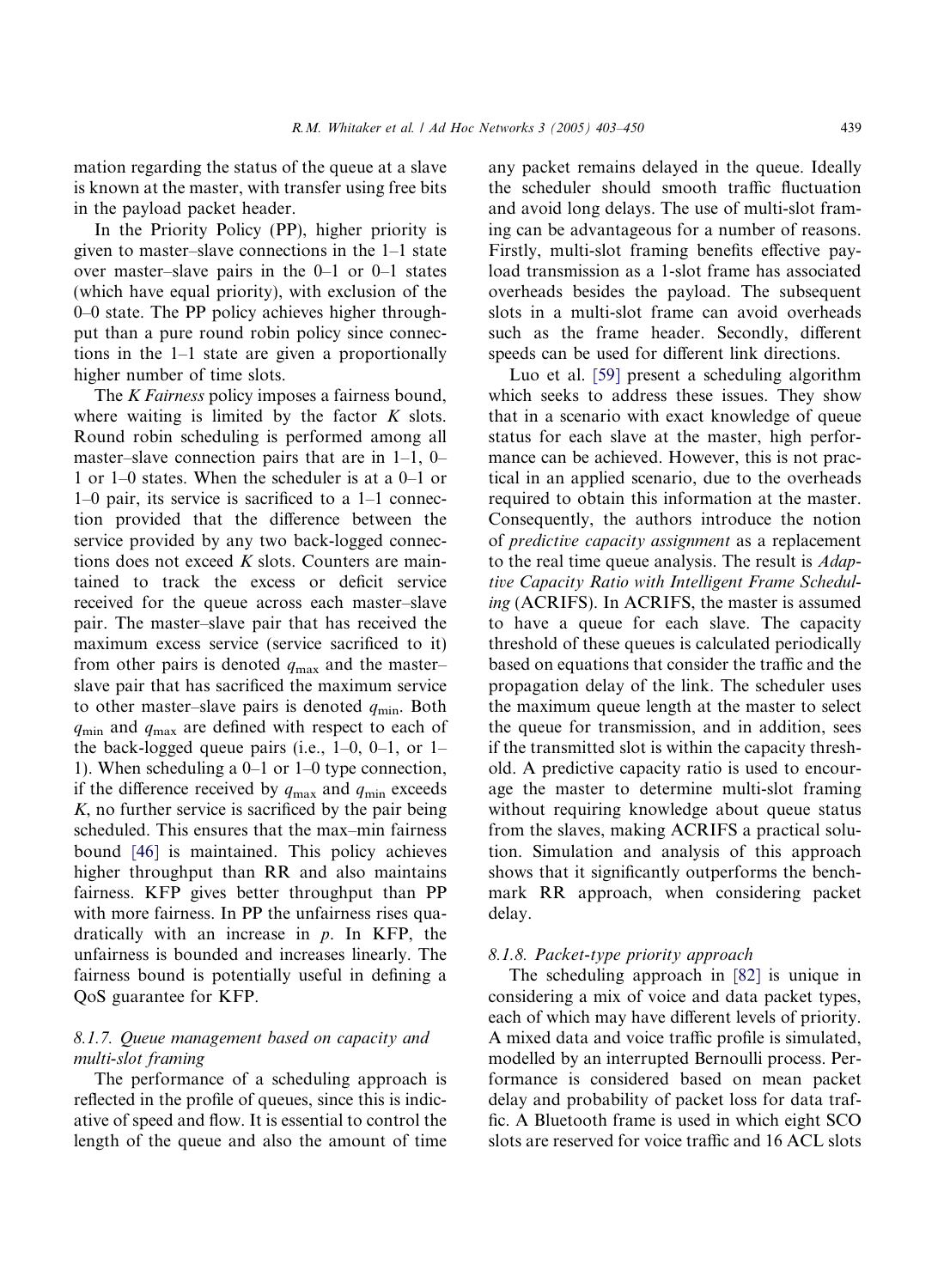are reserved for data traffic. For the ACL slots, scheduling of packets of two possible different data types is considered (denoted D1 and D2).

Three schemes are considered. New schemes called *priority* (PR), *alternating priority* (AP) are compared against a round robin scheme. In the PR scheme, voice has the highest priority, D1 has the second priority and D2 has the lowest priority. In the AP scheme, slots are reserved for both data traffic components in a round robin manner, but the unused slots can be used by other data traffic. The round robin approach uses 3-slot cycles.

The effectiveness of these scheduling methods are studied by varying the traffic load and burstiness of the data streams and varying queue capacity. The results show, that with an infinite queue, the length of the queue grows dramatically when offered load and burstiness are high. In all three scheduling schemes, queue capacity has an essential impact on loss and mean delay for all studied traffic cases. Empirical results show that PR and AP have approximately equal probability of packet loss, significantly lower than that of the RR approach. The AP scheme also has the advantage of fairness and efficiency in comparison to the other schemes.

## 8.1.9. Bin packing

Yang et al. [\[101\]](#page-47-0) apply the concept of bin packing to the scheduling problem. The aim of the general bin packing problem is to pack items of various sizes into a set of bins of fixed capacity such that the number of bins required is minimised. In off-line bin packing, the size of all items is known and (near) optimum solutions can be found through the use of exhaustive or meta heuristic approaches. In online bin packing, the size of items is not known and they must be packed as they arrive (items already packed cannot be removed or rearranged). Scheduling in Bluetooth can be viewed as an online bin packing problem with a limited amount of look ahead, since the scheduler can potentially determine the size of queued packets at the head of the line (HOL) for each slave, and decide which to pack (i.e., include in the current frame).

Two scheduling strategies are considered–– Look Ahead (LA) and Look Ahead Limited Round Robin (LARR). In LA, a Next Fit (NF) approach is used in which bins are filled in sequence (analogous to filling frames in sequence). The NFD extension to NF involves arranging HOL packets in non-increasing order of size before they are packed in frames. Problems with this approach are two-fold. Firstly, every time a packet is scheduled, the new largest HOL packet must be determined. Secondly, since the algorithm always attempts to schedule the largest packet, it may be some time before packets from some slaves are scheduled (starvation).

Look Ahead Round Robin attempts to overcome these problems. It combines the simplicity of RR with the LA approach to avoid starvation and reduce the computational complexity by no longer attempting to find the largest HOL packet. Instead, slaves are serviced in a RR fashion, and if the packet fits the frame, it is scheduled. This approach differs from round robin because when the packet does not fit, instead of waiting for the next frame, the algorithm looks ahead and attempts to schedule a packet from the next slave in the RR sequence. Analysis and simulation show that LA and LARR perform significantly better than RR. Since LARR is less complex and avoids starvation whilst maintaining a similar level of performance, the authors advocate this scheduling approach for Bluetooth.

#### 8.1.10. Interference aware scheduling

The only approach to scheduling which tries to minimise the effects of interference is that in [\[28\]](#page-44-0). In this paper, an IEEE 802.11 system operating in direct spread spectrum mode is considered as the source of interference, though the approach may be adapted to any source of interference. The approach exploits the fact that devices in the same piconet will not be subject to the same level of interference on all channels. The approach distributes channels to devices to maximise throughput whilst maintaining fairness of access. The algorithm, called Bluetooth Interference Aware Scheduling (BIAS), has three components, namely, a channel estimation procedure, a procedure that weights devices based on channel access priority, and a credit function that controls fair access to bandwidth.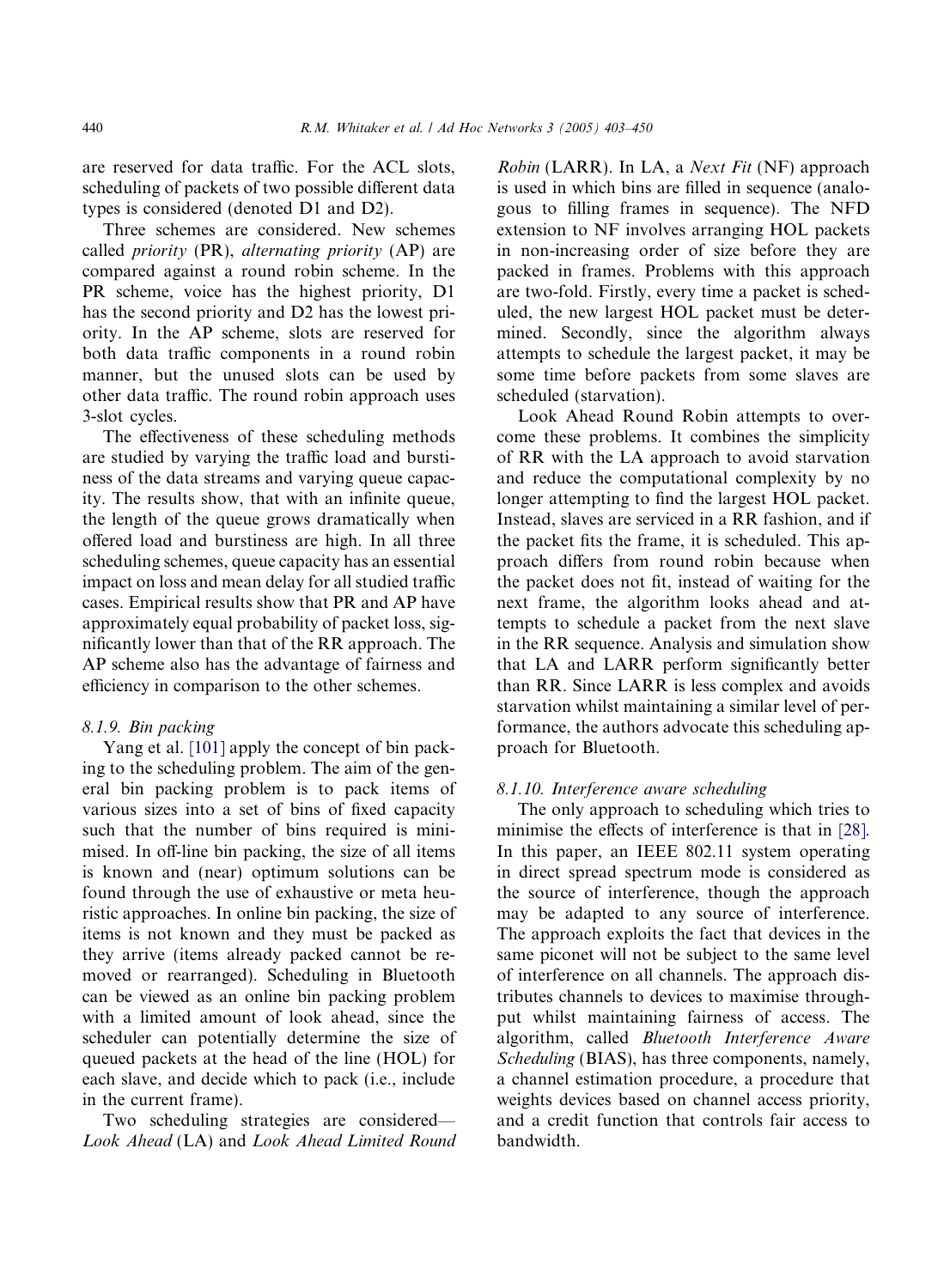The channel estimation procedure is used to detect the presence of interference in the frequency band. Each slave maintains a table that indicates if a frequency is used or clear, depending on whether the bit error rate exceeds a threshold. Since the master controls all transmissions, the slaves send their frequency usage table to the master which can then make use of this data in the channel estimation phase to optimise the frequency allocation on each time slot, to avoid packet transmission on a channel with high interference. A credit system is used to control the bandwidth allocated to each device, in order to ensure that no device gets more than its fair share of the available bandwidth. Priority is given to devices with few good channels over those with higher channel availability. Simulation results show that BIAS can reduce the probability of packet loss where interference exists, but with a slight increase in the mean access delay for the worst-case scenario.

## 8.2. Inter-piconet scheduling

Inter-piconet scheduling is required to co-ordinate the activities of bridge devices which reside in multiple piconets. Such bridge devices must switch between piconets to enable inter-piconet communication. The switching process induces an overhead due to guard time: each switch may cost up to two slots, which are not available for communication. This occurs as a consequence of the clock, the speed of which may differ slightly between masters. Bluetooth permits a clock drift of 20 parts per million against the ideal timing during activity. In low power modes this is extended to 250 parts per million.

Within a piconet, the master always expects a slave to be available. This means that conflicts can arise, in which a master polls a bridge when the bridge is engaged in another piconet, causing slot wastage. Therefore the scheduling algorithm must ensure that slaves are available to a master when it wishes to communicate with them. A simple solution to this problem uses slot reservation, in which specific slots used in the piconet are reserved for particular master–slave pairs. Two masters sharing a common slave cannot reserve the same slot to poll the same bridge. These slots are called rendezvous points. As with intra-piconet scheduling, inter-piconet scheduling must be responsive to the network capacity considerations. In particular, it is essential that bridge device are able to focus capacity on the piconet with the greatest load at any moment in time.

All approaches to inter-piconet scheduling are required to tackle common issues. The rendezvous points must be determined, and the rendezvous window must be controlled. Also, this needs to be integrated with intra-piconet scheduling, the dynamic nature of traffic, quality of service requirements, and interference considerations (if applied). There are many different ways of approaching these issues, from the creation of deterministic processes based on simple heuristics, to controlled, randomised processes.

The Bluetooth *sniff* state is commonly employed to determine rendezvous points. This is a power saving mode that allows the slave device to reduce the duty cycle. Instead of listening to the master in every downlink slot, the sniff mode allows a slave to listen to a master in a reduced number of time slots. Thus the sniff mode relieves a slave from its full duty cycle, permitting the bridge to switch between piconets. Additionally, hold mode approaches have been proposed, along with a call for a new Bluetooth mode called jump. We begin by looking at approaches which are non-load adaptive. Then we consider how these have been extended to adaptive scheduling which supports QoS based approaches. Finally we conclude with an overview of an interference aware approach.

#### 8.2.1. Non-load-adaptive scheduling

Johansson et al. [\[39\]](#page-45-0) propose a periodic rendezvous approach, called the Maximum Distance Rendezvous Point (MDRP) algorithm. The basis of the MDRP algorithm is that redenzvous points (RPs) are as far away from each other as possible. The MDRP algorithm uses a periodic super frame, that is common to all nodes in the scatternet, and denotes the time period between two RPs for any master–bridge pair. For a pair of masters connected via a bridge, the distance between the RPs indicates the amount of time the bridge spends in each piconet, referred to as the rendezvous window.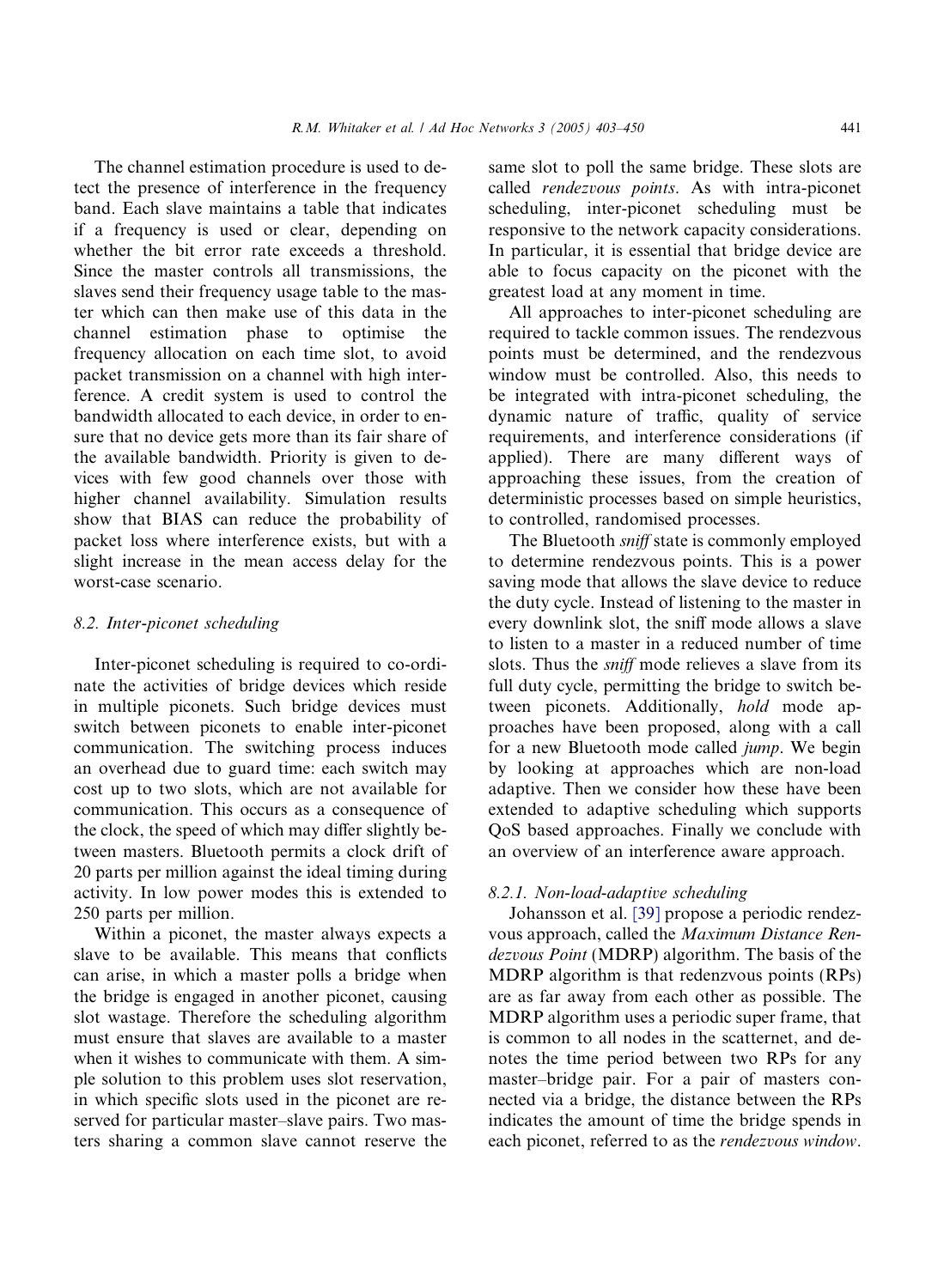The MDRP algorithm attempts to distribute the time spent in each piconet by a bridge equally, by maximising the distance between each RP of a bridge. A master node assigns RPs to bridges as follows. Suppose the bridge belongs to i other piconets, and has RPs  $r_1, r_2, \ldots, r_i$  with these piconets. The master node has  $j$  other bridges to which it has assigned RPs  $r_{i+1}, r_{i+2}, \ldots, r_{i+j}$ . These RPs define slot numbers in the super-frame and are in every super frame period. Based on the list of  $i + j$  RPs already defined, new RPs are defined at the middle slot in the largest interval between successive existing RPs. This is a simple mechanism for allocation of time between piconets. However, the authors point out that such simplicity and robustness comes at a price, since the algorithm is not load adaptive to temporary changes in network traffic: simply the RV allocation is dependent on the number of piconets a bridge is associated with. Other authors have tried to define adaptive methods capable of changing with the dynamic nature of the traffic. We consider these in detail.

# 8.2.2. Adaptive scheduling using a RV max–min optimisation approach

In [\[45\],](#page-45-0) Kazantzidis et al. seek to extend the rendezvous point approach introduced in [\[39\]](#page-45-0) by not only selecting non-conflicting rendezvous points, but seeking optimal choices of RV point. This is addressed in the context of mobility, where new piconets join existing piconets, at which point RV point selection needs to be considered. The aim is to select RV points so that the minimum forwarding throughput between piconets is close to optimal. The underlying rationale is to avoid establishing RV points that take away forwarding throughput from other piconet pairs. In this way, bottleneck links are avoided and overall forwarding throughput across the scatternet is maintained.

Note that the establishment of a new RV point for a visiting piconet not only affects the throughput between the home-visiting piconet pair, but it also affects the throughput of all connections of the visiting piconet. The proposed approach involves optimising forward throughput equations at bridge devices. This has a potentially expensive overhead, involving the optimisation of local forwarding throughput equations. However the overall aim in this instance is determination of high quality solutions.

## 8.2.3. Adapting to wasted polls and traffic load

Zhang et al. [\[103\]](#page-47-0) propose a Flexible Scatternetwide Scheduling (FSS) scheme that can adapt scheduling based on wasted polls and traffic load. The scheme is based on a switch table concept, which is formed when the scatternet is created. This table directs bridge devices to switch between the multiple piconets to which it belongs. Conflicts are avoided by the master polling slaves only at slots when the bridge device is synchronised with the master.

The switch table is maintained and updated, to adjust for load and improve system performance. When the scatternet is initiated, a switch table is generated for each bridge, where master nodes are considered in round robin order and a switch occurs every frame. The FSS scheme acts upon the scheme using two algorithms: a flexible (intra-piconet) scheduling algorithm and a switch table modification algorithm.

In the scheduling algorithm, the master polls the slaves in a weighted round robin manner. Initially, the weight of each slave is computed based on the estimated traffic load in each master–slave link. This means that in a cycle, only a subset of its slaves may be polled. In order to decide the frequency of polling of slaves for a master, each slave has a polling weight tuple  $(P,R)$ , where P indicates that the slave should be polled every  $P$  cycles, and R represents the maximum frequency that a slave can be polled in a cycle. A master can dynamically change the polling weights based on estimation of traffic load, based on previously wasted polls. If a poll is wasted (both slots allocated for polling are not used), the offending slave has  $P$  increased (up to a certain threshold), otherwise  $P$  is decreased until it reaches 1. For slaves where  $P = 1$ , if a poll is wasted,  $R$  is decreased (until it reaches 1) and  $P$ is increased. If a poll is not wasted,  $R$  is increased until it reaches an upper bound.

While the scheduling algorithm is able to flexibly schedule slots used to poll slaves and bridge nodes, it cannot change the quantity or positions of slots that a bridge node can use. To address this problem, the switch table modification algorithm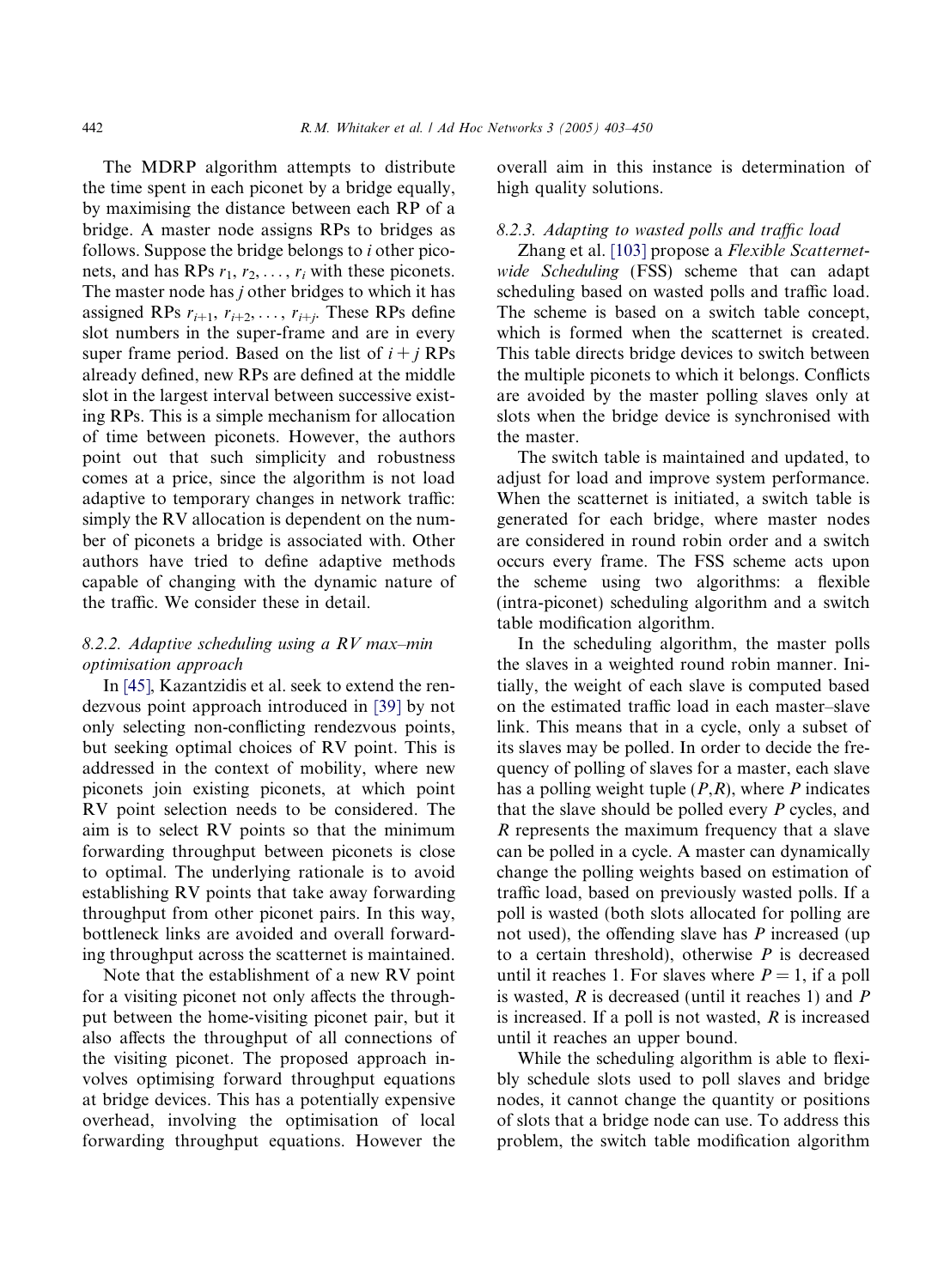permits a bridge device to dynamically update its switch table, based on the traffic load. This allows a device to change its switching pattern between piconets. The switch table update can be initiated by the master or slave. For the slave, the bridge monitors the outgoing queue length and incoming queue length for each of its master–slave links. The master with the longer queue length should get more time slots compared to a master with a relatively low queue length. Based on this idea, the master with the larger queue length borrows slots from the master with the relatively low queue length. The authors define detailed data structures and processes by which the borrowing process is implemented.

# 8.2.4. Adaptive scheduling using a credit scheme and adaptive presence point density

Baatz et al. [\[3,4\]](#page-44-0) present an adaptive scheduling which approach utilises the concept *presence* points. These are defined points where communication between a master and slave may commence. Presence points are used as an alternative to defining local schedules, and enable each device to quickly determine whether its peer is in the same piconet. If so, communication may begin between the devices, otherwise another presence point may be tried, without loosing a significant amount of bandwidth. Additionally, the length of a particular communication period is not pre-determined, but depends on current link utilisation and the amount of data ready to exchange. As the communication schedule is determined online rather than a priori, simple calculations are required to determine how long to stay in specific piconets. Additionally, presence points must be relatively dense so that there are still some available, even in the presence of interference.

The authors integrate presence points with slots used by the *sniff* mode of operation. Sniff slots are regarded as possible presence points at which peers may start communicating. In order to decide when to abort an ongoing sniff event in order to use an upcoming sniff slot, a priority scheme is introduced, where each device associates a particular priority for each of its links. These priorities are device centric, and different devices may give different priorities to the same link. A link has higher priority relative to another link if it has previously been untreated unfairly, relative to other links supported by the device. This is quantified by tracking the number of slots used by each device.

A potential problem that the authors address with this approach is the frequent switching, and therefore bandwidth wastage, that it might induce. Consequently in [\[4\],](#page-44-0) the density of sniff slots is reduced exponentially over time, by deliberate skipping of presence points. This scheme is called the Adaptive Presence Point Density (APPD) scheme, where each device manages an internal parameter, which determines the time between use of sniff slots. Each device may increase this parameter if, for example, sniff slots are not taken or no data transmission occurs.

# 8.2.5. Inter- and intra-piconet scheduling using pseudo-random sequences of RV points

Racz et al. [\[75\]](#page-46-0) propose a lightweight approach to scheduling known as the Pseudo-Random Coordinated Scatternet Scheduling (PCSS) algorithm. The approach involves bridge devices assigning meeting points with their peers such that the sequence of meeting points follows a pseudo-random sequence which is different for each pair of devices. Consequently uniqueness of the pseudorandom sequence guarantees that meeting points with different peers of the same node will collide only occasionally. The key advantage is that this removes the need for explicit information exchange between peer devices, which significantly reduces complexity.

The algorithm uses checkpoints, equivalent to RV points. Checkpoints are assigned for a pair of devices, based on the Bluetooth clock of the master and the MAC address of the slave. This scheme guarantees that the checkpoint sequence generated by the master and the slave is the same (without need for communicating the sequence), while also ensuring the sequences belonging to different node pairs will be different. The probability of a collision, where a device can attend only one of the checkpoints, is dependent on the frequency of checkpoints. This is chosen dependent on the free capacities of the node or on the amount of data to transmit. Dynamic adjustment is permitted, with an increase or decrease the intensity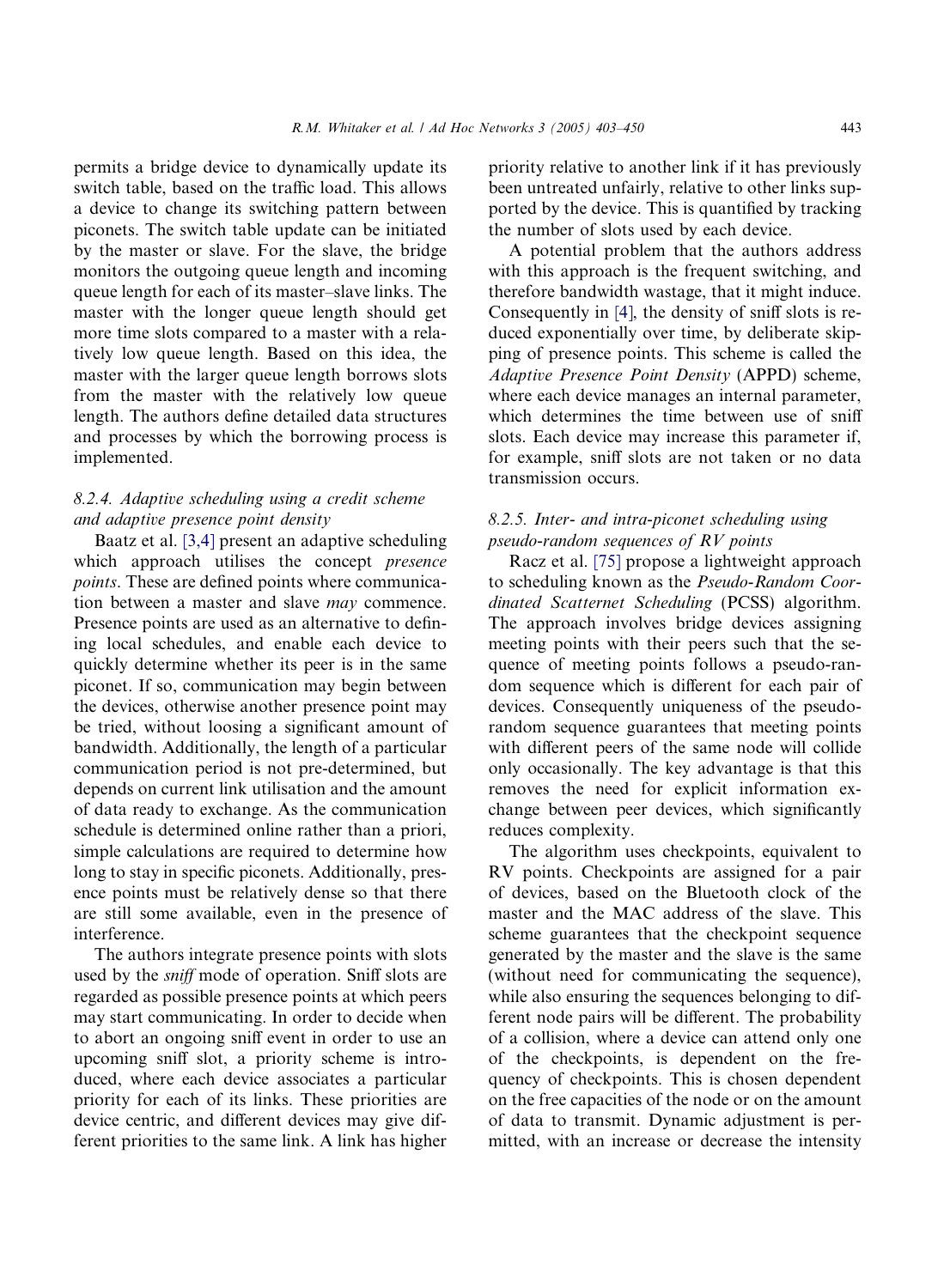of checkpoints depending on the amount of user data to be transmitted and on the capacity of the device. In [\[75\]](#page-46-0), PCSS was verified in having higher throughput than the equivalent approach without the protection using pseudo-random sequencing.

## 8.2.6. Dynamically scheduled meetings

The advantage of PCSS as proposed in [\[75\]](#page-46-0) is that it achieves scheduling with little overhead. However, because it is based on a randomised scheme, as the density of nodes grows, scheduling conflicts will arise where one node is actively waiting for another node that is busy communication with some other node. Tan et al. [\[93\]](#page-46-0) present a Locally Coordinated Scheduling (LCS) approach that is able to co-ordinate nodes in a manner that eliminates all scheduling conflicts, but with associated additional overhead.

The LCS approach is designed to dynamically adjust the schedule based on workload conditions. It is based on the concept of scheduled meetings, at which devices meet to exchange data. At the end of each meeting, the nodes negotiate the start time and minimum duration of the next meeting. At each occurrence, a parent device sends a list of possible future meeting start and finish times to a child device, and the child device replies with desired start and finished times of one future meeting, which fall within one of the meeting periods suggested by the parent.

The role of LCS is to monitor traffic characteristics associated with each link and arrive at an efficient scatternet-wide schedule based on them. Computation of start time is based on whether the data rate is increasing, decreasing or stable. This enables LCS to respond to varying traffic conditions quickly, without wasting resources. The duration of the next meeting is based on queue size, and the past history of transmissions, in order to set a duration that is just large enough to exchange all back-logged data. Similarly, the meeting recess interval is adjusted according to the data rate and the nature of traffic flows.

LCS is comprehensive in the sense that it utilises a range of further techniques to achieve efficient scheduling. For example, meetings with similar characteristics are grouped to reduce bandwidth wastage and end-to-end latency. Additionally, meetings at various parts of the scatternet are scheduled in a hierarchical fashion to exploit the use of parallel communications, to improve throughput. LCS also tries to tolerate disruption in connectivity, by providing a fall back communication mechanism where nodes are not able to communicate during agreed meeting periods.

#### 8.2.7. QoS

Son et al. [\[86,87\]](#page-46-0) develop two inter-piconet scheduling approaches, based on satisfying measures for quality of service (QoS). In [\[86\]](#page-46-0), the aim of inter-piconet scheduling is to provide just enough capacity for quality of service, via the bridge devices time sharing activities. Quality of service in this context is defined generally, and could be included as measurements on buffer size, packet delays, and numbers of packets queueing at devices in the network. Such traffic information is periodically sent via the link manager to masters which take part in inter-piconet communication. The offered traffic is estimated and predicted from a record of the collected information. This is compared with the allocated capacity, and the interpiconet scheduler decides whether the QoS can be satisfied. If not, the QoS is changed accordingly. This process is performed at regular intervals. The QoS calculation is quite complex and consequently look-up tables are proposed for real time application.

In the second approach [\[87\],](#page-46-0) resource allocation for inter-piconet scheduling is formulated as a convex optimisation problem, with multiple objectives that characterise the maximisation of total network flows and the minimisation of the total cost of flows. A distributed iterative capacity allocation scheme is proposed to perform the optimisation. This seeks to divide network capacity to links in such a way that maximises the network flows and satisfies the QoS requirements (such as time delays, queueing sizes, etc.) as formulated in the governing convex optimisation equations. Once allocation of capacity has occurred at a device, allocations of link capacities are iterated along each link for routes across the network. Capacity to support the longest route paths is allocated as a priority. The authors indicate that there are some open issues that need to be addressed, such as the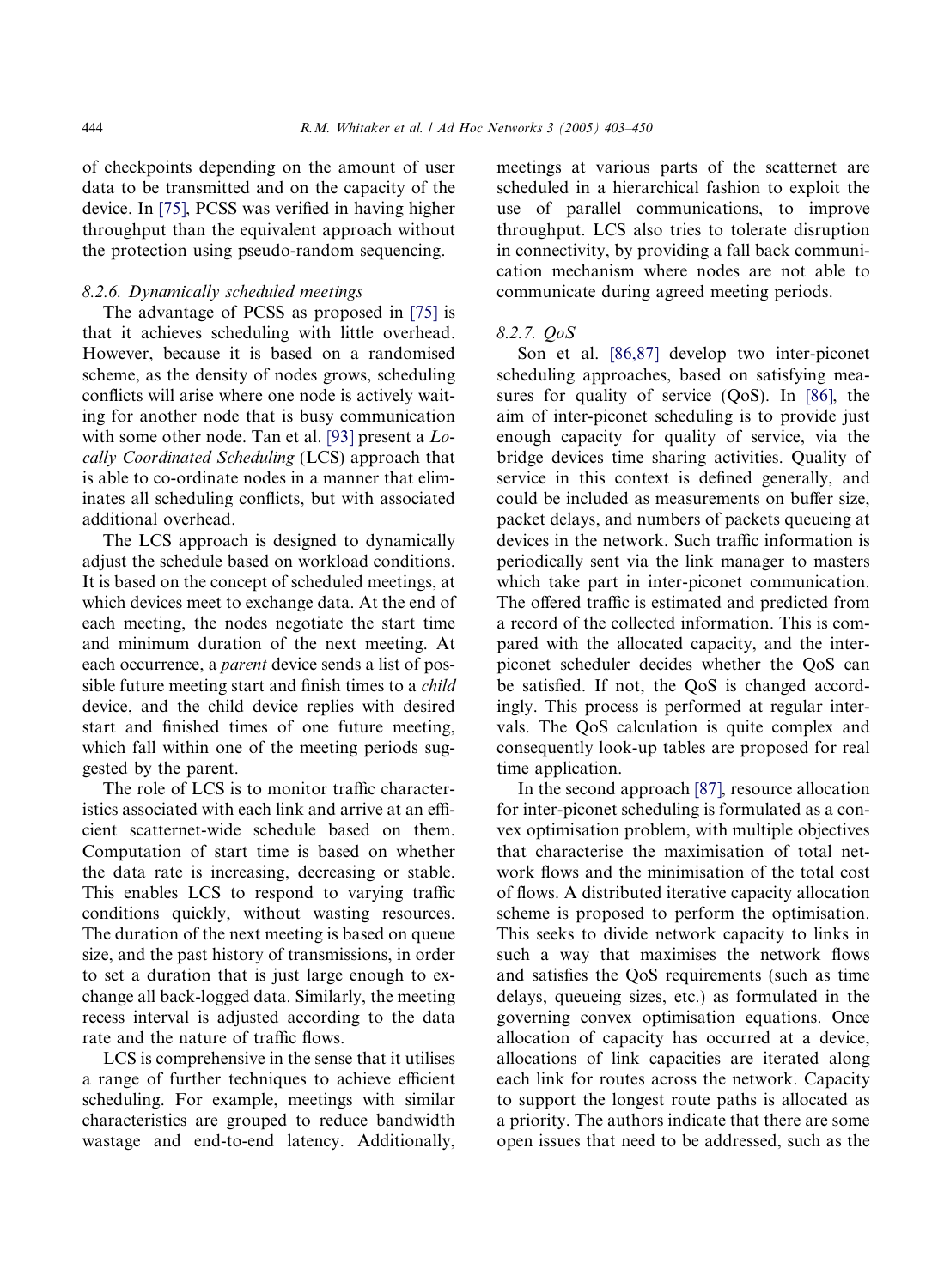amount of messaging required by this approach, and issues that arise due to mobility of nodes in scatternets.

# 8.2.8. Load adaptive and hold mode inter-piconet scheduling for small scatternets

Har-Shai et al. [\[33\]](#page-45-0) restrict their focus to small scatternets using a *load adaptive algorithm* (LAA). Under LAA, the algorithm determines the duration of the bridge activity in the different piconets such that the delay incurred by packets requiring inter-piconet connection is reduced. The algorithm adapts based on a range of factors related to the network performance, including device activity and queue size. Progression above defined thresholds for any of the factors prompts a switch between piconets (it is assumed that only a pair of piconets are operating). The hold mode utilized is at the bridge to enable one Bluetooth device to leave a piconet. The main difference between commonly used sniff and hold modes is that the duration of the hold period must be set every time the slave is placed into hold mode, whereas the parameters of sniff mode are set once and can be used repeatedly. Consequently the parameter setting for the hold mode determines the performance of the algorithm.

## 8.2.9. A new Bluetooth mode—jump mode

Jonasson et al. [\[36\]](#page-45-0) propose an additional Bluetooth mode called jump. This mode includes a set of communication rules that enable efficient scatternet operation by offering flexibility for a device to adapt its activity in different piconets, under different traffic conditions. The jump mode operates in a distributed manner, allowing each device to jump in and out of the jump mode link. By default, a jumping node is absent from a link. When a jumping node wants to be present in a link, it has to signal its presence to the peer node of the link.

The basic premise is that each jumping node divides its time into time windows of pseudorandom length, denoted rendezvous (RV) windows, spending one or more RV windows in a piconet before jumping to another piconet, and signals its decision to all concerned nodes. When a jumping node is present on a jump mode link during an

RV window, capacity is distributed by the intrapiconet scheduling mechanism. A jumping master polls its slaves as usual, and jumping slaves that have signalled their presence are incorporated into the masters polling scheme.

The essence of this scheme is that a jumping node uses the same sequence of RV windows in all of its piconets. Employing such sequences of RV windows in conjunction with the simple signalling protocol makes it possible for all the jumping nodes peers to know whether it will be present on their link during each RV window. One advantage is that under this approach, the dependencies between the inter- and intra-piconet schedulers are be kept to a minimum, enabling more or less independent evolution in both fields. The paper describes only the mechanisms of the jump mode, and consequently algorithms can be further developed to implement the mode in scheduling.

#### 8.2.10. Interference aware scheduling

Sun et al. [\[91\]](#page-46-0) point out that the in situations where inter-piconet scheduling is required, piconets are within range of each other, and therefore interference considerations are important. Although the effects of interference are minimised by fast frequency hopping, it cannot be completely avoided. The simulation reported by Sun et al. [\[91\]](#page-46-0) shows that interference can degrade system performance by  $30\%$ .

However, if the master of a piconet knows the hopping sequence of an adjacent piconet, it can avoid interference by not sending packets when both piconets hop to the same frequency. Any bridge has the information on the hopping sequence of each master, and can distribute this between adjacent piconets. Interference can then be avoided by careful scheduling as described in [\[91\]](#page-46-0). Assuming that a slaves reply is a single slot, when a master intends to send an  $n$ -slot packet, it can first check if any of the adjacent piconets will use the frequency in the next  $n + 1$  slots. If some adjacent piconets will use the frequency, the master checks to see if its device address is greater than those of masters in the other adjoining piconets. If it is (or no other adjacent piconets hop to the frequency) then the master can safely transmit. Otherwise, the master suppresses transmission,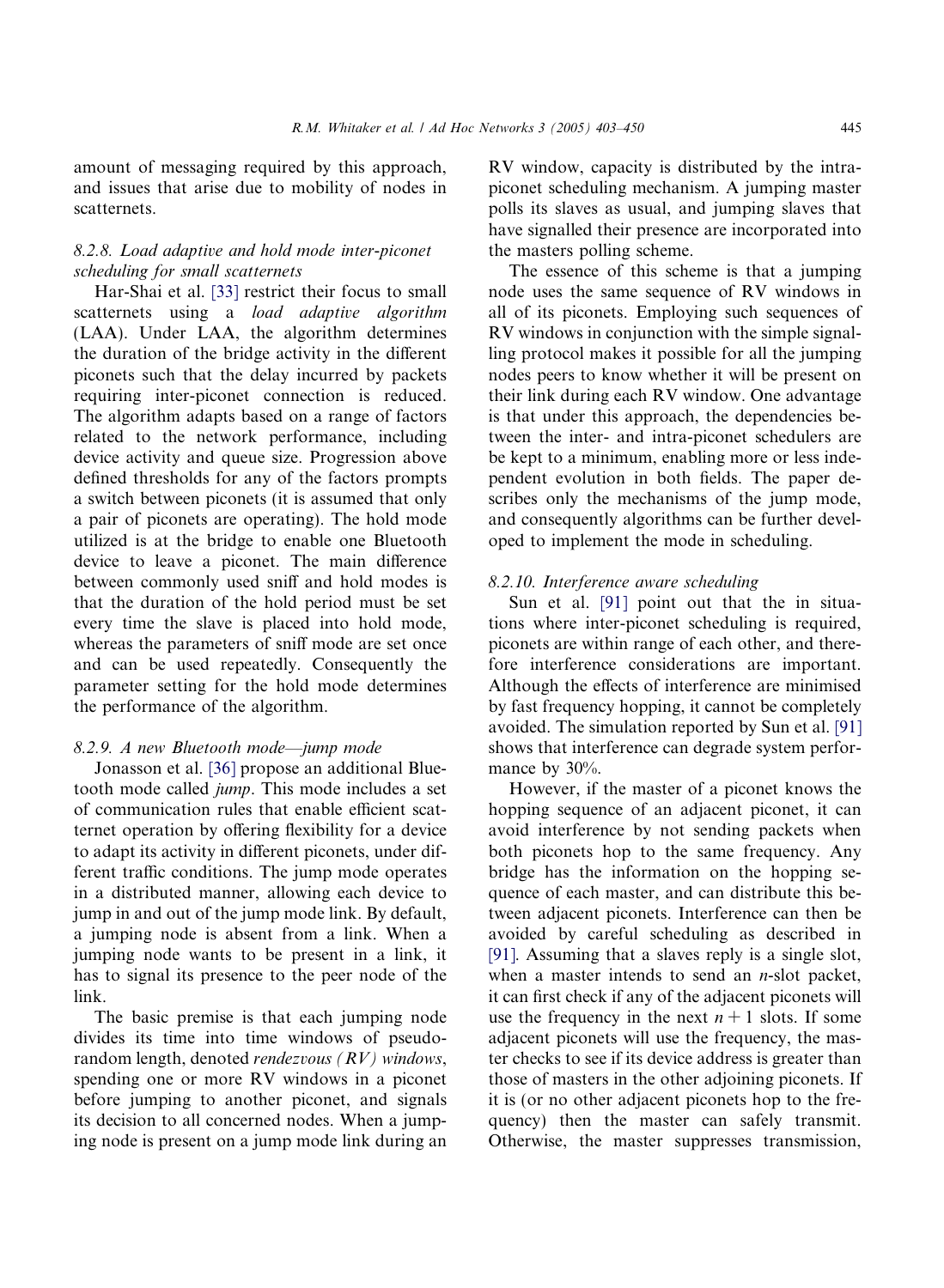<span id="page-43-0"></span>waits for the next time slot and starts the whole process again.

This scheme avoids interference between adjacent piconets, and can potentially be implemented with a range of scheduling approaches. A small communication overhead is required when the gateway node sends the masters information to the adjacent piconets masters. Additionally, some computational overhead is required where the master pre-calculates the hopping sequence of the adjacent piconets along with its own. Also, when traffic load is not heavy, this scheme may reduce bandwidth utilisation since the master may suppress its transmission, although other piconets on the same frequency, do not transmit. However, when traffic load is medium to high, this scheme should help alleviate the interference, thus increasing bandwidth utilisation. This scheme does not consider interference from piconets that are physically close, but topologically far away (i.e., those that are physically close but do not share a bridge with the piconet).

#### 8.2.11. Queue theoretic analysis

The performance of a range of bridging strategies have been assessed analytically in [\[63–67\].](#page-45-0) Queueing theory has been applied to a range of difference scenarios, each scenario focusing on a different topology configuration at the point of bridging. In [\[63,67\]](#page-45-0), the scenario where bridges have a master and slave role has been considered. In [\[65,67\]](#page-46-0), the scenario where bridges have only roles as a slave are considered. These contributions focus on modelling access delay, and consider the associated probability distribution of end-to-end delay times for both local (intra-piconet) and non-local traffic. Sensitivity of various parameters, on piconet performance, is also considered. Analysis suggests that the main criteria in minimising end-to-end packet delay should be in minimising the end-to-end delay for inter-piconet rather than intra-piconet traffic. This is suggested as a practical alternative to minimising a weighted average of local and non-local delays. Analysis also indicates that the optimum value for the time interval between bridge exchanges is dependent on current values of traffic parameters, such as burst arrival rate and mean burst size.

## 9. Conclusions

Bluetooth is an interesting development in pervasive and ubiquitous communication because it represents the first mass market, low cost technology, with opportunities for high levels of penetration. Developing protocols for scatternet formation and maintenance is important, as this opens up increased possibilities for flexible networking and new applications. The state-ofthe-art in this area has developed rapidly, and a number of significant contributions have already been made. However, a number of challenging key issues remain, and the following observations can be made.

Firstly, simplifying assumptions, particularly in scatternet formation (e.g., en-masse device startup) limit the applicability of numerous proposed protocols. Further development is this area would be beneficial. Secondly, it is largely the case that issues of network formation, scheduling and routing have been studied in isolation. Given the dependencies between these issues, further integration of the issues may lead to higher performance solutions. Thirdly, there has been limited systematic benchmarking applied to the proposed techniques. This makes it difficult to draw conclusions on the relative effectiveness of alternative approaches. Finally, the operation of the technology under mobility has received little attention. The extent to which the operation of interconnected piconets can be sustained under mobility, is important given that potential applications may occur for geographically dynamic devices. Consideration of limits of device mobility on network operation, including the limits of mobility speed that could be sustained from the networking (not just transmission) point of view, is an interesting open question. The ongoing development of methodologies for scatternet formation is being documented at [www.scatternet.org](http://www.scatternet.org).

## References

[1] I.F. Akyildiz, W. Su, Y. Sankarasubramaniam, E. Cayirci, Wireless sensor networks: a survey, Computer Networks 38 (2002) 393–422.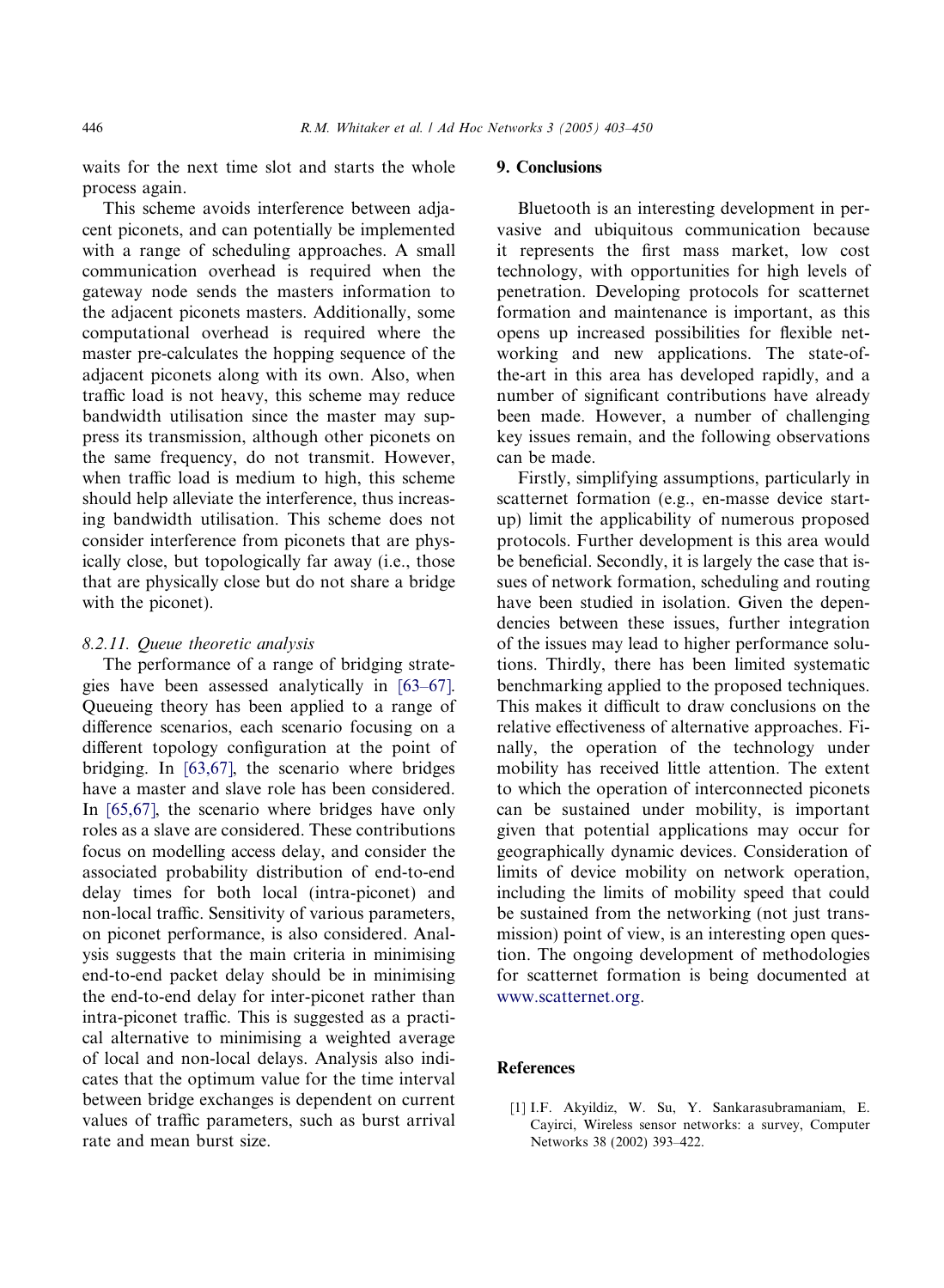- <span id="page-44-0"></span>[2] S. Baatz, C. Bieschke, M. Frank, P. Martini, C. Scholz, C. Khul, Building efficient bluetooth scatternet topologies from 1-factors, in: Proceedings of the IASTED International Conference on Wireless and Optical Communications, WOC 2002, Banff, Alberta, Canada.
- [3] S. Baatz, M. Frank, C Kuhl, P. Martini, C. Scholz, Adaptive scatternet support for bluetooth using sniff mode, in: Proceedings of the 26th Annual IEEE Conference on Local Computer Networks, LCN 2001, pp. 112– 120.
- [4] S. Baatz, M. Frank, C. Kuhl, P. Martini, C. Scholz, Bluetooth scatternets: An enhanced adaptive scheduling scheme, in: Proceedings of the 21st Annual Joint Conference of the IEEE Computer and Communications Societies, INFOCOM 2002, pp. 782–790.
- [5] L. Barriere, P. Fraigniaud, L. Narayanan, J. Opatrny, Dynamic construction of blue-tooth scatternets of foxed degree and low diameter, in: Proceedings of the Fourteenth Annual ACM-SIAM Symposium on Discrete Algorithms, 2003.
- [6] S. Basagni, R. Bruno, C. Petrioli, Device discovery in bluethooth networks: a scatternet perspective, Lecture Notes in Computer Science, Vol. 2345, Springer, Berlin, 2002, pp. 1087–1092.
- [7] S. Basagni, R. Bruno, C. Petrioli, Performance evaluation of a new scatternet formation protocol for multi-hop bluetooth networks, in: The 5th International Symposium Wireless Personal Multimedia Communications, 2002, pp. 208–212.
- [8] S. Basagni, R. Bruno, C. Petrioli, A performance comparison of scatternet formation protocols for networks of bluetooth devices, in: Proceedings of the First IEEE International Conference on Pervasive Computing and Communications, 2003 (PerCom 2003), pp. 341–350.
- [9] S. Basagni, C. Petrioli, Multihop scatternet formation for bluetooth networks, in: Proceedings of the 55th IEEE Vehicular Technology Conference, VTC Spring 2002, pp. 424–428.
- [10] S. Basagni, C. Petrioli, A scatternet formation protocol for ad hoc networks of bluetooth devices, in: Proceedings of the 55th IEEE Vehicular Technology Conference, VTC Spring 2002.
- [11] P. Bhagwat, Bluetooth: technology for short-range wireless apps, IEEE Internet Computing 5 (3) (2001) 96–103.
- [12] P. Bhagwat, S.P. Rao, On the characterization of bluetooth scatternet topologies. Available from [<http://www.](http://www.winlab.rutgers.edu/~pravin/publications/publist.htm) [winlab.rutgers.edu/~pravin/publications/publist.htm](http://www.winlab.rutgers.edu/~pravin/publications/publist.htm)>.
- [13] P. Bhagwat, A. Segall, A routing vector method (RVM) for routing in bluetooth scatternets, in: Proceedings of the 1999 IEEE International Workshop on Mobile Multimedia Communications (MoMuC '99), pp. 375–379.
- [14] V. Bhatnagar, G. Kesidis, Bluetooth scatternet formation using proximity information of an election protocol, in: Proceedings of the Joint 2nd IEEE International Conference on Net Working and IEEE International Conference on Wireless LANs and Home Networks (ICN'02 and ICWLHN02), Atlanta, August 26–29, 2002.
- [15] BlueHoc. Available from <[http://www.oss.software.ibm.](http://www.oss.software.ibm.com/developerworks/opensource/bluehoc/) [com/developerworks/opensource/bluehoc/](http://www.oss.software.ibm.com/developerworks/opensource/bluehoc/)>.
- [16] R.C. Braley, I.C. Gifford, R.F. Heile, Wireless personal area networks: an overview of the ieee p802.15 group, Mobile Computing and Communications Review 4 (1) (2000) 26–33.
- [17] J. Bray, C.F. Sturman, Bluetooth: Connect Without Cables, Prentice-Hall, Englewood Cliffs, NJ, 2001.
- [18] R. Bruno, M. Conti, E. Gregori, Wireless access to Internet via bluetooth: performance evaluation of the edc scheduling algorithm, in: Proceedings of the 1st Workshop on Wireless Mobile Internet, 2001, pp. 43–49.
- [19] R. Bruno, M. Conti, E. Gregori, Bluetooth: architecture, protocols and scheduling algorithms, Cluster Computing 5 (2002) 117–131.
- [20] S. Buttery, A. Sago, Future applications of bluetooth, BT Technology Journal 21 (3) (2003) 48–55.
- [21] A. Capone, M. Gerla, R. Kapoor, Efficient polling schemes for bluetooth picocells, Proceedings of the IEEE International Conference on Communications (ICC 2001), Vol. 7, 2001, pp. 1990–1994.
- [22] C.F. Chisasserini, M.A. Marsan, E. Baralis, P. Garza, Towards feasible topology formation algorithms for bluetooth-based wpans, in: Proceedings of the 36th Annual Hawaii International Conference on Systems Sciences, 2003, pp. 313–322.
- [23] C.-S. Choi, H.-W. Choi, Dsr based bluetooth scatternet, in: ITC-CSCC, 2002.
- [24] F. Chun-Choong, C. Kee-Chaing. Bluerings––bluetooth scatternets with ring structures, in: IASTED International Conference on Wireless and Optical Communication, 2002.
- [25] F. Cuomo, T. Melodia, A general methodology and key metrics for scatternet formation in bluetooth, in: Proceedings of the IEEE Global Telecommunications Conference, 2002, GLOBECOM '02, pp. 941-945.
- [26] A. Das, A. Ghose, A. Razdan, H. Sarab, R. Shorey, Enhancing performance of asynchrounous data traffic over the bluetooth wireless ad hoc network, in: Proceedings of IEEE INFOCOM 2001.
- [27] S. Cho, A. Chandrakasan, E. Shih, B.H. Calboun, Energy efficient link layer for wireless microsensor networks, in: Proceedings of the IEEE Computer Society Annual Workshop on VSLI(WVLSIOO), Orlando, FL, 2001, pp. 16–21.
- [28] N. Golmie, R.E. Van Dyck, A. Soltanian, Interference of bluetooth and IEEE 802.11: simulation modeling and performance evaluation, in: Proceedings of the 4th ACM international workshop on modeling, analysis and simulation of wireless and mobile systems, 2001, pp. 11–18.
- [29] Bluetooth Special Interest Group. Available from [<http://www.bluetooth.com/>](http://www.bluetooth.com/).
- [30] R. Guerin, E. Kim, S. Sakar, Bluetooth technology: key challenges and initial research, in: Proceedings of the Conference on Network and Distributed Simulations.
- [31] J.C. Haartsen, The bluetooth radio system, IEEE Personal Communications 7 (1) (2000) 28–36.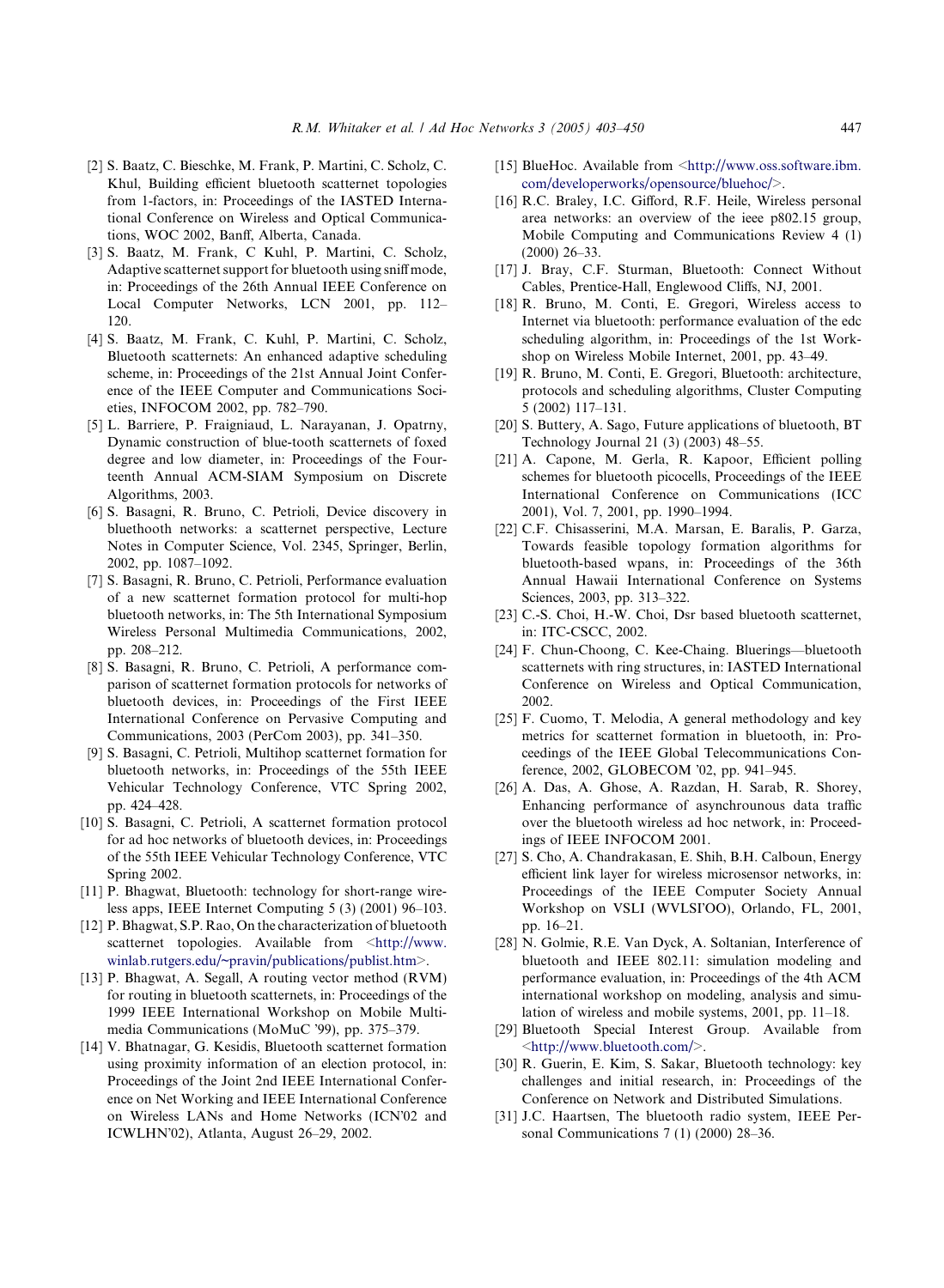- <span id="page-45-0"></span>[32] J.C. Haartsen, S. Mattisson, Bluetooth—a new lowpower radio interference providing short-range connectivity, Proceedings of the IEEE 88 (10) (2000) 1651–1661.
- [33] L. Har-Shai, R. Kofman, A. Segall, Inter-piconet scheduling in bluetooth scatternets, in: Proceedings of the OPNETWORK Conference, 2002.
- [34] C. Hsu, Y. Joung, An ns-based bluetooth toplogy construction simulation environment, in: Proceedings of the 36th Annual Simulation Symposium, 2003.
- [35] In-Stat/MDR. Available from [<http://standards.instat.](http://standards.instat.com/) [com/](http://standards.instat.com/)>.
- [36] N. Johansson, F. Alriksson, U. Jonsson, Jump mode––a dynamic window-based scheduling framework for bluetooth scatternets, in: Proceedings of MOBIHOC 2001, pp. 204–211.
- [37] N. Johansson, U. Korner, P. Johansson, Evaluation of scheduling algorithm for bluetooth, in: Proceedings of IFIP Broadband Communications, Hong Kong, 1999.
- [38] P. Johansson, M. Kazantzidis, R. Kapoor, M. Gerla, Bluetooth and enabler for personal area networking, IEEE Network 15 (5) (2001) 28–37.
- [39] R. Johansson, R. Kapoor, M. Kazantzidis, M. Gerla, Rendezvous sheduling in bluetooth scatternets, in: Proceedings of the IEEE International Conference on Communications (ICC 2002), pp. 318–324.
- [40] D.B. Johnson, D.A. Maltz, Dynamic source routing in ad hoc networks. Available from <[http://www.ietf.org/inter](http://www.ietf.org/internet-drafts/draft-ietf-manet-dsr-05.txt)[net-drafts/draft-ietf-manet-dsr-05.txt>](http://www.ietf.org/internet-drafts/draft-ietf-manet-dsr-05.txt).
- [41] C.E. Jones, K.M. Sivalingam, P. Agrawal, J.C. Chen, A survey of energy efficient network protocols for wireless networks, Wireless Networks 7 (4) (2001) 343–358.
- [42] M. Kalia, D. Bansal, R. Shorey, Data scheduling and sar for bluetooth MAC, Proceedings of the 51st IEEE Conference on Vehicular Technology, Vol. 2, 2000, pp. 716–720.
- [43] M. Kalia, S. Garg, R. Shorey, Scatternet structure and inter-piconet communication in the bluetooth system, in: Proceedings of IEEE National Conference on Communications, 2000.
- [44] R. Kapoor, M. Gerla, A zone routing protocol for bluetooth scatternets, in: IEEE Wireless Communications and Networking Conference, 2003, pp. 1459–1464.
- [45] M. Kazantzidis, M. Gerla, On the impact of inter-piconet scheduling in bluetooth scatternets, in: Proceedings of the International Conference on Internet Computing, IC 2002, pp. 37–43.
- [46] S. Keshav, An Engineering Approach to Computer Networking: ATM Networks, the Internet, and the Telephone Network, Addison-Wesley, Reading, MA, 1999.
- [47] R. Kraemer, personal communication with ceo of lesswire. Available from <[http://www.lesswire.com>](http://www.lesswire.com), 2003.
- [48] A. Kumar, BlueHoc manual. Available from <[http://](http://oss.software.ibm.com/bluehoc/tutorial/docpage.html) [oss.software.ibm.com/bluehoc/tutorial/docpage.html>](http://oss.software.ibm.com/bluehoc/tutorial/docpage.html).
- [49] C. Law, A.K. Mehta, K. Siu, Performance of a new bluetooth scatternet formation protocol, in: Proceedings of the ACM Symposium on Mobile Ad Hoc Networking

and Computing 2001, Long Beach, CA, USA, October 2001.

- [50] C. Law, A.K. Mehta, K. Siu, A new bluetooth scatternet formation protocol, Journal of ACM Mobile Networks and Applications 8 (5) (2003) 485–498.
- [51] C. Law, K. Siu, A bluetooth scatternet formation algorithm, Proceedings of the Global Telecommunications Conference, IEEE GLOBECOM '01, Vol. 5, 2001, pp. 2864–2869.
- [52] Y.-Z. Lee, An efficient and fair polling scheme for bluetooth, Proceedings of MILCOM, Vol. 2, 2002, pp. 1062–1068.
- [53] X. Li, I. Stojmenovic, Y. Wang, Partial Delaunay triangulation and degree limited localized bluetooth multihop scatternet formation, Draft, 2003.
- [54] X. Li, P. Wan, Y. Wang, O. Frieder, Sparse power efficient topology for wireless networks, in: Proceedings of the 35th Annual Hawaii International Conference on System Sciences (HICSS 02), pp. 3871–3880.
- [55] W. Lilakiatsakun, A. Seneviratne, Wireless home networks based on a hierarchical bluetooth scattenet architecture, in: Proceedings of the Ninth IEEE International Conference on Networks, pp. 481–485, 2001.
- [56] T. Lin, Y. Tseng, K. Chang, C. Tu, Formation, routing and maintenance protocols for the bluering scatternet of bluetooths, in: Proceedings of the Hawaii International Conference on System Science (HICSS-36), Big Island, Hawaii, January 6, 2003.
- [57] Y. Liu, M. Lee, T. Saadawi, On demand formation of bluetooth scatternet, Proceedings of MILCOM, Vol. 2, 2002, pp. 1069–1074.
- [58] Y. Liu, M.J. Lee, T.N. Saadawi, A bluetooth scatternetroute structure for multihop ad hoc networks, Proceedings of the IEEE Journal on Selected Areas in Communications 21 (2) (2003) 229–239.
- [59] R. Luo, R.M. Edwards, G.A. Manson, Enhancing bluetooth scheduler with predictive link capacity assignment plus multi-slot framing, Proceedings of the 10th International Conference on Telecommunications (ICT 2003), Vol. 2, 2003, pp. 959–964.
- [60] M.A. Marsan, C.F. Chiasserini, A. Nucci, G. Carello, L. De Giovani, Optimizing the topology of bluetooth personal area networks, Proceedings of the IEEE Infocom, 2002.
- [61] G. Miklos, A. Racz, Z. Turanyi, A. Valko, P. Johansson, Performance aspects of bluetooth scatternet formation, in: Proceedings of the First Annual Workshop on Mobile and Ad Hoc Net working and Computing, MobiHOC 2000, pp. 147–148.
- [62] B. Miller, C. Bisdikian, Bluetooth Revealed: The Insider's Guide to an Open Specification for Global Wireless Communications, Prentice-Hall, Englewood Cliffs, NJ, 2000.
- [63] V.B. Misic, J. Misic, Bluetooth scatternet with a master/ slave bridge: a queueing theoretic analysis, Proceedings of the IEEE Global Telecommunications Conference, GLO-BECOM 02, Vol. 1, 2002, pp. 207–211.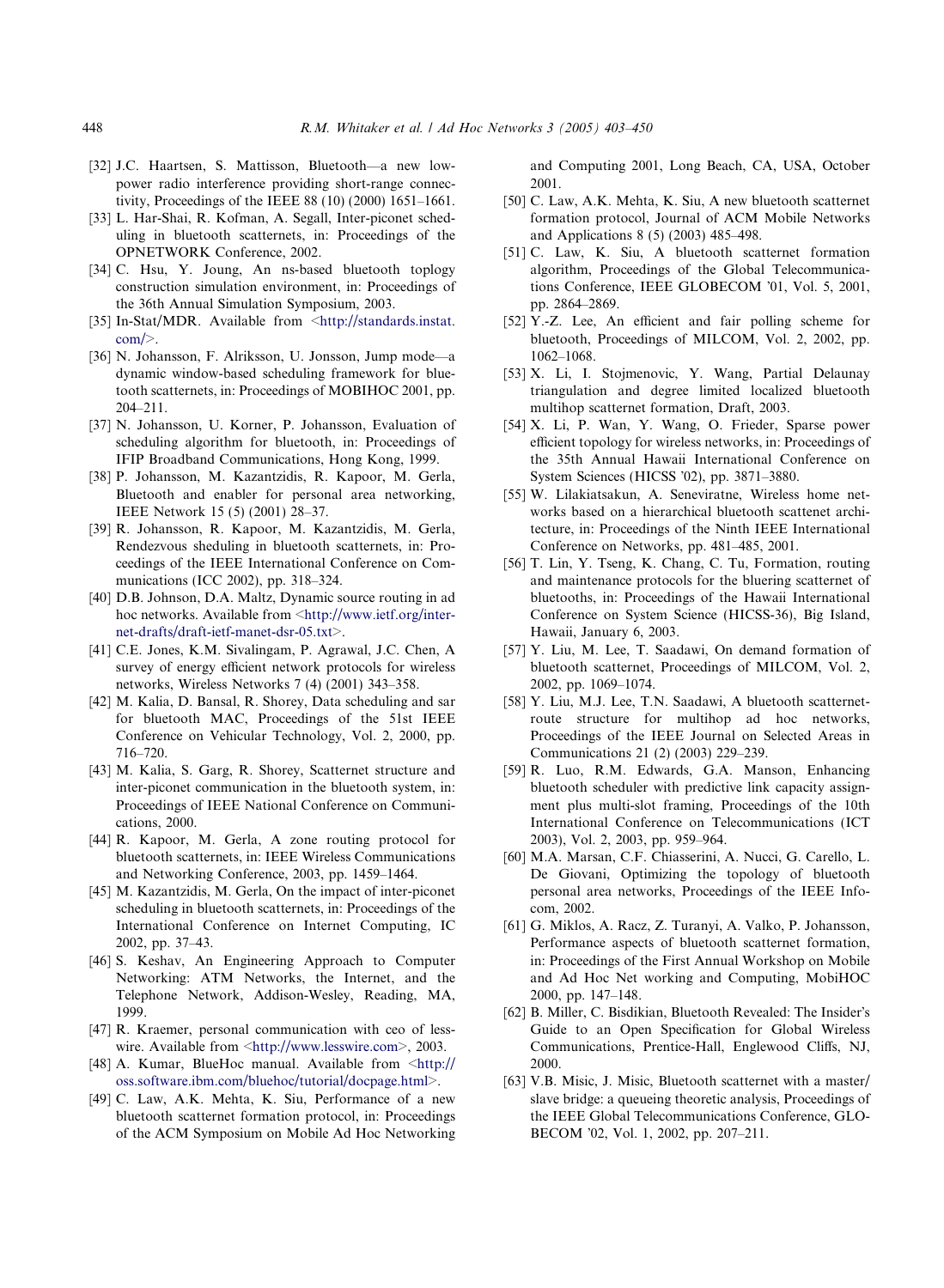- <span id="page-46-0"></span>[64] V.B. Misic, J. Misic, Bridges of bluetooth county: topologies, scheduling and performance, Proceedings of the IEEE Global Telecommunications Conference, GLO-BECOM 02, Vol. 1, 2002, pp. 207–211.
- [65] V.B. Misic, J. Misic, Minimzing end-to-end delays in bluetooth scatternet with a slave/slave bridge, in: Proceedings of the Eleventh International Conference on Computer Communications and Networks, 2002, pp. 634–639.
- [66] V.B. Misic, J. Misic, Modelling bluetooth piconet performance, IEEE Communications Letters 7 (1) (2003) 18–20.
- [67] V.B. Misic, J. Misic, Performance of bluetooth bridges in scatternets with exhastive service scheduling, in: Proceedings of the 36th Annual Hawaii International Conference on System Sciences, January 6–9, 2003, pp. 311–320.
- [68] N.A. Nordbotten, T. Sekie, N.D. Aavaag, Service discovery in bluetooth scatternets.
- [69] NS: the network simulator. Available from  $\langle \text{http://}$  $\langle \text{http://}$  $\langle \text{http://}$ [www.isi.edu/nsnam/ns/](http://www.isi.edu/nsnam/ns/)>.
- [70] C.E. Perkins, Ad Hoc Networking, Addison-Wesley, Reading, MA, 2001.
- [71] C. Petrioli, S. Basagni, Degree-constrained multihop scatternet formation for bluetooth networks, in: Proceedings of the IEEE Globecom 2002, Taipei, Taiwan, November 17–21, 2002.
- [72] C. Petrioli, S. Basagni, I. Chlamtac, Bluemesh: Degreeconstrained multihop scatternet formation for bluetooth networks, ACM/Kluwer/SPIE Mobile Networks and Applications 9 (1) (2004) 33–47 (Special Issue on Advances in Research of Wireless Personal Area Networking and Bluetooth Enabled Networks).
- [73] B.J. Prabhu, A. Chocklingham, A routing protocol and energy efficient techniques in bluetooth scatternets, in: Proceedings of the IEEE International Conference on Communications, ICC 2002, Vol. 5, 2002, pp. 3336–3340.
- [74] J. Rabaey, J. Ammer, J.L. da Silva Jr, D. Patel, Picoradio: ad hoc wireless sensor networking of ubiquitous low-energy sensor/monitor nodes, in: Proceedings of the IEEE Computer Society Annual Workshop on VSLI (WVLSI'00), Orlando, FL, 2000, pp. 9-12.
- [75] A. Racz, G. Miklos, F. Bubinszky, A. Valko, A pseudo random coordinated scheduling algorithm for bluetooth scatternets, in: Proceedings of the 2001 ACM International Symposium on Mobile Ad Hoc Networking & Computing, 2001, pp. 193–203.
- [76] L. Ramachandran, M. Kapoor, A. Sarkar, A. Arggwal, Clustering algorithms for ad hoc wireless networks, in: Proceedings of the DIAL-M Workshop, 2000, pp. 54–63.
- [77] E.M. Royer, A review of current routing protocols for wireless networks, IEEE Personal Communications 6 (2) (1999) 46–55.
- [78] K.V.S.S.S.S. Sairam, N. Gunasekaran, S.R. Redd, Bluetooth in wireless communication, IEEE Communications Magazine 40 (6) (2002) 90–96.
- [79] T. Salonidis, P. Bhagwat, L. Tassiulas, Proximity awareness and fast connection establishment in bluetooth, in: Proceedings of the First Annual Workshop on Mobile

and Ad Hoc Networking and Computing, MobiHOC 2000, pp. 141–142.

- [80] T. Salonidis, P. Bhagwat, L. Tassiulas, R. LaMaire, Distributed topology construction of bluetooth personal area networks, in: Proceedings of the Twentieth Annual Joint Conference of the IEEE Computer and Communications Societies, INFOCOM, Vol. 3, 2001, pp. 1577– 1586.
- [81] T. Salonidis, L. Tassiulas, Performance issues of bluetooth scatternets and other asynchronous tdma ad hoc networks, Technical Research Report CSHCN TR 2002- 23, Centre for Satellite and Hybrid Communication Networks, University of Maryland, USA, 2002.
- [82] V. Sangvornvetphan, T. Erke, Traffic scheduling in bluetooth network, in: Proceedings of the Ninth IEEE International Conference on Networks, 2001, pp. 355–359.
- [83] T. Sato, K. Mase, A scatternet operation protocol for bluetooth ad hoc networks, Proceedings of the 5th International Symposium on Wireless Personal Multimedia Communications, Vol. 1, 2002, pp. 223–227.
- [84] A. Seth, A. Kashyap, Capacity of bluetooth scatternets, 2002.
- [85] Simjava. Available from [<http://www.dcs.ed.ac.uk/](http://www.dcs.ed.ac.uk/home/hase/simjava) [home/hase/simjava](http://www.dcs.ed.ac.uk/home/hase/simjava)>.
- [86] L.T. Son, H. Schioler, O.B. Madsen, Predictive scheduling approach in inter-piconet communications, in: Proceedings of the 4th International Symposium on Wireless Personal Multimedia Communications, 2001.
- [87] L.T. Son, H. Schioler, O.B. Madsen, Hybrid distributed iterative capacity allocation over bluetooth network, in: Proceedings of the 8th International Conference on Communication Systems (ICCS 2002), pp. 583–588.
- [88] IEEE standards. Available from <[http://standards.ieee.](http://standards.ieee.org/catalog/) [org/catalog/>](http://standards.ieee.org/catalog/).
- [89] I. Stojmenovic, Dominating set based bluetooth scatternet formation with localized maintenance, in: Proceedings of the International Parallel and Distributed Processing Symposium, IPDPS 2002, pp. 148–155.
- [90] M. Sun, C. Chang, T. Lai, A self-routing topology for bluetooth scatternets, in: Proceedings of the International Symposium on Parallel Architectures, Algorithms and Networks, I-SPAN '02, pp. 13-18.
- [91] M.-T. Sun, S. Wang, C.-K. Chang, T.-H. Lai, H. Sawatari, H. Okada, Interference aware mac scheduling and sar policies for bluetooth scatternets, Proceedings of the IEEE Global Telecommunications Conference (GLO-BECOM 02), Vol. 1, 2002, pp. 11–15.
- [92] G. Tan, Interconnecting bluetooth-like personal area networks, in: Proceedings of the 1st Annual Oxygen Workshop, 2001.
- [93] G. Tan, J. Guttag, A locally coordinated scatternet scheduling algorithm, in: Proceedings of the 27th Annual IEEE Conference on Local Computer Networks, LCN '02, 2002.
- [94] G. Tan, A. Miu, J. Guttah, H. Balakrishnan, Forming scatternets for bleutooth personal area networks, MIT Technical Report, MIT-LCS-TR-826, 2001.